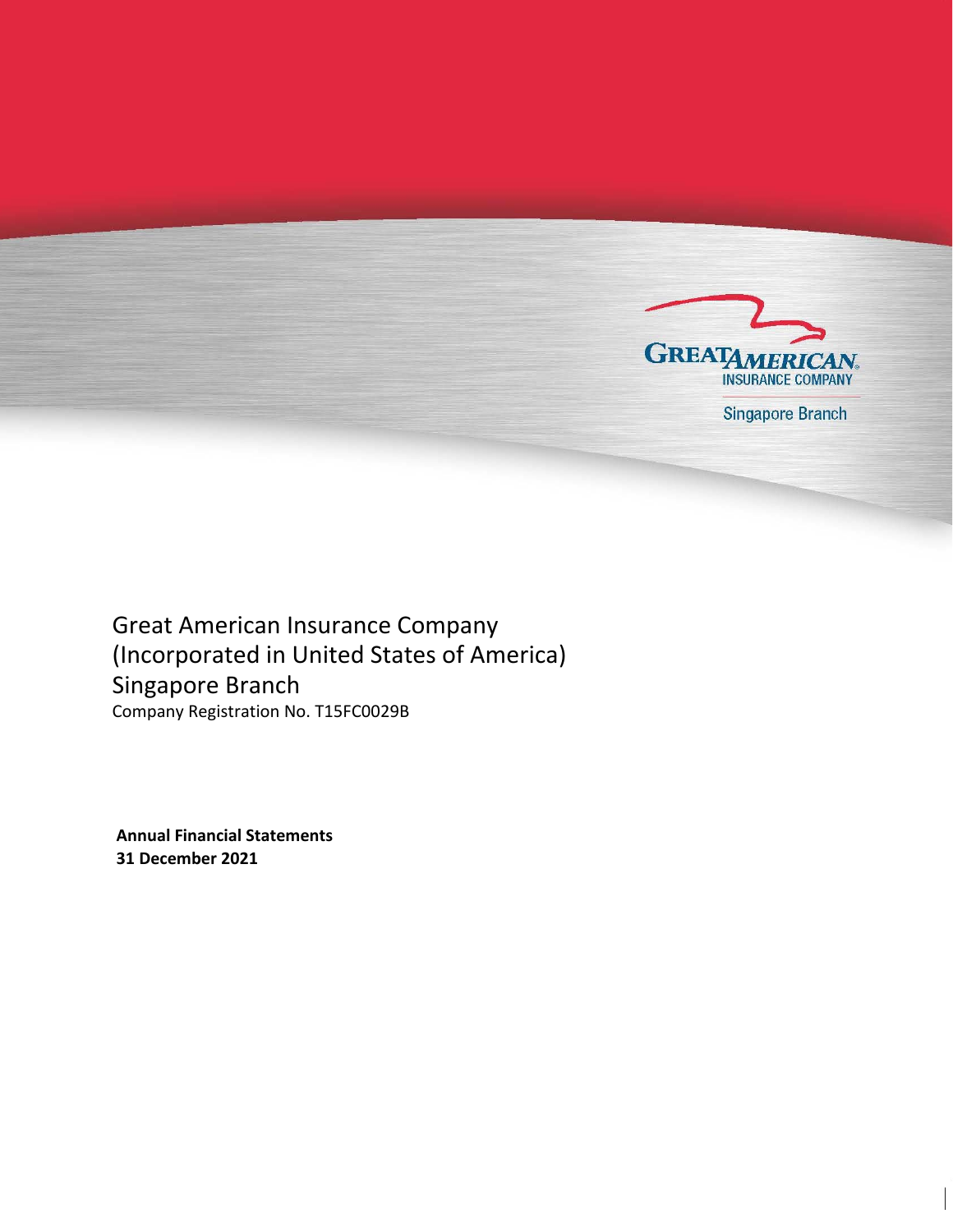**Great American Insurance Company (Incorporated in the United States of America) Singapore Branch** 

# **Contents**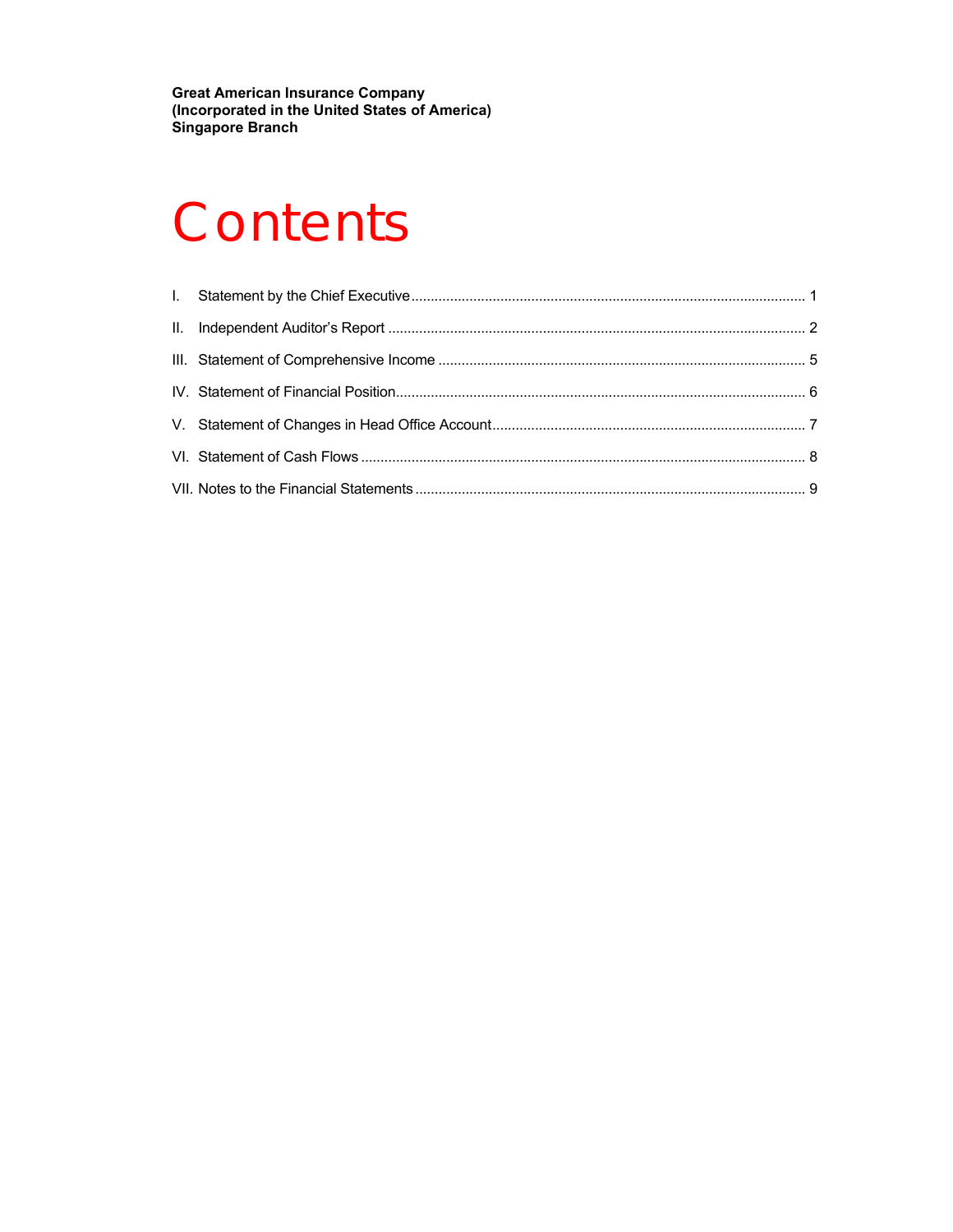**Great American Insurance Company** (Incorporated in the United States of America) Singapore Branch

# **Statement by Chief Executive**

For the financial year ended 31 December 2021

In my opinion, the accompanying statement of comprehensive income, statement of financial position, statement of changes in head office account and statement of cash flows together with notes thereto of the Singapore Branch of Great American Insurance Company (the "Branch") are properly drawn up so as to give a true and fair view of the assets used in, and liabilities arising out of, the Branch's operations in Singapore as at 31 December 2021, and of the results of the Branch's operations in Singapore, changes in head office account and cash flows from such operations for the financial year then ended.

Chee Keng Koon **Chief Executive** 

Singapore 11 March 2022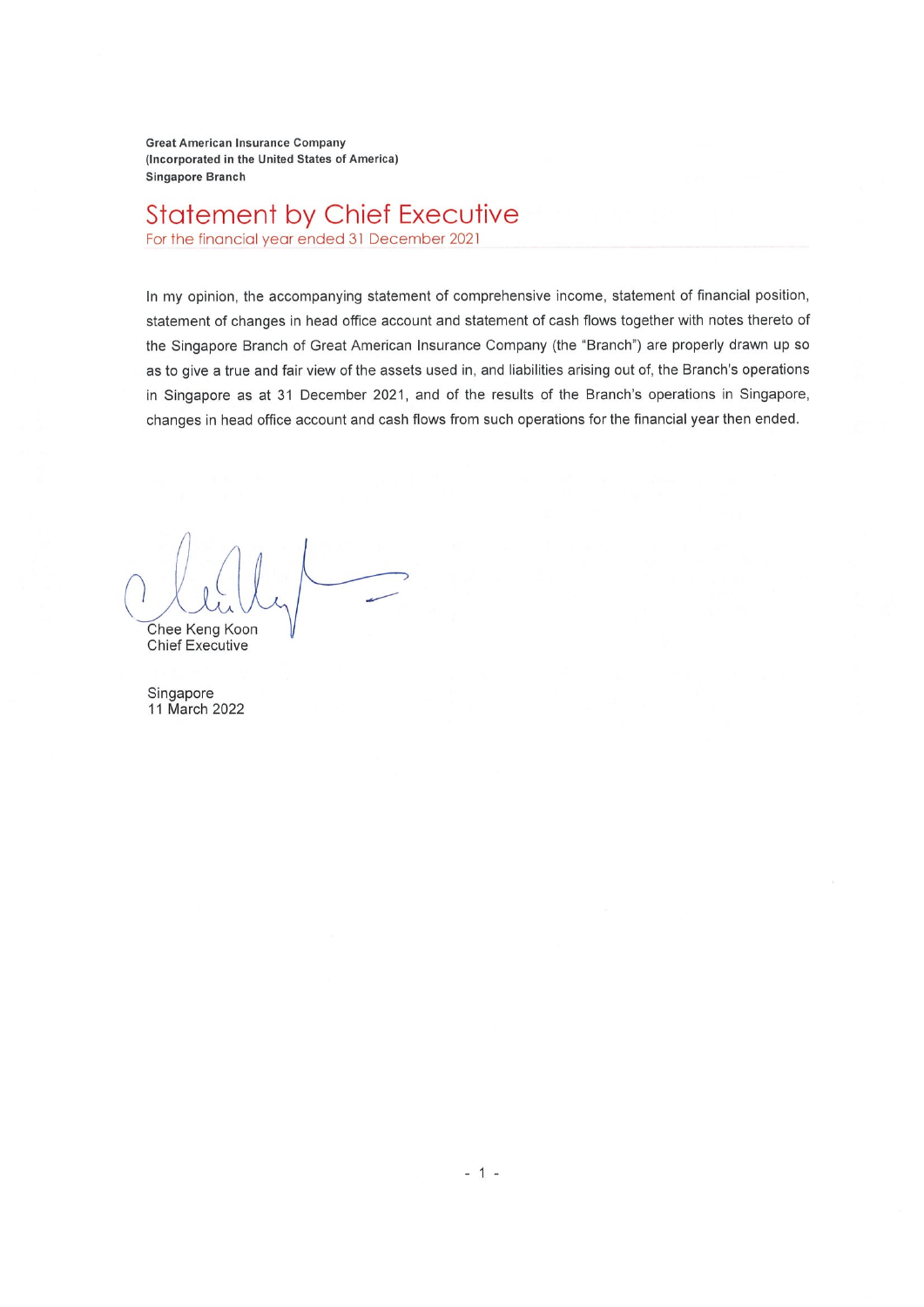#### Independent Auditor's ReportFor the financial year ended 31 December 2021 To the member of Great American Insurance Company

#### **Report on the audit of the financial statements**

#### **Opinion**

We have audited the financial statements of the Singapore Branch of Great American Insurance Company (the "Branch"), pursuant to section 373 of the Singapore Companies Act 1967 (the "Act"). These financial statements comprise the statement of financial position as at 31 December 2021, and the statement of comprehensive income, statement of changes in head office account and statement of cash flows for the financial year then ended, and notes to the financial statements, including a summary of significant accounting policies.

The Branch is a segment of Great American Insurance Company and is not a separately incorporated legal entity. The accompanying financial statements have been prepared from the records of the Branch and reflect only transactions recorded therein.

In our opinion, the accompanying financial statements are properly drawn up in accordance with the provisions of the Act and Financial Reporting Standards in Singapore ("FRSs") so as to give a true and fair view of the assets used in, and liabilities arising out of, the Branch's operations in Singapore as at 31 December 2021, and of the results, changes in head office account and cash flows of the Branch's operations in Singapore for the financial year ended on that date.

#### **Basis for opinion**

We conducted our audit in accordance with Singapore Standards on Auditing ("SSAs"). Our responsibilities under those standards are further described in the Auditor's Responsibilities for the Audit of the Financial Statements section of our report. We are independent of the Branch in accordance with the Accounting and Corporate Regulatory Authority ("ACRA") Code of Professional Conduct and Ethics for Public Accountants and Accounting Entities ("ACRA Code") together with the ethical requirements that are relevant to our audit of the financial statements in Singapore, and we have fulfilled our other ethical responsibilities in accordance with these requirements and the ACRA Code. We believe that the audit evidence we have obtained is sufficient and appropriate to provide a basis for our opinion.

#### **Other information**

Management is responsible for other information. The other information comprises the Statement by Chief Executive included in page 1, but does not include the financial statements and our auditor's report thereon.

Our opinion on the financial statements does not cover the other information and we do not express any form of assurance conclusion thereon.

In connection with our audit of the financial statements, our responsibility is to read the other information and, in doing so, consider whether the other information is materially inconsistent with the financial statements or our knowledge obtained in the audit or otherwise appears to be materially misstated. If, based on the work we have performed, we conclude that there is a material misstatement of this other information, we are required to report that fact. We have nothing to report in this regard.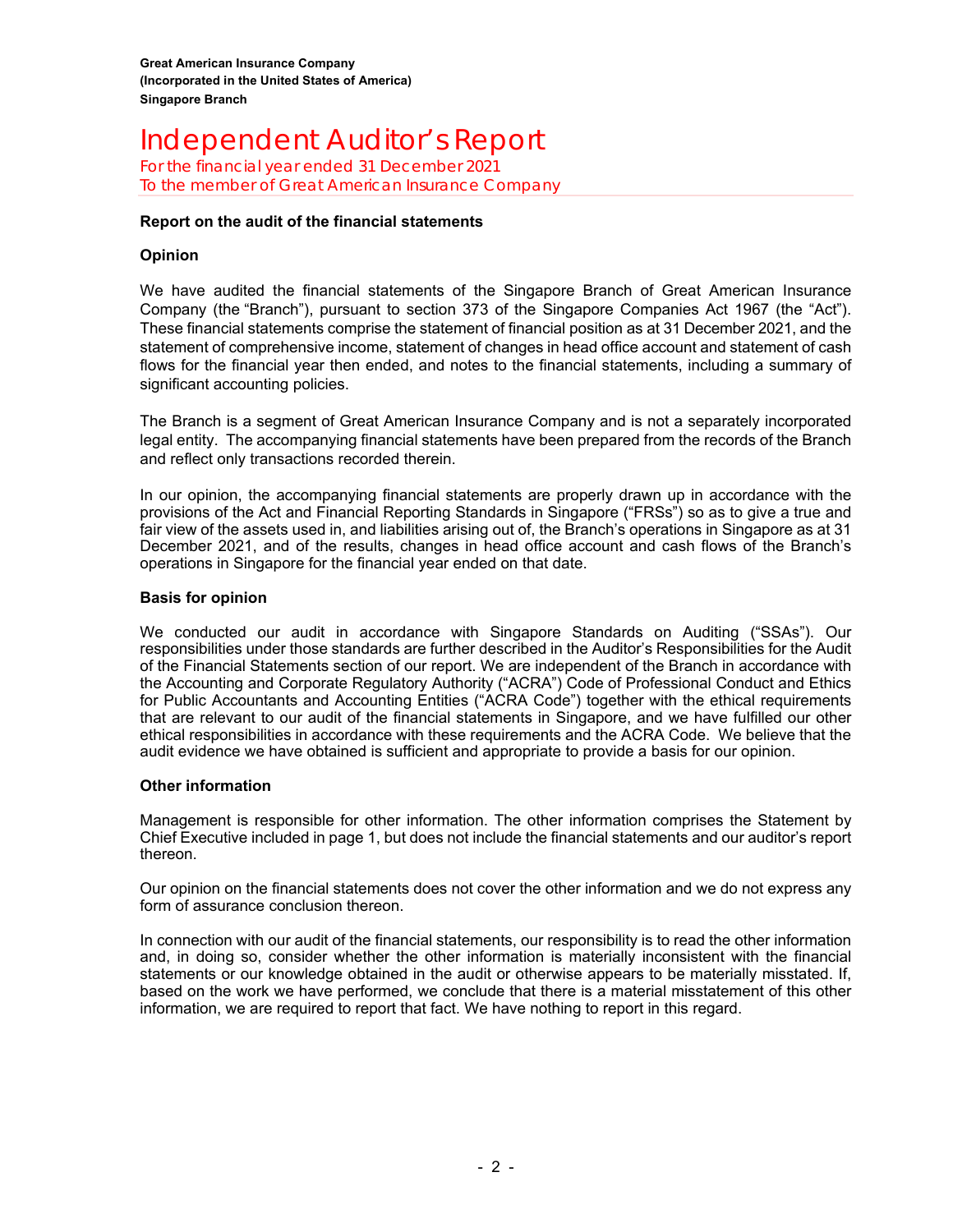#### Independent Auditor's ReportFor the financial year ended 31 December 2021 To the member of Great American Insurance Company

#### **Responsibilities of management and directors for the financial statements**

The Branch's management is responsible for the preparation of financial statements that give a true and fair view in accordance with the provisions of the Act and FRSs, and for devising and maintaining a system of internal accounting controls sufficient to provide a reasonable assurance that assets are safeguarded against loss from unauthorised use or disposition; and transactions are properly authorised and that they are recorded as necessary to permit the preparation of true and fair financial statements and to maintain accountability of assets.

In preparing the financial statements, the Branch's management is responsible for assessing the Branch's ability to continue as a going concern, disclosing, as applicable, matters related to going concern and using the going concern basis of accounting unless the Branch's management either intends to liquidate the Branch or to cease operations, or has no realistic alternative but to do so.

The directors' responsibilities include overseeing the Branch's financial reporting process.

#### **Auditor's responsibilities for the audit of the financial statements**

Our objectives are to obtain reasonable assurance about whether the financial statements as a whole are free from material misstatement, whether due to fraud or error, and to issue an auditor's report that includes our opinion. Reasonable assurance is a high level of assurance, but is not a guarantee that an audit conducted in accordance with SSAs will always detect a material misstatement when it exists. Misstatements can arise from fraud or error and are considered material if, individually or in the aggregate, they could reasonably be expected to influence the economic decisions of users taken on the basis of these financial statements.

As part of an audit in accordance with SSAs, we exercise professional judgement and maintain professional scepticism throughout the audit. We also:

- Identify and assess the risks of material misstatement of the financial statements, whether due to fraud or error, design and perform audit procedures responsive to those risks, and obtain audit evidence that is sufficient and appropriate to provide a basis for our opinion. The risk of not detecting a material misstatement resulting from fraud is higher than for one resulting from error, as fraud may involve collusion, forgery, intentional omissions, misrepresentations, or the override of internal control.
- Obtain an understanding of internal control relevant to the audit in order to design audit procedures that are appropriate in the circumstances, but not for the purpose of expressing an opinion on the effectiveness of the Branch's internal control.
- Evaluate the appropriateness of accounting policies used and the reasonableness of accounting estimates and related disclosures made by the Branch's management.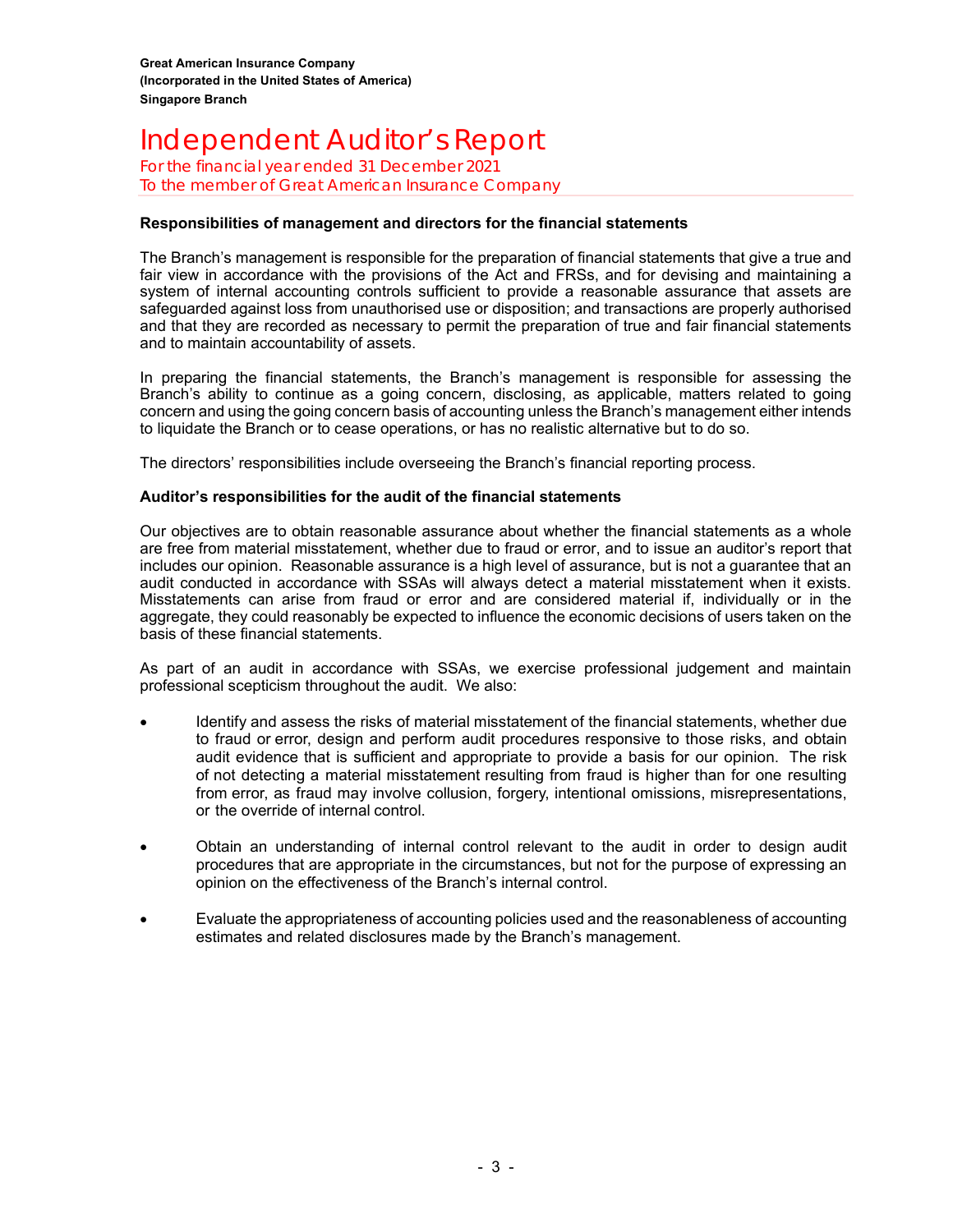**Great American Insurance Company** (Incorporated in the United States of America) **Singapore Branch** 

Independent Auditor's Report For the financial year ended 31 December 2021

To the member of Great American Insurance Company

#### Auditor's responsibilities for the audit of the financial statements (cont'd)

- Conclude on the appropriateness of the Branch's management's use of the going concern basis of accounting and, based on the audit evidence obtained, whether a material uncertainty exists related to events or conditions that may cast significant doubt on the Branch's ability to continue as a going concern. If we conclude that a material uncertainty exists, we are required to draw attention in our auditor's report to the related disclosures in the financial statements or, if such disclosures are inadequate, to modify our opinion. Our conclusions are based on the audit evidence obtained up to the date of our auditor's report. However, future events or conditions may cause the Branch to cease to continue as a going concern.
- Evaluate the overall presentation, structure and content of the financial statements, including the disclosures, and whether the financial statements represent the underlying transactions and events in a manner that achieves fair presentation.

We communicate with the Branch's management regarding, among other matters, the planned scope and timing of the audit and significant audit findings, including any significant deficiencies in internal control that we identify during our audit.

#### Report on other legal and regulatory requirements

In our opinion, the accounting and other records examined by us relating to the Branch's operations in Singapore have been properly kept in accordance with the provisions of the Act.

Ernot & Young LL P Ernst & Young LLP

Public Accountants and **Chartered Accountants** Singapore

11 March 2022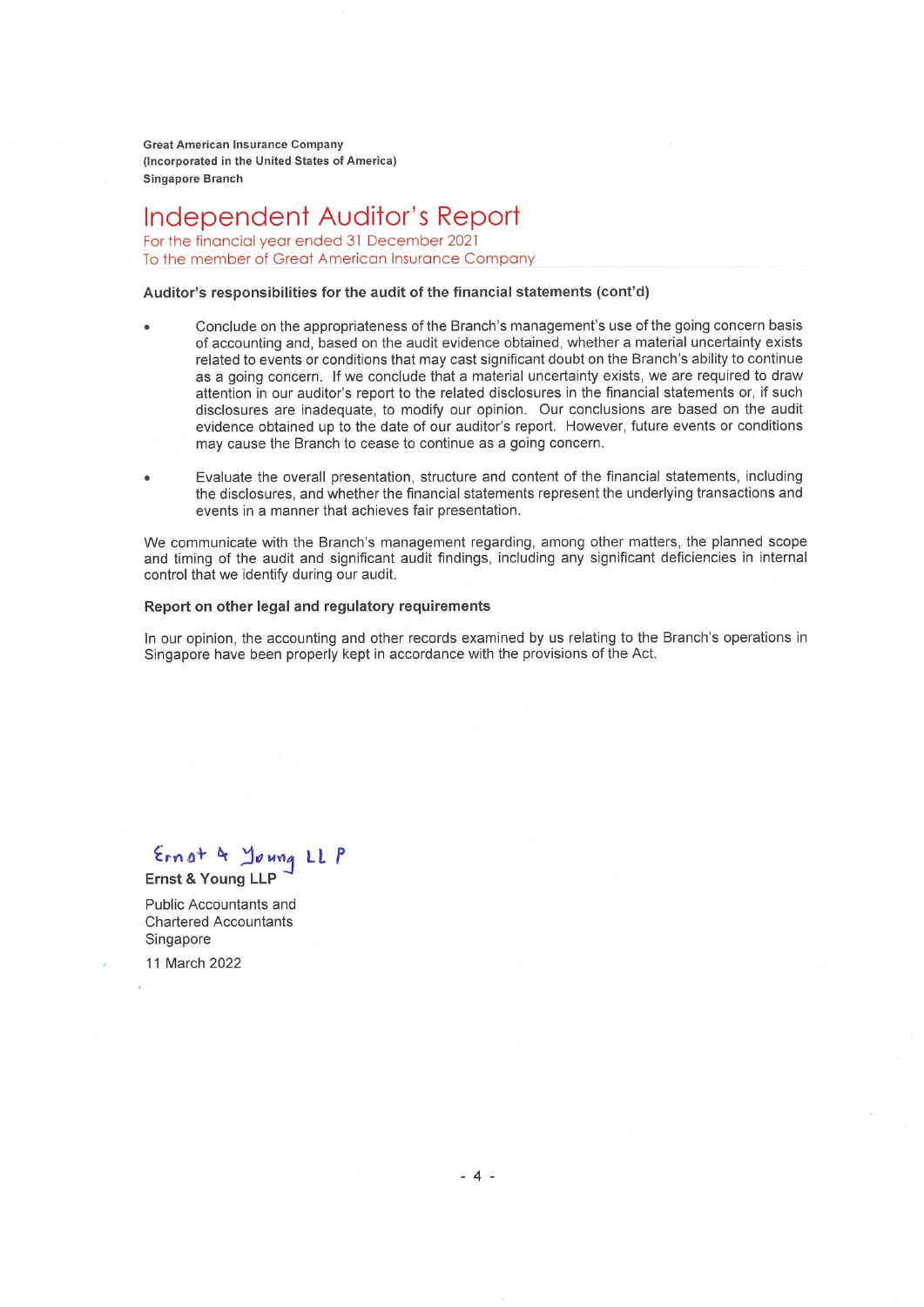# Statement of Comprehensive Income<br>For the financial year ended 31 December 2021

|                                                                                                                  | <b>Notes</b> | 2021<br>S\$'000     | 2020<br>S\$'000       |
|------------------------------------------------------------------------------------------------------------------|--------------|---------------------|-----------------------|
| Gross written premiums<br>Outward reinsurance premiums                                                           |              | 86,962<br>(26, 106) | 80,332<br>(22, 569)   |
| Net written premiums<br>Movement in net reserves for unexpired risks                                             | 6            | 60,856<br>1,521     | 57,763<br>3,056       |
| Net earned premiums                                                                                              |              | 62,377              | 60,819                |
| Gross claims paid<br>Reinsurance claims recoveries                                                               | 5<br>5       | (33,015)<br>5,740   | (38, 304)<br>9,366    |
| Net claims paid<br>Movement in net loss reserves                                                                 |              | (27, 275)<br>190    | (28, 938)<br>(1, 367) |
| Net claims incurred                                                                                              | 5            | (27, 085)           | (30, 305)             |
| Commission expense<br>Commission income                                                                          |              | (16, 415)<br>6,365  | (14, 696)<br>5,422    |
| Net commission expense                                                                                           |              | (10,050)            | (9,274)               |
| Movement in net deferred acquisition costs                                                                       | 7            | 18                  | (553)                 |
| Net incurred commission expense                                                                                  |              | (10, 032)           | (9,827)               |
| Net underwriting profit                                                                                          |              | 25,260              | 20,687                |
| Staff costs                                                                                                      | 15           | (10, 962)           | (9,233)               |
| Depreciation expense on plant and equipment                                                                      | 4            | (1,216)             | (1,484)               |
| Depreciation expense on right-of-use assets                                                                      | 18, 21       | (1,663)             | (1,636)               |
| Net gain/(loss) on foreign exchange                                                                              |              | 2,298               | (2, 363)              |
| Finance cost                                                                                                     | 18           | (37)                | (62)                  |
| Other operating expenses                                                                                         | 16           | (3,382)             | (3,200)               |
| Operating and other expenses                                                                                     |              | (14, 962)           | (17, 978)             |
| <b>Investment income</b>                                                                                         | 19           | 695                 | 1,761                 |
| Other income                                                                                                     |              | 18                  | 76                    |
| Profit before tax                                                                                                |              | 11,011              | 4,546                 |
| Income tax expense                                                                                               | 17           |                     |                       |
| Profit for the financial year                                                                                    |              | 11,011              | 4,546                 |
| Other comprehensive income                                                                                       |              |                     |                       |
| Items that may be reclassified subsequently to profit or loss                                                    |              |                     |                       |
| Net fair value (loss)/gain on available-for-sale financial assets, net<br>of tax                                 |              | (1,368)             | 514                   |
| Reclassification to profit or loss from equity of net gain on disposal<br>of available-for-sale financial assets |              | (21)                | (279)                 |
| Other comprehensive (loss)/income for the financial year, net of<br>tax                                          |              | (1,389)             | 235                   |
| Total comprehensive income for the financial year                                                                |              | 9,622               | 4,781                 |
|                                                                                                                  |              |                     |                       |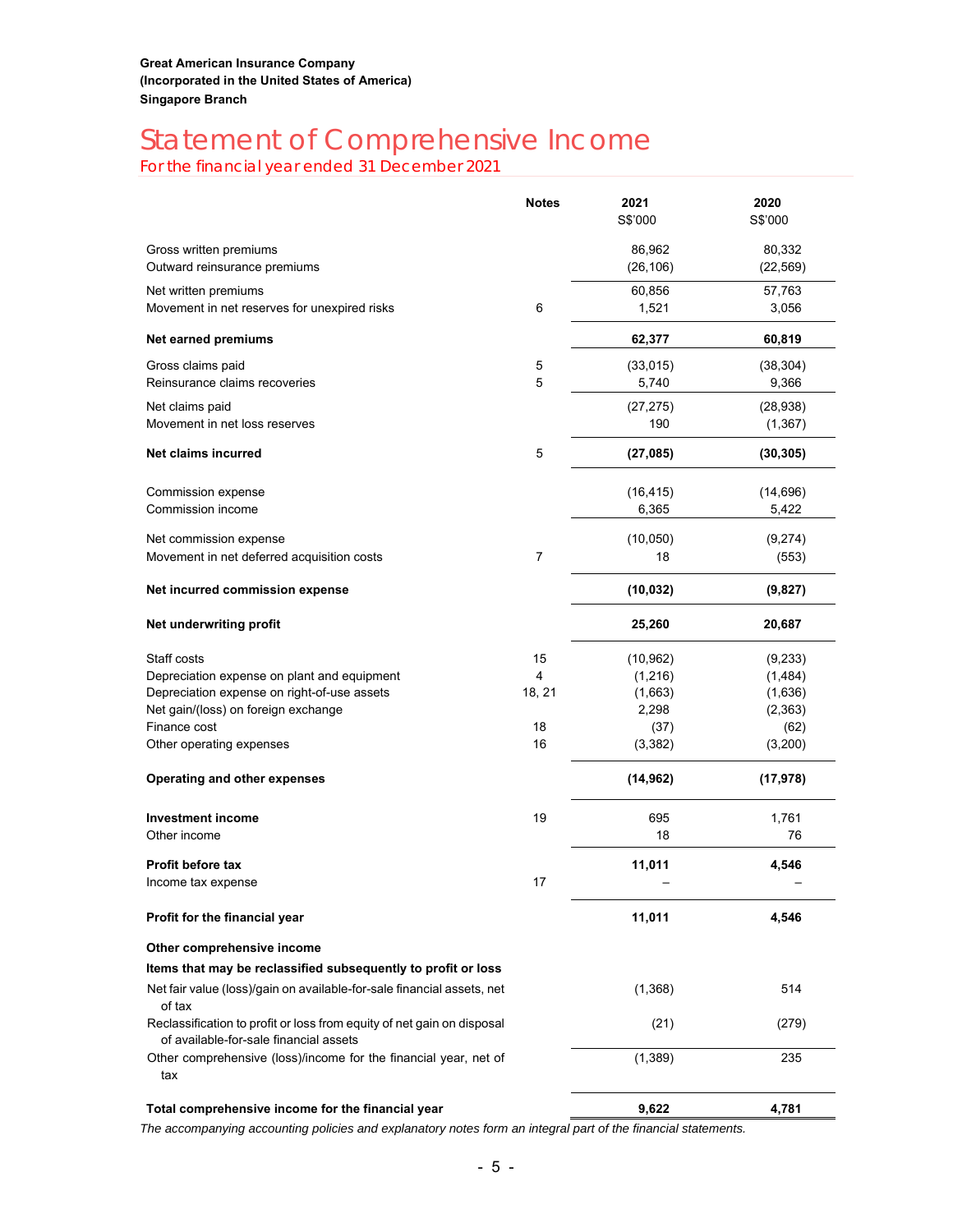# Statement of Financial Position

As at 31 December 2021

|                                                   | <b>Notes</b>   | 2021<br>S\$'000 | 2020<br>S\$'000 |
|---------------------------------------------------|----------------|-----------------|-----------------|
| <b>Assets</b>                                     |                |                 |                 |
| Plant and equipment                               | 4              | 3,585           | 3,488           |
| Reinsurers' share of loss reserves                | 5              | 13,382          | 12,810          |
| Reinsurers' share of reserves for unexpired risks | 6              | 7,898           | 6,144           |
| Deferred acquisition costs                        | 7              | 5,371           | 5,160           |
| Other receivables                                 | 8              | 971             | 2,383           |
| Right-of-use assets                               | 18             | 3,747           | 869             |
| Insurance receivables                             | 9              | 31,121          | 27,749          |
| Available-for-sale financial assets               | 11             | 83,296          | 83,871          |
| Cash and cash equivalents                         | 10             | 71,884          | 63,595          |
| <b>Total assets</b>                               |                | 221,255         | 206,069         |
| <b>Liabilities</b>                                |                |                 |                 |
| Loss reserves                                     | 5              | 83,156          | 82,774          |
| Reserves for unexpired risks                      | 6              | 30,141          | 29,908          |
| Deferred acquisition costs from reinsurers        | $\overline{7}$ | 2,146           | 1,953           |
| Other creditors and accruals                      | 12             | 4,064           | 4,086           |
| Lease liabilities                                 | 18             | 3,957           | 857             |
| Insurance payables                                | 13             | 11,645          | 9,967           |
| <b>Total liabilities</b>                          |                | 135,109         | 129,545         |
| <b>Net assets</b>                                 |                | 86,146          | 76,524          |
| <b>Head office account</b>                        |                |                 |                 |
| Head office contribution                          | 14             | 145,010         | 145,010         |
| Fair value adjustment reserves                    |                | (887)           | 502             |
| <b>Accumulated losses</b>                         |                | (57, 977)       | (68,988)        |
| <b>Total head office account</b>                  |                | 86,146          | 76,524          |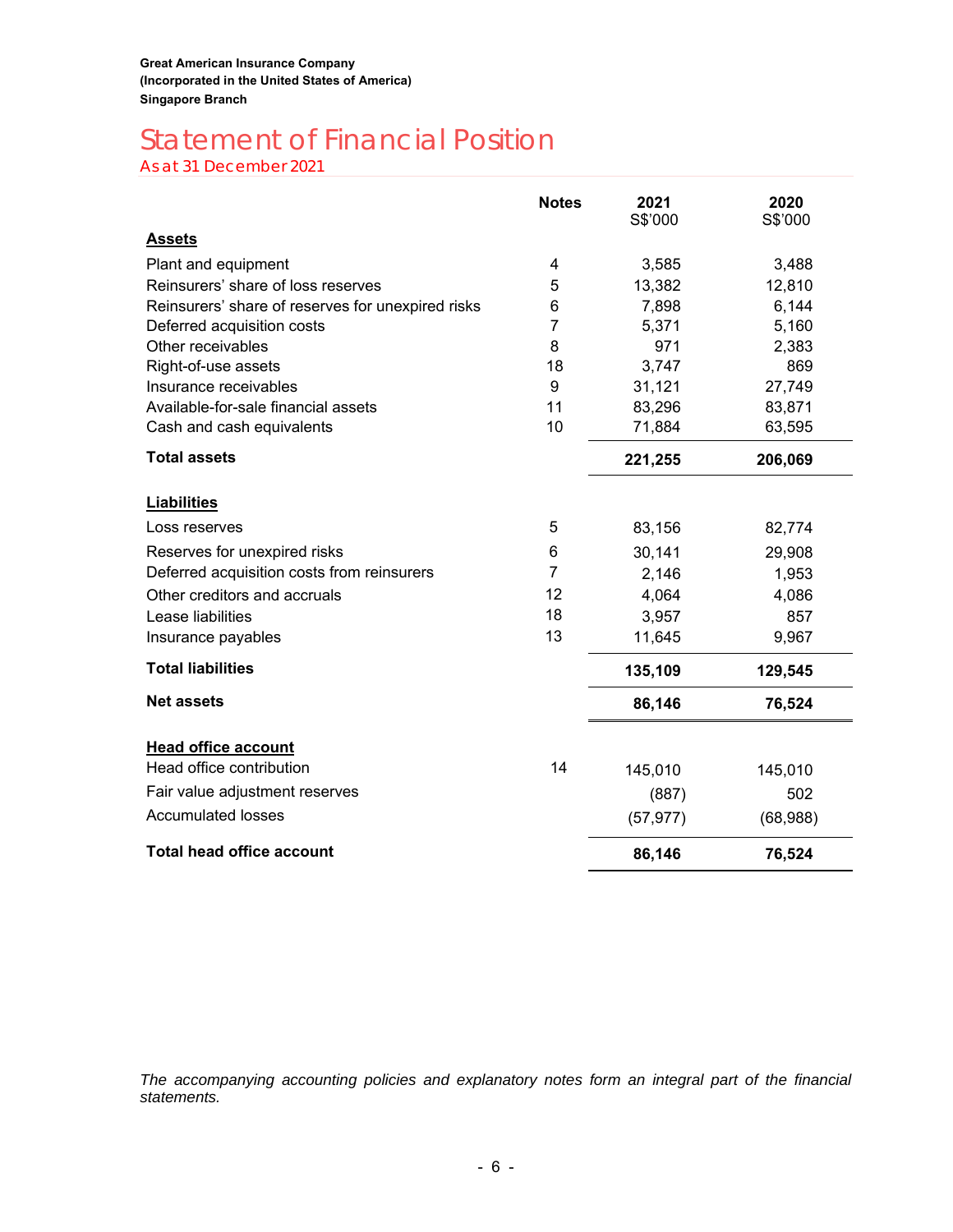# Statement of Changes in Head Office Account

For the financial year ended 31 December 2021

|                                                                           | contribution<br>S\$'000 | <b>Head office Accumulated</b><br>losses<br>S\$'000 | <b>Fair value</b><br>adjustment head office<br>reserves<br>S\$'000 | Total<br>account<br>S\$'000 |
|---------------------------------------------------------------------------|-------------------------|-----------------------------------------------------|--------------------------------------------------------------------|-----------------------------|
| <b>Balance at 1 January 2020</b>                                          | 145,010                 | (73, 534)                                           | 267                                                                | 71,743                      |
| Profit for the financial year, net of tax                                 |                         | 4,546                                               |                                                                    | 4,546                       |
| Net fair value gain on available-for-sale financial<br>assets, net of tax |                         |                                                     | 235                                                                | 235                         |
| Total comprehensive income for the financial<br>year                      |                         | 4,546                                               | 235                                                                | 4,781                       |
| Fund contribution from head office                                        |                         |                                                     |                                                                    |                             |
| Balance at 31 December 2020 and<br>1 January 2021                         | 145,010                 | (68,988)                                            | 502                                                                | 76,524                      |
| Profit for the financial year, net of tax                                 |                         | 11,011                                              |                                                                    | 11,011                      |
| Net fair value loss on available-for-sale financial<br>assets, net of tax |                         |                                                     | (1,389)                                                            | (1,389)                     |
| Total comprehensive income for the financial<br>year                      |                         | 11,011                                              | (1, 389)                                                           | 9,622                       |
| Fund contribution from head office                                        |                         |                                                     |                                                                    |                             |
| <b>Balance at 31 December 2021</b>                                        | 145,010                 | (57, 977)                                           | (887)                                                              | 86,146                      |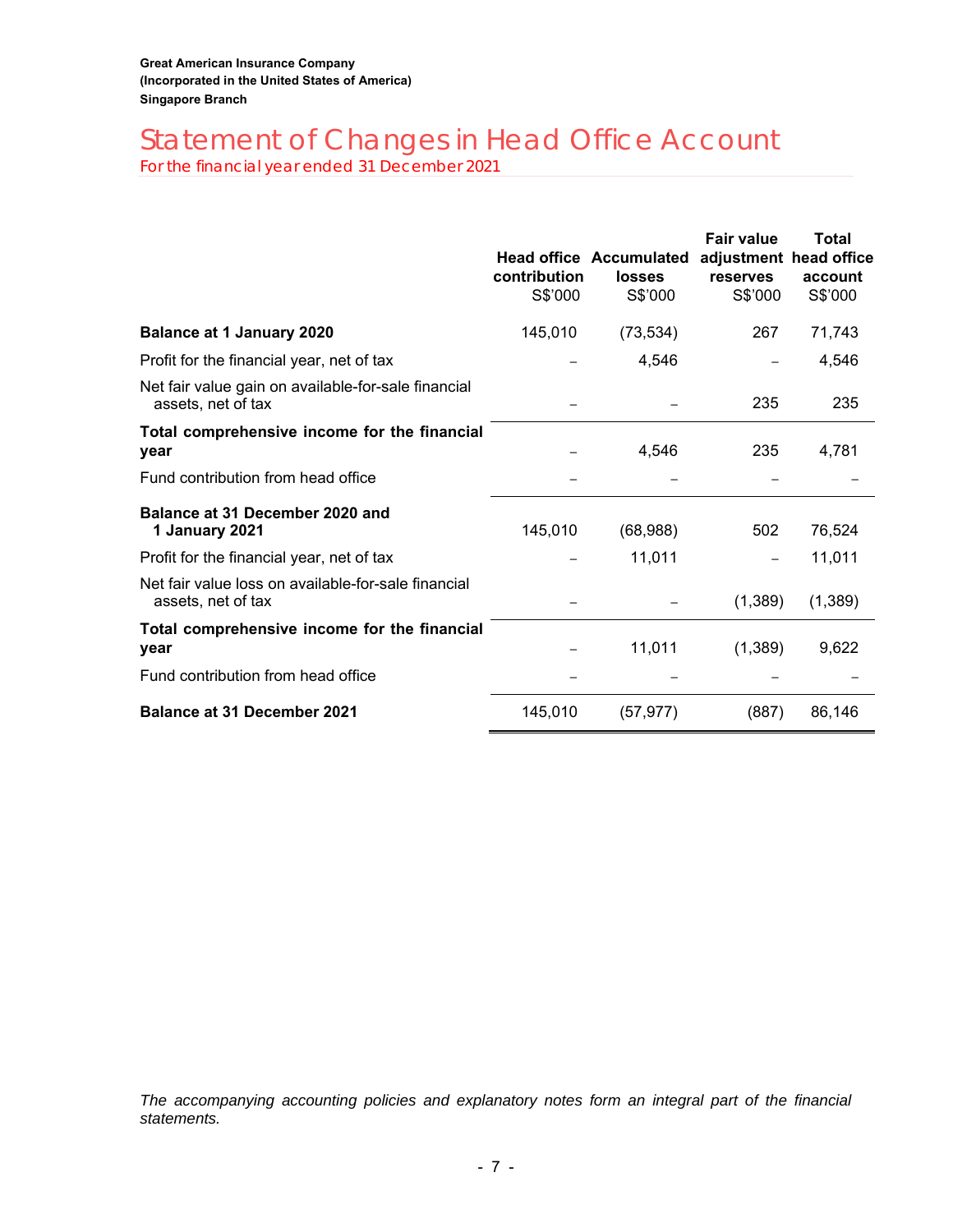# Statement of Cash Flows<br>For the financial year ended 31 December 2021

|                                                                         | <b>Notes</b> | 2021<br>S\$'000 | 2020<br>S\$'000 |
|-------------------------------------------------------------------------|--------------|-----------------|-----------------|
| <b>Operating activities</b>                                             |              |                 |                 |
| Profit before tax                                                       |              | 11,011          | 4,546           |
| Adjustments for:                                                        |              |                 |                 |
| Loss/(gain) on disposal of plant and equipment                          |              | 2               | (13)            |
| Depreciation expense on plant and equipment                             | 4            | 1,216           | 1,484           |
| Depreciation expense on right-of-use assets                             | 18           | 1,663           | 1,777           |
| Write-back of allowance for impairment of insurance receivables         | 9            |                 | (40)            |
| Bad debts written off                                                   | 16           | 9               | 49              |
| Increase/(decrease) in gross reserves for unexpired risks               |              | 233             | (1,863)         |
| (Increase)/decrease in gross deferred acquisition costs                 |              | (211)           | 241             |
| Increase in gross loss reserves                                         |              | 382             | 3,612           |
| Increase in reinsurers' share of reserves for unexpired risks           |              | (1,754)         | (1, 193)        |
| Increase in reinsurers' share of deferred acquisition costs             |              | 193             | 312             |
| Increase in reinsurers' share of loss reserves                          |              | (572)           | (2, 245)        |
| Interest income                                                         |              | (716)           | (1,482)         |
| Finance cost                                                            | 18           | 37              | 62              |
| Unrealised foreign exchange loss on available-for-sale financial assets | 11           | 354             | 795             |
| Loss/(gain) on disposal of available-for-sale investments               | 19           | 21              | (279)           |
| Operating cash flows before working capital changes                     |              | 11,868          | 5,763           |
| (Increase)/decrease in insurance receivables                            |              | (3,381)         | 5,657           |
| Decrease/(increase) in other receivables                                |              | 1,353           | (302)           |
| Increase/(decrease) in insurance payables                               |              | 1,678           | (103)           |
| (Decrease)/increase in other creditors and accruals                     |              | (22)            | 597             |
| Total changes in working capital                                        |              | (372)           | 5,849           |
| Finance cost paid                                                       | 18           | (37)            | (62)            |
| Net cash flows from operating activities                                |              | 11,459          | 11,550          |
| <b>Investing activities</b>                                             |              |                 |                 |
| Purchase of plant and equipment                                         | 4            | (1,316)         | (1, 814)        |
| Purchase of available-for-sale financial assets                         | 11           | (66, 928)       | (76, 279)       |
| Proceeds from disposal of plant and equipment                           |              | 1               | 29              |
| Proceeds from disposal and redemption of available-for-sale             |              |                 |                 |
| financial assets                                                        |              | 66,261          | 74,663          |
| Interest received                                                       |              | 253             | 1,186           |
| Net cash flows used in investing activities                             |              | (1,729)         | (2, 215)        |
| <b>Financing activities</b>                                             |              |                 |                 |
| Capital contribution from head office                                   | 14           |                 |                 |
| Payment of principal portion of lease liabilities                       | 18           | (1, 441)        | (1,775)         |
| Net cash flows used in financing activities                             |              | (1, 441)        | (1,775)         |
| Net increase in cash and cash equivalents                               |              | 8,289           | 7,560           |
| Cash and cash equivalents at beginning of financial year                |              | 63,595          | 56,035          |
| Cash and cash equivalents at end of financial year                      | 10           | 71,884          | 63,595          |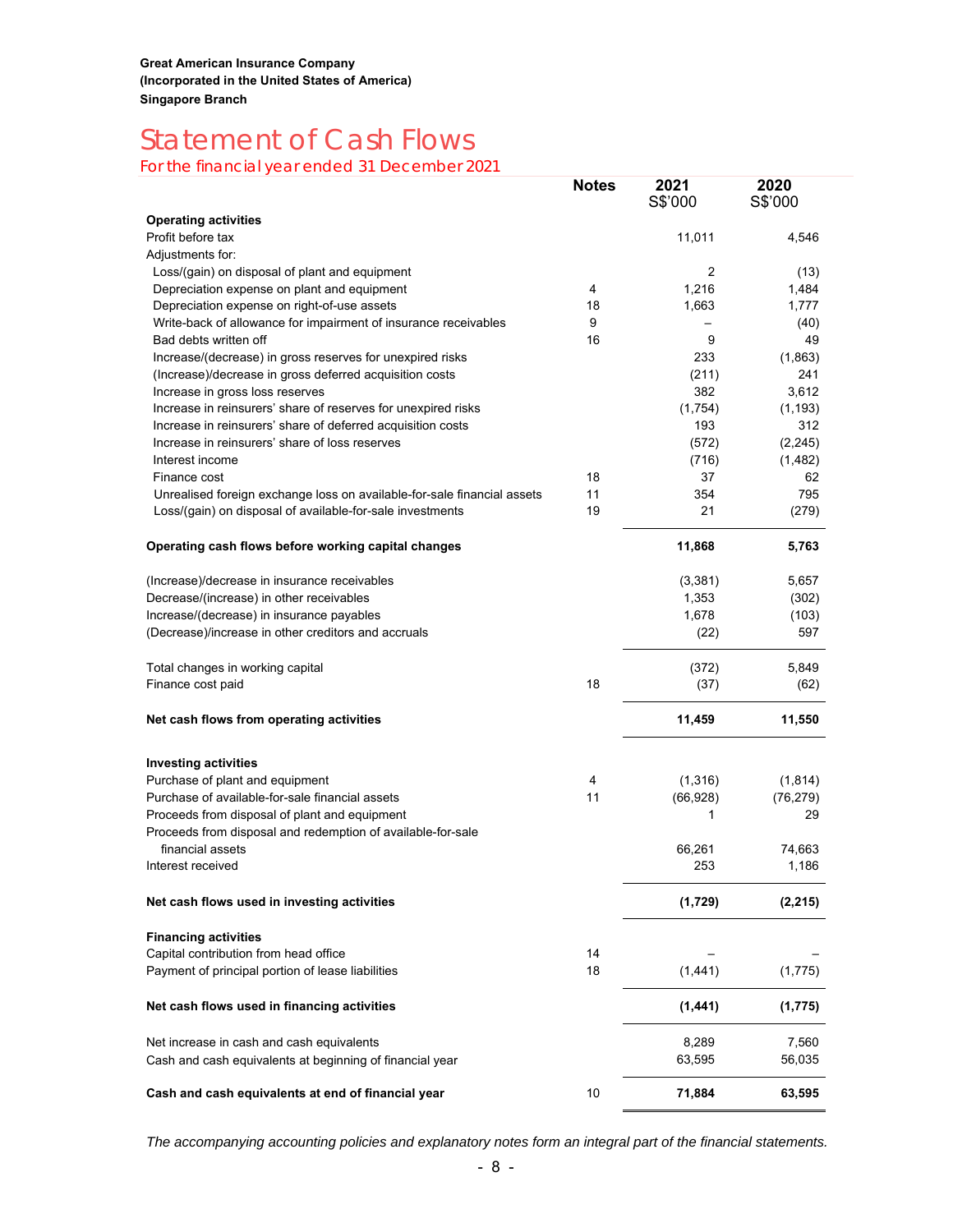For the financial year ended 31 December 2021

#### **1. Corporate information**

Great American Insurance Company, Singapore Branch ("the Branch") is a branch of Great American Insurance Company, incorporated in Ohio, United States. The Branch was registered under the Companies Act, Cap. 50, on 11 March 2015 and a license to carry on general insurance business in Singapore was granted by the Monetary Authority of Singapore ("MAS") on 15 May 2015.

The Branch is engaged principally in the underwriting of general and reinsurance insurance business. There were no significant changes in the nature of the principal activity during the financial year.

The registered office of the Branch is at 3 Temasek Avenue, #16-01, Centennial Tower, Singapore 039190.

#### **2. Summary of significant accounting policies**

#### 2.1 *Basis of preparation*

These financial statements are prepared in accordance with Singapore Financial Reporting Standards ("FRS") and Section 373 of the Singapore Companies Act 1967. The principal accounting policies applied in the preparation of these financial statements are set out below. These policies are consistently applied in the financial statements.

The financial statements are prepared on a historical cost basis, except as disclosed in the accounting policies below.

The preparation of these financial statements in conformity with FRS requires management to exercise its judgement in the process of applying the Branch's accounting policies. It also requires the use of certain critical accounting estimates and assumptions. The areas involving a higher degree of judgement or complexity, or areas where estimates and assumptions are significant to the financial statements are disclosed in Note 3.

The financial statements are presented in Singapore Dollars and rounded to the nearest thousands (S\$'000) except when otherwise indicated.

#### 2.2 *Changes in accounting policies*

#### *Adoption of new and revised standards*

The accounting policies used by the Branch are applied consistently in these financial statements. In the current financial year, the Branch has adopted all the new and revised standards that are effective for annual periods beginning on or after 1 January 2021. The adoption of these standards did not have any effect on the financial performance or position of the Branch.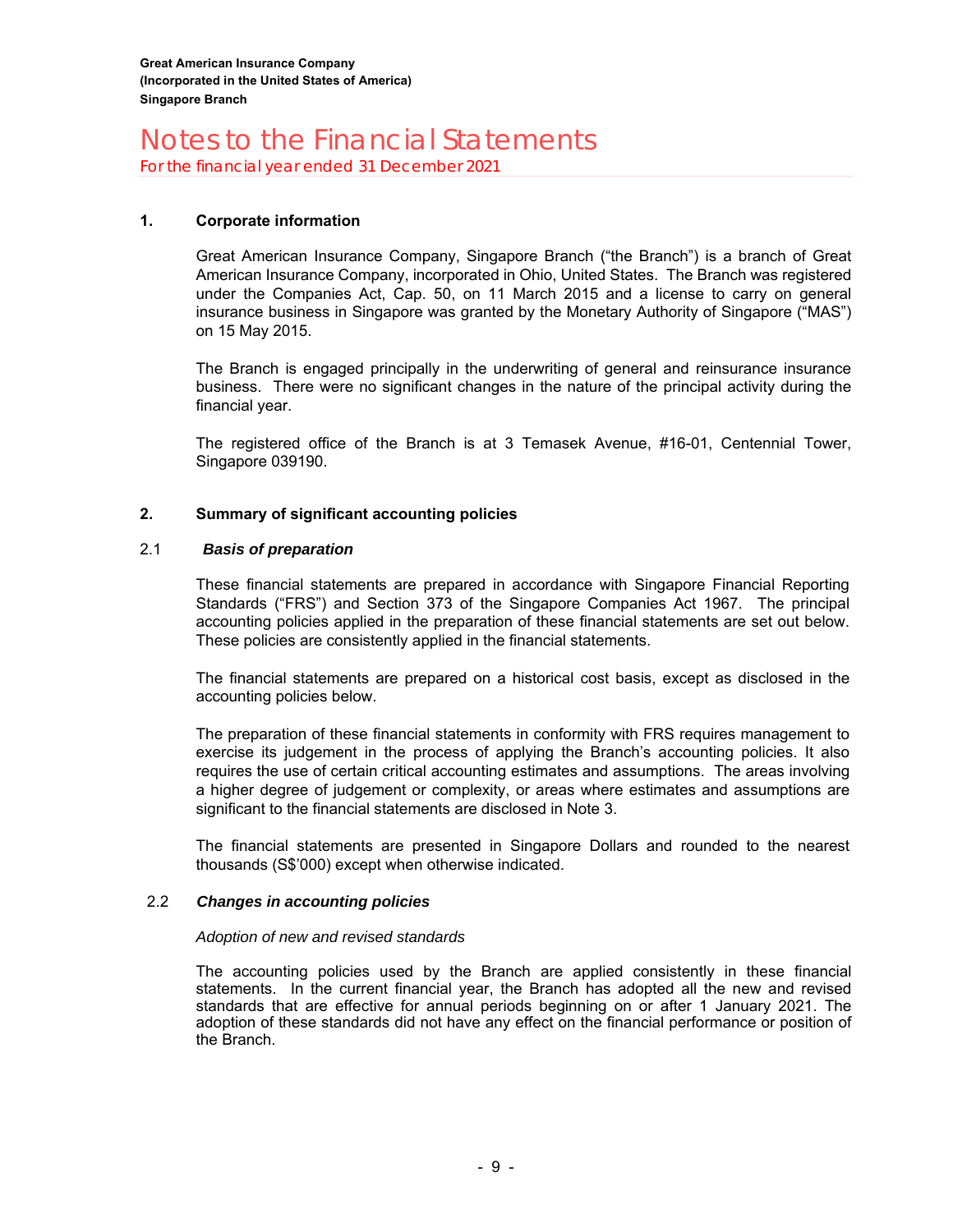For the financial year ended 31 December 2021

#### **2. Summary of significant accounting policies**

#### 2.2 *Changes in accounting policies (cont'd)*

*Continuing adoption of Amendments to FRS 104, Applying FRS 109 Financial Instruments with FRS 104 Insurance Contracts* 

The Branch applies the temporary exemption from FRS 109 *Financial Instruments* as permitted by the Amendments to FRS 104 *Insurance Contracts: Applying FRS 109 Financial Instruments with FRS 104 Insurance Contracts* which is effective for annual periods beginning on or after 1 January 2018. The temporary exemption permits the Branch to continue applying FRS 39 rather than FRS 109 for annual periods beginning before 1 January 2023.

The Branch concluded that it qualified for the temporary exemption from FRS 109 as the Branch has not previously applied any versions of FRS 109 and its activities are predominantly connected with insurance at annual reporting date that immediately precedes 1 April 2016 (i.e. 31 December 2015). As at 31 December 2015, the Branch's gross liabilities connected with insurance represented 92% of the total carrying amount of all its liabilities. Since 31 December 2015, there has been no change in the activities of the Branch that requires reassessment of the use of the temporary exemption.

As at 31 December 2015, the gross liabilities connected with insurance relative to total liabilities were as follows:

|                                                                                                          | S\$'000         | % of total<br>liabilities |
|----------------------------------------------------------------------------------------------------------|-----------------|---------------------------|
| Liabilities arising from contracts within the scope of FRS<br>104<br>Relevant other liabilities          | 15,354<br>3.513 | 75%<br>17%                |
| Total gross liabilities connected with insurance<br>Total gross liabilities not connected with insurance | 18,867<br>1.552 | 92%<br>8%                 |
| <b>Total liabilities</b>                                                                                 | 20.419          | 100%                      |

The table below presents an analysis of the fair value of classes of financial assets as at 31 December 2021 and 31 December 2020, as well as the corresponding change in fair value during the financial year. The financial assets are divided into two categories:

- Assets for which their contractual cash flows represent solely payments of principal and interest ("SPPI"), excluding any financial assets that are held for trading or that are managed and whose performance is evaluated on a fair value basis; and
- All financial assets other than those specified in SPPI above (i.e. those for which contractual cash flows do not represent SPPI, assets that are held for trading and assets that are managed and whose performance is evaluated on a fair value basis). As at 31 December 2021, the Branch does not hold financial assets in this category.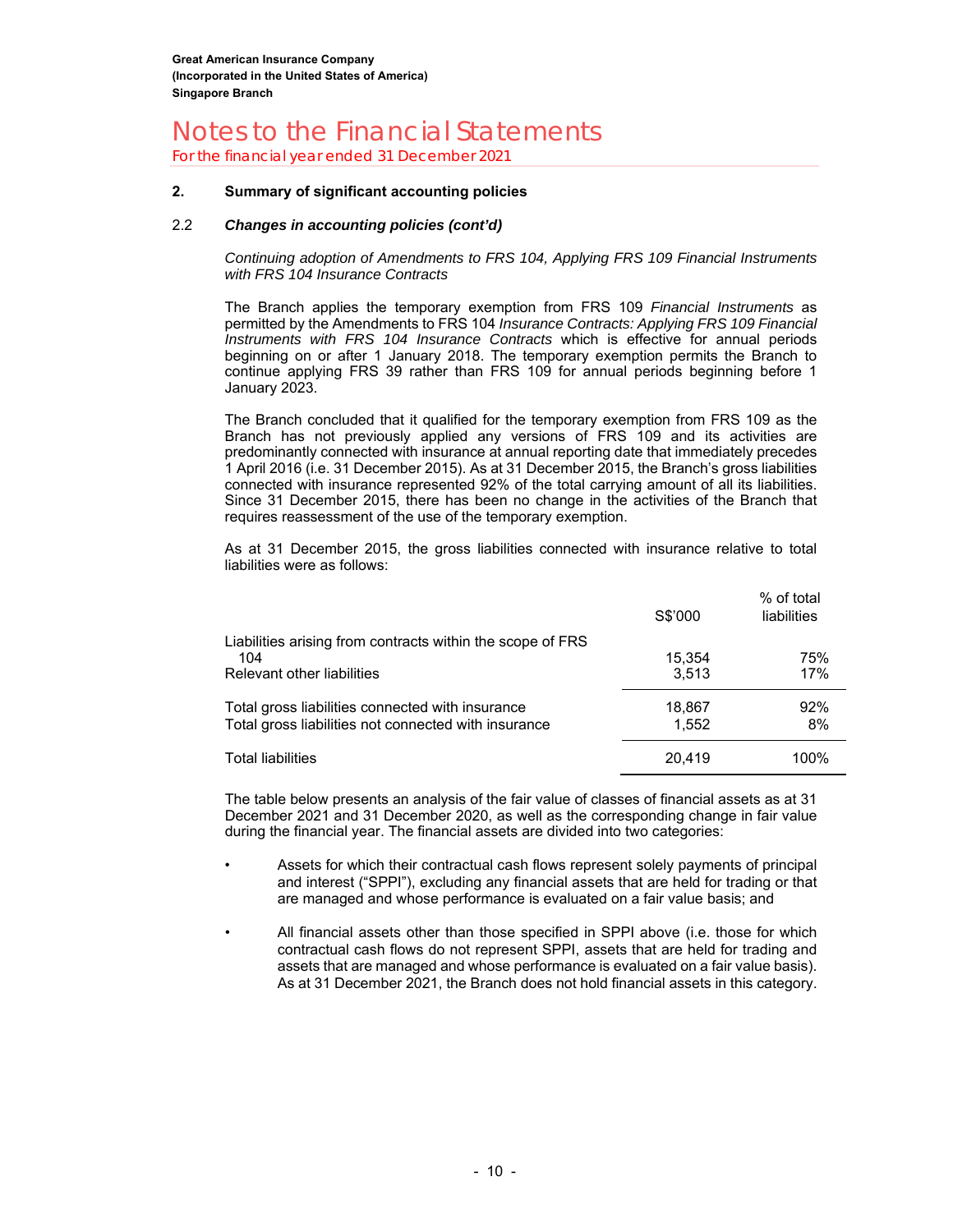For the financial year ended 31 December 2021

#### *.*  **2. Summary of significant accounting policies (cont'd)**

#### 2.2 *Changes in accounting policies (cont'd)*

*Continuing adoption of Amendments to FRS 104, Applying FRS 109 Financial Instruments with FRS 104 Insurance Contracts (cont'd)* 

In the table below, the amortised cost of other receivables excluding prepayment, insurance receivables and cash and cash equivalents has been used as a reasonable approximation to fair value.

| At 31 December 2021                                   | <b>SPPI financial assets</b> |            | <b>Other financial assets</b> |            |  |
|-------------------------------------------------------|------------------------------|------------|-------------------------------|------------|--|
|                                                       | S\$'000                      | S\$'000    | S\$'000                       | S\$'000    |  |
|                                                       |                              | Fair value |                               | Fair value |  |
|                                                       | Fair value                   | change     | Fair value                    | change     |  |
| Other receivables excluding                           |                              |            |                               |            |  |
| prepayment                                            | 971                          |            |                               |            |  |
| Insurance receivables<br>Available-for-sale financial | 31,121                       |            |                               |            |  |
| assets                                                | 83,296                       | (1,368)    |                               |            |  |
| Cash and cash equivalents                             | 71,884                       |            |                               |            |  |
| Total                                                 | 187,272                      | (1,368)    |                               |            |  |
| At 31 December 2020                                   | <b>SPPI financial assets</b> |            | <b>Other financial assets</b> |            |  |
|                                                       | S\$'000                      | S\$'000    | S\$'000                       | S\$'000    |  |
|                                                       |                              | Fair value |                               | Fair value |  |
|                                                       | Fair value                   | change     | Fair value                    | change     |  |
| Other receivables excluding<br>prepayment and GST     |                              |            |                               |            |  |
| receivable                                            | 2,313                        |            |                               |            |  |
| Insurance receivables<br>Available-for-sale financial | 27,749                       |            |                               |            |  |
|                                                       |                              |            |                               |            |  |
| assets                                                | 83,871                       | 514        |                               |            |  |

Refer to table as disclosed in Note 23.2 that shows the carrying amount of the SPPI assets included in the table above by credit risk rating grades. The carrying amount is measured in accordance with FRS 39 after impairment allowance for those measured at amortised cost.

Total 177,528 514 – –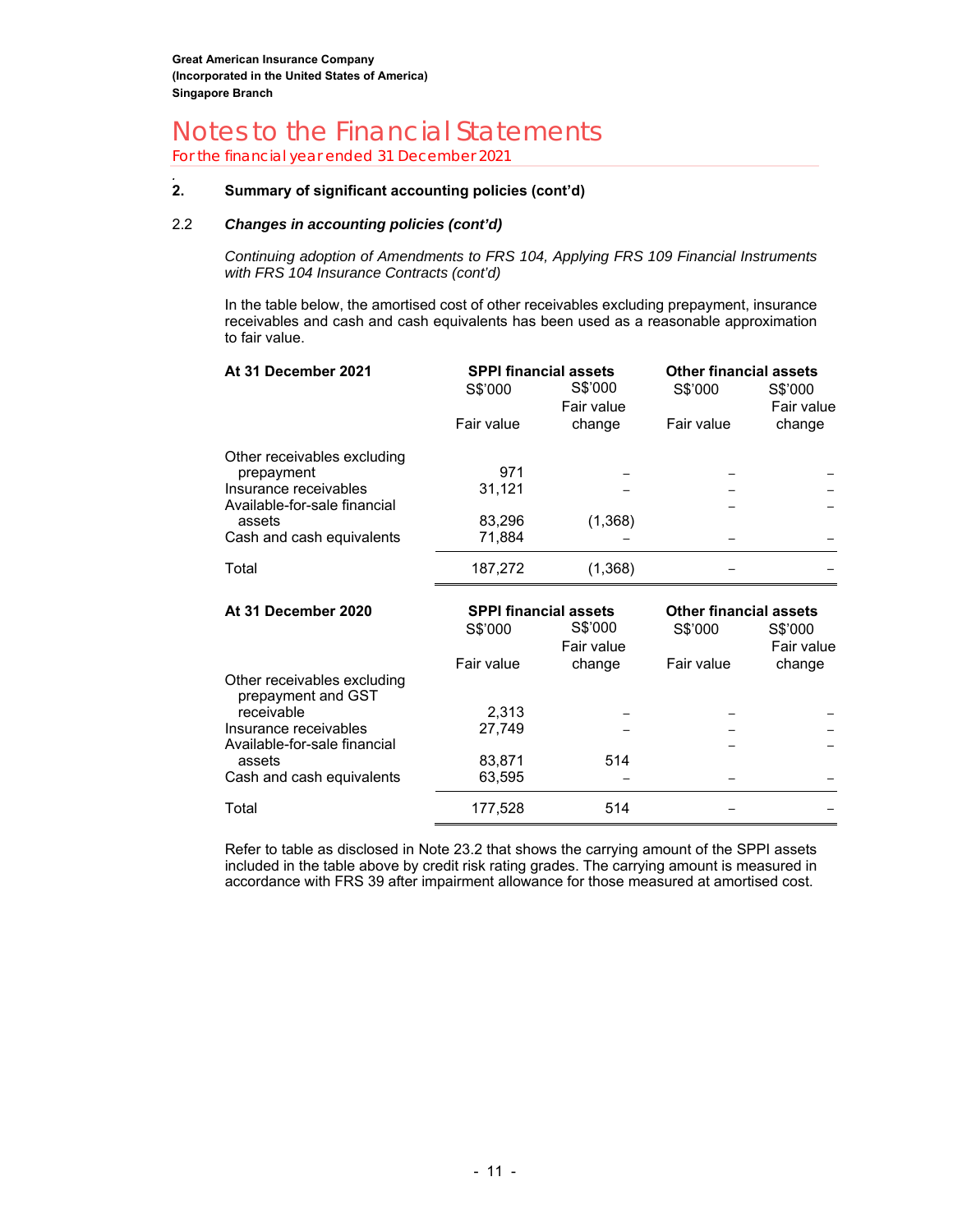For the financial year ended 31 December 2021

#### **2. Summary of significant accounting policies (cont'd)**

#### 2.2 *Changes in accounting policies (cont'd)*

*Continuing adoption of Amendments to FRS 104, Applying FRS 109 Financial Instruments with FRS 104 Insurance Contracts (cont'd)* 

As at 31 December 2021, the fair value under FRS 39 for those SPPI assets that do not have low credit risk was S\$19,846,000 (2020: S\$21,011,000).

The following table provides information on the fair value and carrying amount under FRS 39 for those SPPI assets which the Branch has determined do not have low credit risk. The carrying amount is measured in accordance with FRS 39 after impairment allowance for those measured at amortised cost.

| At 31 December 2021                                             | Fair value<br>S\$'000        | Carrying<br>amount<br>S\$'000 |
|-----------------------------------------------------------------|------------------------------|-------------------------------|
| Other receivables excluding prepayment<br>Insurance receivables | 971<br>18,875                | 971<br>18,875                 |
|                                                                 | 19,846                       | 19,846                        |
| At 31 December 2020                                             | <b>Fair value</b><br>S\$'000 | Carrying<br>amount<br>S\$'000 |
| Other receivables excluding prepayment<br>Insurance receivables | 2,313<br>18,698              | 2,313<br>18,698               |
|                                                                 | 21,011                       | 21.011                        |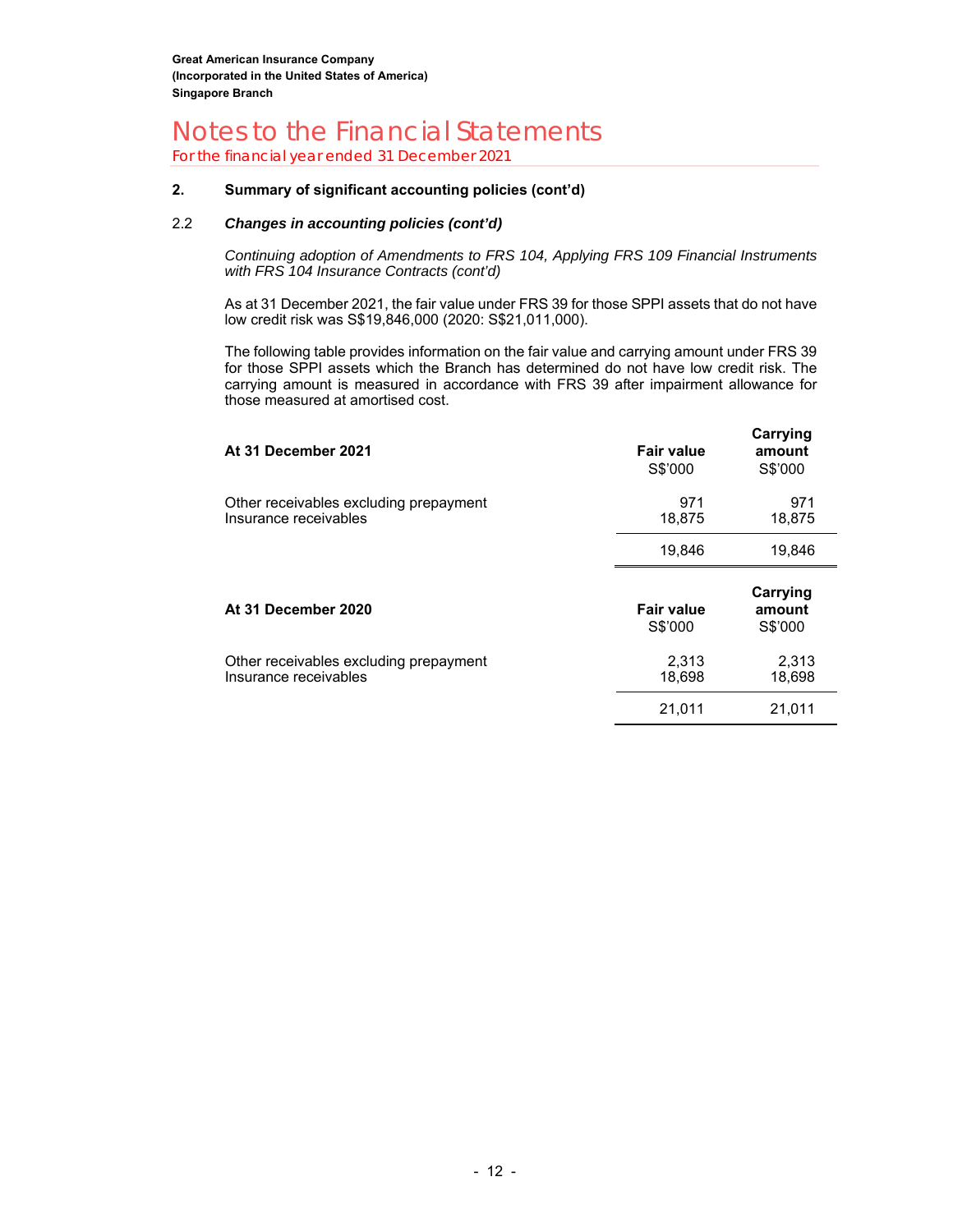For the financial year ended 31 December 2021

#### **2. Summary of significant accounting policies (cont'd)**

#### 2.3 *Standards issued but not yet effective*

The Branch has not adopted the following relevant standards that are issued but not yet effective:

| <b>Description</b>                                                                                                                                | <b>Effective for annual</b><br>periods beginning<br>on or after |
|---------------------------------------------------------------------------------------------------------------------------------------------------|-----------------------------------------------------------------|
| Amendments to FRS 103: Reference to the Conceptual Framework<br>Amendments to FRS 37: Onerous Contracts - Cost of<br><b>Fulfilling a Contract</b> | 1 January 2022<br>1 January 2022                                |
| Amendments to FRS 16: Property, Plant and Equipment –<br>Proceeds before Intended Use                                                             | 1 January 2022                                                  |
| Amendments to FRS 1: Classification of Liabilities as Current or<br>Non-current - Deferral of Effective Date                                      | 1 January 2023                                                  |
| FRS 117: Insurance Contracts                                                                                                                      | 1 January 2023                                                  |
| Amendments to FRS 8: Definition of Accounting Estimates                                                                                           | 1 January 2023                                                  |
| Amendments to FRS 1: Disclosure of Accounting Policies                                                                                            | 1 January 2023                                                  |

Except for FRS 117, the management expects that the adoption of other standards above will have no material impact on the financial statements in the period of initial application. The nature of the impending changes in accounting policy on adoption of FRS 117 is described below:

#### *FRS 117 Insurance Contracts*

In March 2018, Accounting Standards Council in Singapore ("ASC") issued FRS 117 *Insurance Contracts*, a comprehensive new accounting standard for insurance contracts covering recognition and measurement, presentation and disclosure.

The overall objective of FRS 117 is to provide an accounting model for insurance contracts that is more useful and consistent for insurers. In contrast to the requirements in FRS 104 *Insurance Contracts*, which are largely based on previous local accounting policies, FRS 117 provides a comprehensive model, supplemented by:

- a specific adaptation for contracts with direct participation features (the variable fee approach); and
- a simplified approach (the premium allocation approach) mainly for short-duration contracts

FRS 117 is effective for annual reporting periods beginning on or after 1 January 2023, with comparative figures required. Retrospective application is required. However, if full retrospective application for a group of insurance contracts is impracticable, then the entity is required to choose either a modified retrospective approach or a fair value approach.

The ASC also decided to extend the exemption currently in place for some insurers regarding the application of FRS 109 *Financial Instruments* to enable them to implement both FRS 109 and FRS 117 at the same time.

The Branch has been working on evaluating the impact on the new standard on its financial statements and related disclosures. The Branch is at the final stage of the evaluation and plans to adopt the new standard on the required effective date together with FRS 109.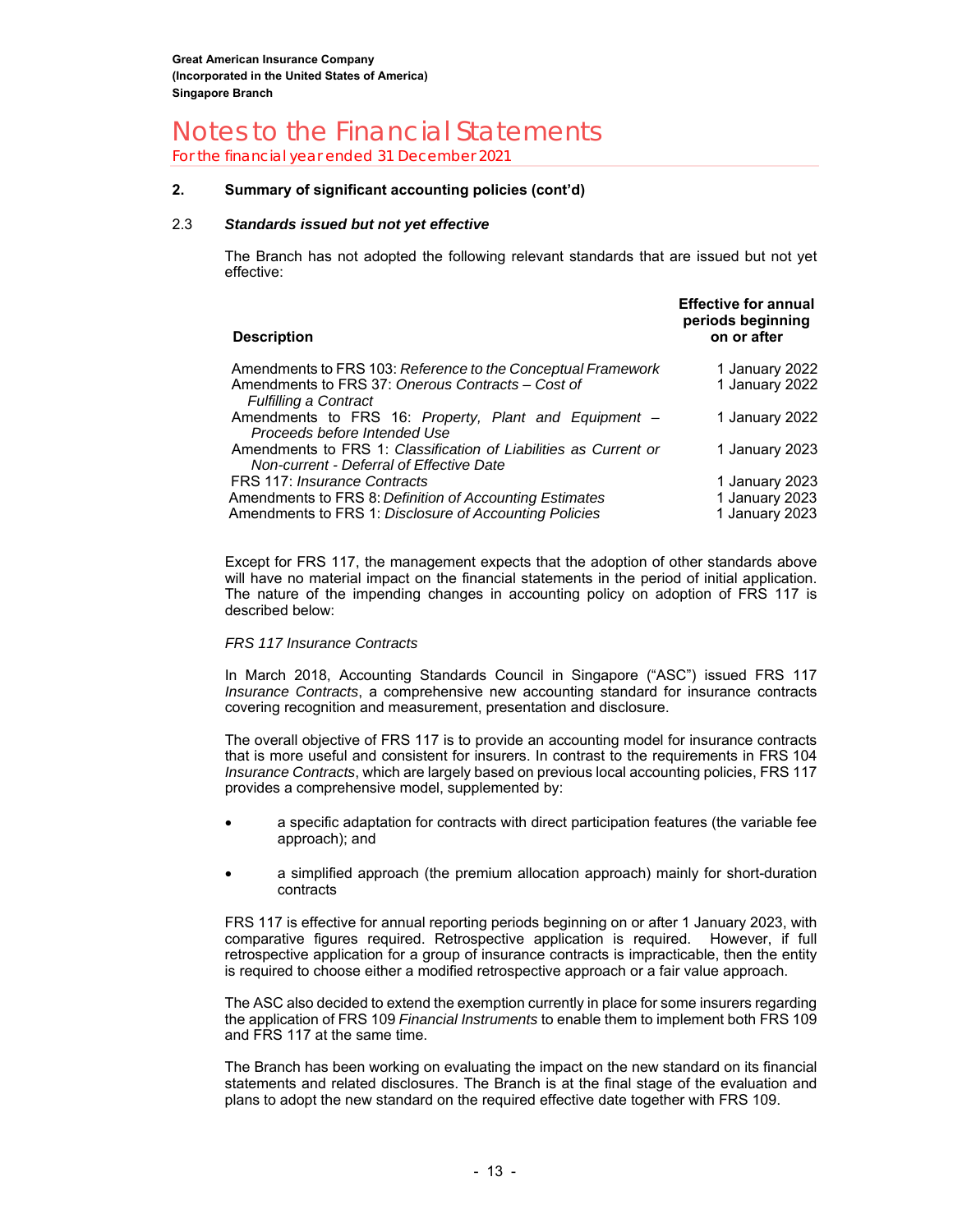### Notes to the Financial Statements For the financial year ended 31 December 2021

#### **2. Summary of significant accounting policies (cont'd)**

#### 2.4 *Plant and equipment*

#### (a) *Measurement*

All items of plant and equipment are initially recorded at cost and subsequently carried at cost less accumulated depreciation and accumulated impairment losses. Subsequent expenditure relating to plant and equipment that has already been recognised is added to the carrying amount of the assets only when it is probable that future economic benefits associated with the item will flow to the Branch and the costs of the item can be reliably measured. All other repairs and maintenance expenses are recognised in profit and loss when incurred.

The cost of property and equipment initially recognised includes its purchase price and any cost that is directly attributable to bringing the asset to the location and condition necessary for it to be capable of operating in the manner intended.

(b) *Depreciation* 

Depreciation is calculated using the straight-line basis over the estimated useful life as follows:

| <b>Furniture and Fittings</b>    | 5 years |
|----------------------------------|---------|
| IT Equipment (Computer Hardware) | 3 years |
| IT Equipment (Server Hardware)   | 5 years |
| IT Equipment (Software)          | 5 years |
| Office Equipment                 | 5 years |
| <b>Motor Vehicles</b>            | 5 years |

The residual values, estimated useful lives and depreciation method are reviewed at each financial year-end to ensure that the amount, method and period of depreciation are consistent with previous estimates and the expected pattern of consumption of the future economic benefits embodied in the items of plant and equipment.

(c) *Disposal* 

An item of plant and equipment is derecognised upon disposal or when no future economic benefits are expected from its use or disposal. The difference between the net disposal proceeds, if any and the net carrying amount is recognised in profit or loss.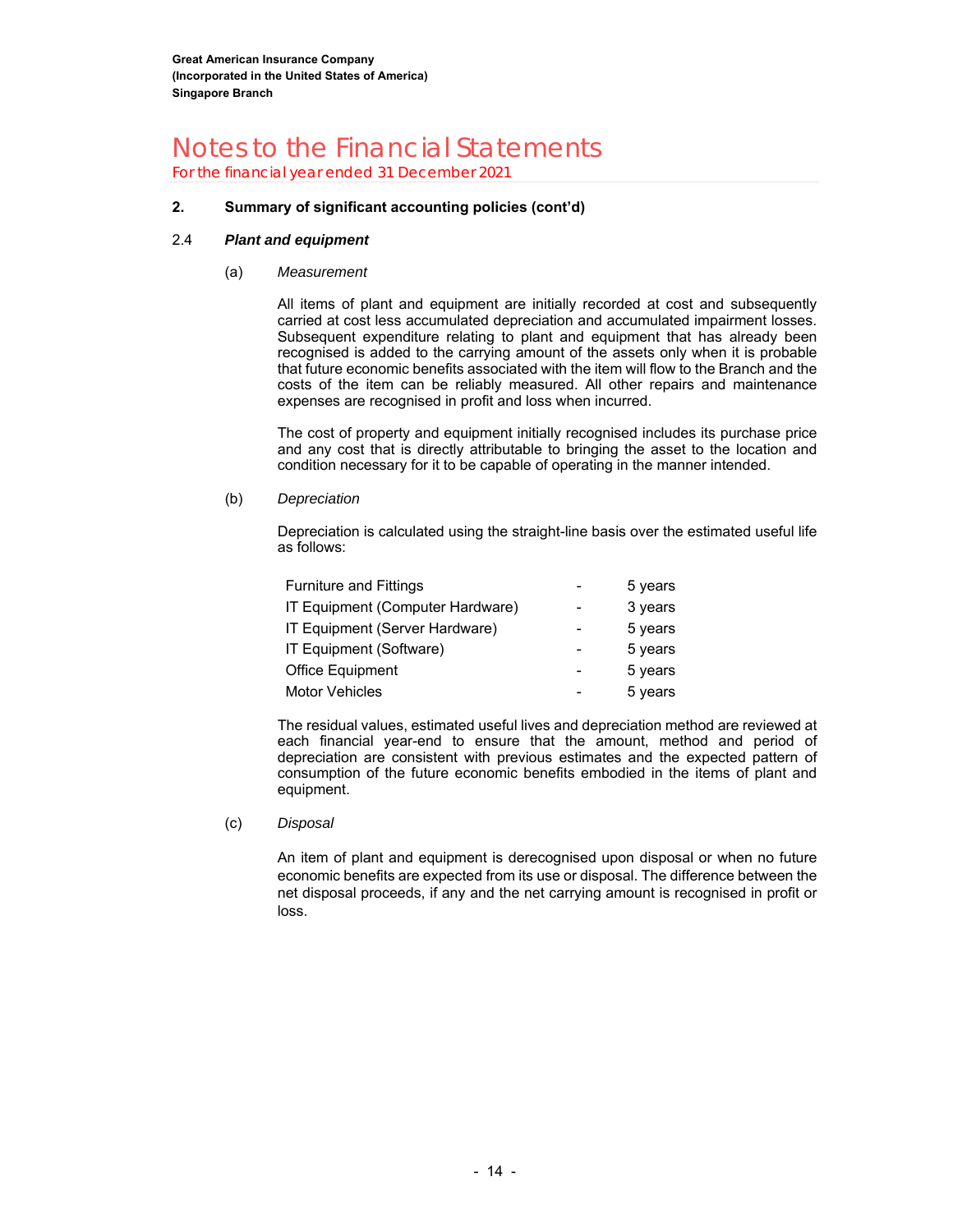For the financial year ended 31 December 2021

#### **2. Summary of significant accounting policies (cont'd)**

#### 2.5 *Impairment of non-financial assets*

Assets are tested for impairment whenever there is an evidence or indication that these assets may be impaired.

An impairment loss for an asset is reversed if, and only if there has been a change in the estimates used to determine the asset's recoverable amount since the last impairment loss was recognised. The carrying amount of an asset other than goodwill is increased to its revised recoverable amount, provided that this amount does not exceed the carrying amount that would have been determined (net of amortisation or depreciation) had no impairment loss been recognised for the asset in prior years. A reversal of impairment loss for an asset is recognised in profit or loss in the period in which it arises.

#### 2.6 *Financial assets*

#### *Classification*

Financial assets within the scope of FRS 39 are classified as either financial assets at fair value through profit or loss, loans and receivables, held-to-maturity investments, or availablefor-sale financial assets, as appropriate, depending on the purpose for which the assets are acquired.

#### (a)Loans and receivables

Loans and receivables are non-derivative financial assets with fixed or determinable payments that are not quoted in an active market. Such assets are carried at amortised cost using the effective interest method. Gains and losses are recognised in profit or loss when the loans and receivables are derecognised or impaired, as well as through the amortisation process.

#### (b)Available-for-sale financial assets

Available-for-sale financial assets are non-derivatives that are either designated in this category or not classified in any of the other categories. They are presented as current assets unless the investment matures or there is intention to dispose these assets more than 12 months after the reporting date.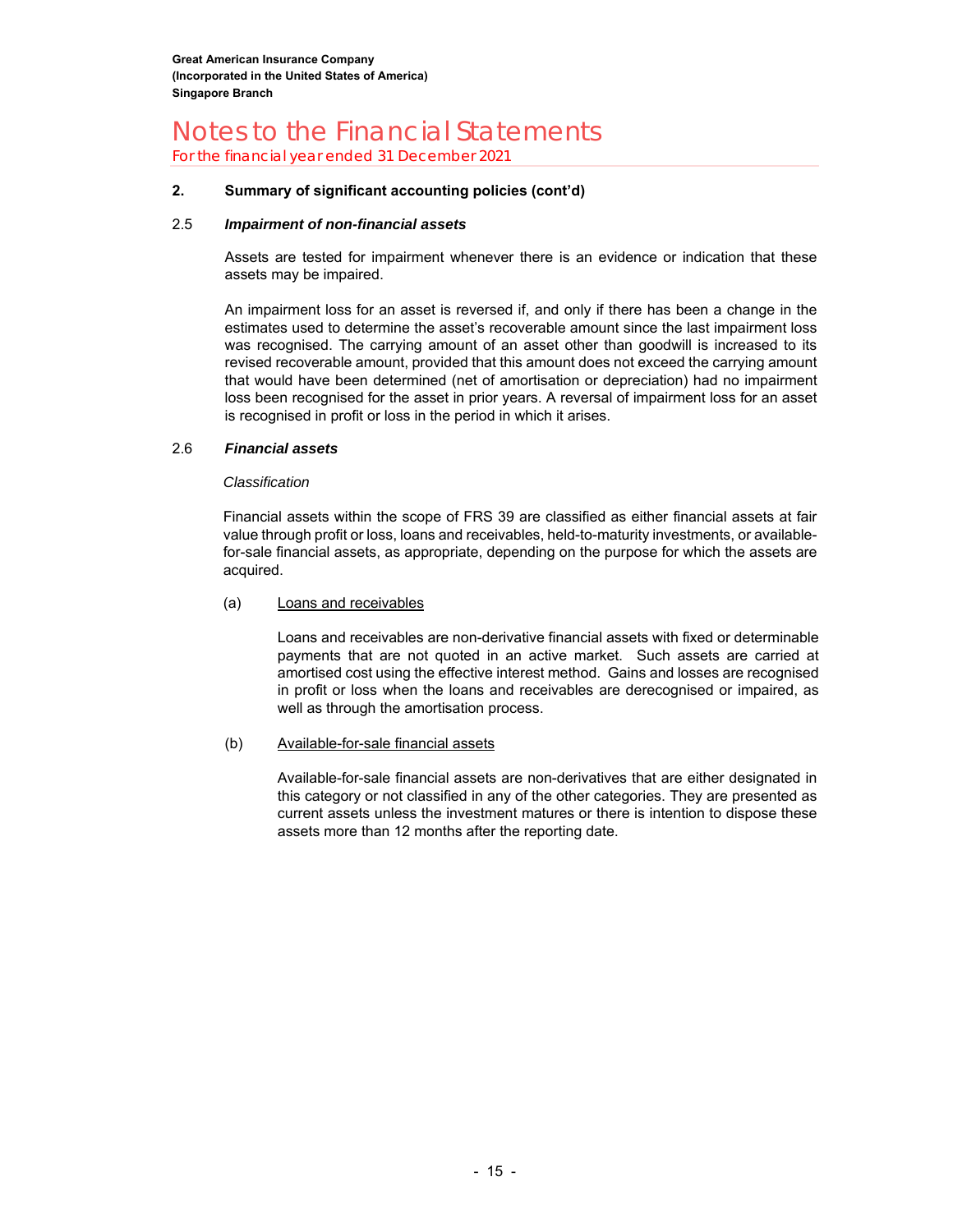For the financial year ended 31 December 2021

#### **2. Summary of significant accounting policies (cont'd)**

#### 2.6 *Financial assets (cont'd)*

#### *Recognition and derecognition*

Financial assets are recognised when, and only when, the Branch becomes a party to the contractual provisions of the financial instrument.

When financial assets are recognised initially, they are measured at fair value, plus, in the case of financial assets not at fair value through profit or loss, directly attributable transaction costs. The Branch determines the classification of its financial assets at initial recognition and, where allowed and appropriate, re-evaluates this designation at the end of each reporting period.

All regular way purchases and sales of financial assets are recognised on the trade date (i.e. the date on which the Branch commits to purchase or sell the asset). Regular way purchases or sales are purchases or sales of financial assets that require delivery of assets within the time frame generally established by regulation or convention in the market place concerned.

Financial assets are derecognised when the rights to receive cash flows from them have expired or where they have been transferred and the Branch has also transferred substantially all risks and rewards of ownership. On de-recognition of a financial asset in its entirety, the difference between the carrying amount and the sum of the consideration received and any cumulative gain or loss that had been recognised in other comprehensive income is recongised in profit or loss.

#### *Impairment of financial assets*

The Branch assesses at each reporting date whether there is evidence that a financial asset or a group of financial assets is impaired and recognises for impairment when such evidence arises.

#### Assets carried at amortised cost

If there is evidence that an impairment loss on assets carried at amortised cost has been incurred, the amount of the impairment loss will be measured as the difference between the asset's carrying amount and the present value of estimated future cash flows (excluding future expected credit losses that have not been incurred), discounted at the financial asset's original effective interest rate/yield. The carrying amount of the asset will then be reduced and the loss will be recorded in profit or loss.

If, in a subsequent period, the amount of the impairment loss decreases and the decrease can be identified objectively to an event occurring after the impairment was recognised, the previously recognised impairment loss will be reversed. Any subsequent reversal of an impairment loss will be recognised in profit or loss, to the extent that the carrying value of the asset does not exceed its amortised cost at the reversal date.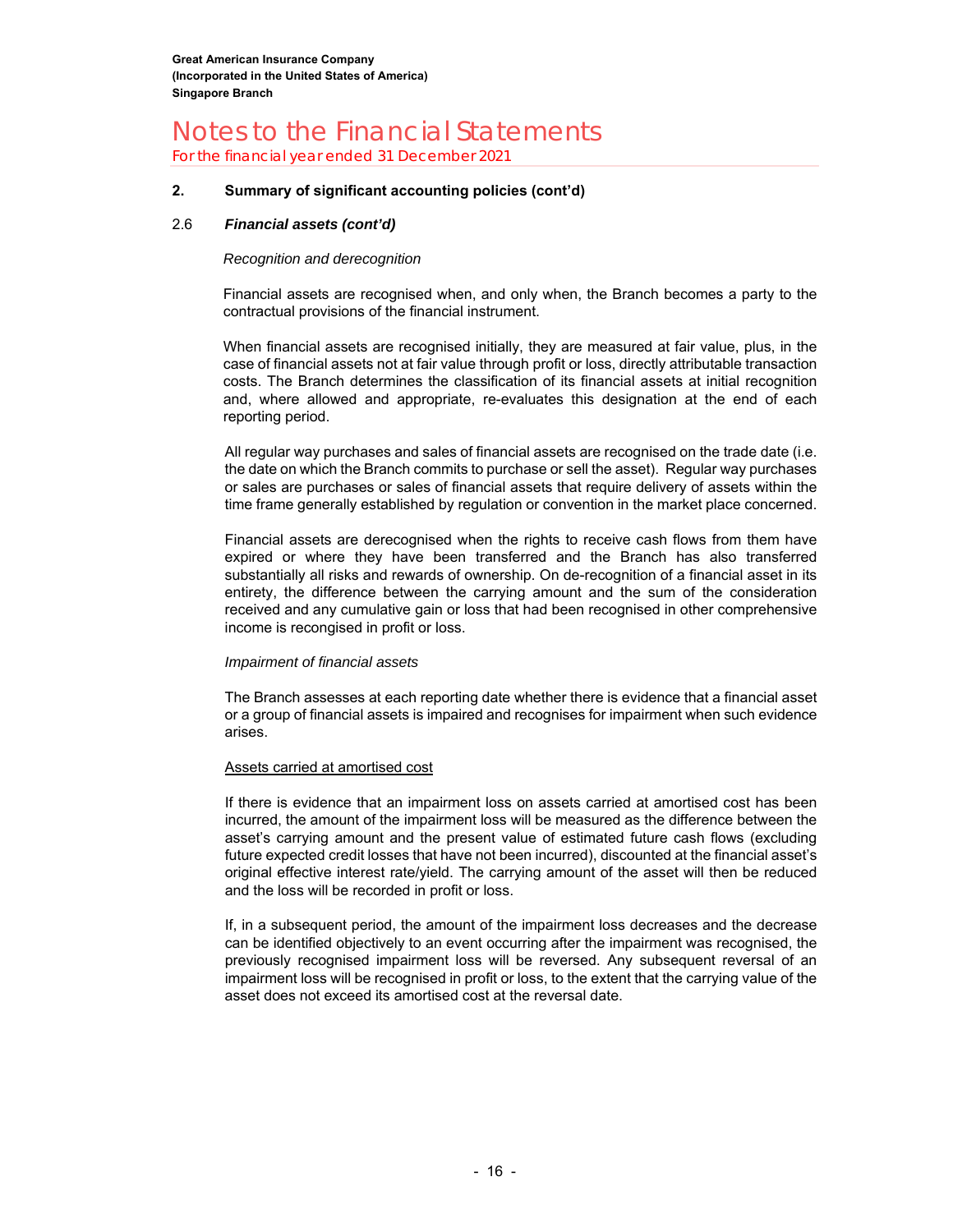For the financial year ended 31 December 2021

#### **2. Summary of significant accounting policies (cont'd)**

#### 2.7 *Insurance classification*

The Branch issues contracts that transfer significant insurance risk. An insurance contract is a contract under which the Branch (the insurer) has accepted significant insurance risk from another party (the policyholders) by agreeing to compensate the policyholders if a specified uncertain future event (the insured event) adversely affects the policyholders. As a general guideline, the Branch determines whether it has significant insurance risk by comparing benefits paid with benefits payable, if the insured event did not occur.

Once a contract has been classified as an insurance contract, it remains an insurance contract for the remaining of its life-span, even if the insurance risk reduces significantly during this period, unless all rights and obligations are extinguished or expired.

#### 2.8 *Reinsurance*

The Branch cedes and assumes insurance and reinsurance risks in the normal course of business for all of its businesses. Reinsurance assets represent balances due from reinsurance companies. Reinsurance liabilities represent balances due to reinsurance companies. Amounts recoverable from reinsurers are estimated in a manner consistent with the outstanding claims provision or settled claims associated with the reinsured policies and in accordance with the related reinsurance contracts. Amounts payable are estimated in a manner consistent with the related reinsurance contract.

Ceded reinsurance arrangements do not relieve the Branch from its obligations to policyholders. Premiums and claims are presented on a gross basis for both ceded and assumed reinsurance. Premiums and claims on assumed reinsurance are recognised as revenue or expenses in the same manner as they would be if the reinsurance were considered direct business, taking into account the product classification of the reinsured business.

Reinsurance assets are reviewed for impairment at each reporting date or more frequently when an indication of impairment arises during the reporting period. Impairment occurs when there is objective evidence of an event that occurred after the initial recognition of the reinsurance asset in which the Branch may not receive all outstanding amounts due under the terms of the contract, and the event has a reliably measurable impact on the amounts that the Branch will receive from the reinsurer. The impairment loss will be recorded in profit or loss.

Reinsurance assets or liabilities are derecognised when the contractual rights are extinguished or expired or when the contract is transferred to another party.

#### 2.9 *General insurance underwriting results*

The general insurance underwriting results are determined for each class of business after taking into account reinsurances, commissions, unearned premiums and claims incurred.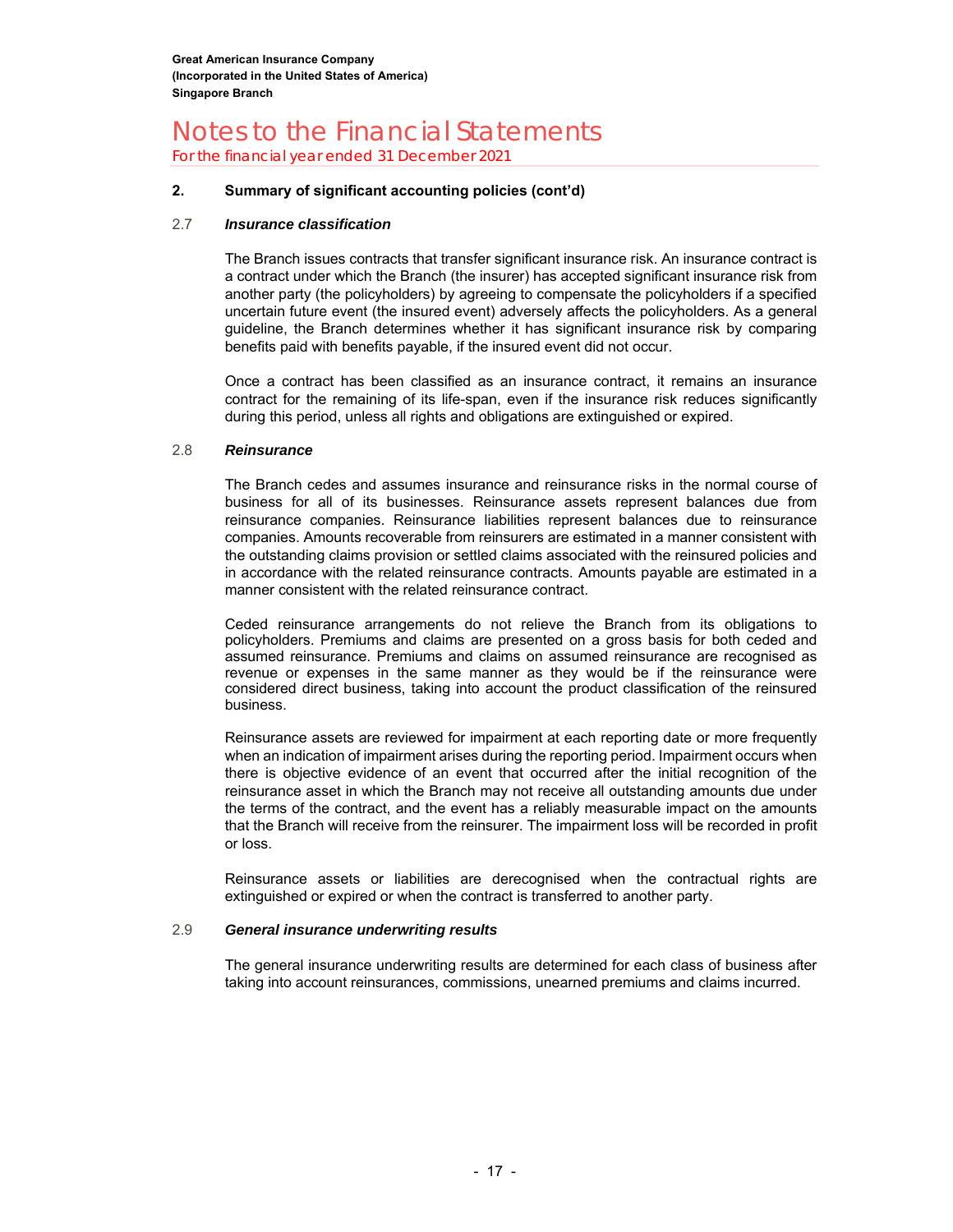For the financial year ended 31 December 2021

#### **2. Summary of significant accounting policies (cont'd)**

#### 2.9 *General insurance underwriting results (cont'd)*

(a) *Gross premiums* 

Gross premiums are recognised as income at the commencement date of the risk. These premiums are recognised as revenue (earned premium) proportionally over the period of coverage. The portion of premiums received on in-force policies that relates to unexpired risks at the balance sheet date is reported as the reserves for unexpired risks.

#### (b) *Reinsurance premiums*

Inward reinsurance is recognised on the basis of periodic advices received from ceding insurers.

Outward reinsurance is accounted for in the same financial year as the original policy to which the reinsurance relates.

#### (c) *Unearned premium reserves*

Unearned premium reserves ("UPR") represent the portion of the net premiums of insurance policies written that relate to the unexpired periods of the policies, treaties and facultative acceptances in force, and will be earned over the remaining terms of the policies, treaties and facultative acceptances. The unearned premium reserves are calculated on the 1/365<sup>th</sup> method.

#### (d) *Claims and claims related expenses*

A liability for outstanding claims is recognised in respect of both direct insurance and inward reinsurance. The amount of outstanding claims is the best estimate of the expenditure required together with related claims expenses less recoveries to settle the present obligation at the reporting date. Provision is made for the estimated cost of all claims incurred but not settled at the reporting date less reinsurance recoveries, using the best information available at the time. In addition, provision for claims incurred but not reported is made based on the independent actuarial assessment as at the reporting date as required under the Insurance Act.

#### (e) *Acquisition costs and deferred acquisition costs ("DAC")*

Commission and other acquisition costs that are related to securing new insurance contracts and renewing existing contracts are recognised as incurred and properly allocated to the periods in which it is probable they give rise to income or expenses.

Acquisition costs are deferred to the extent that the costs are recoverable out of future premiums. All other acquisition costs are recognised as an expense when incurred.

Subsequent to initial recognition, these costs are amortised based on the earnings profile over the term of expected future premiums. Amortisation is recognised in profit or loss.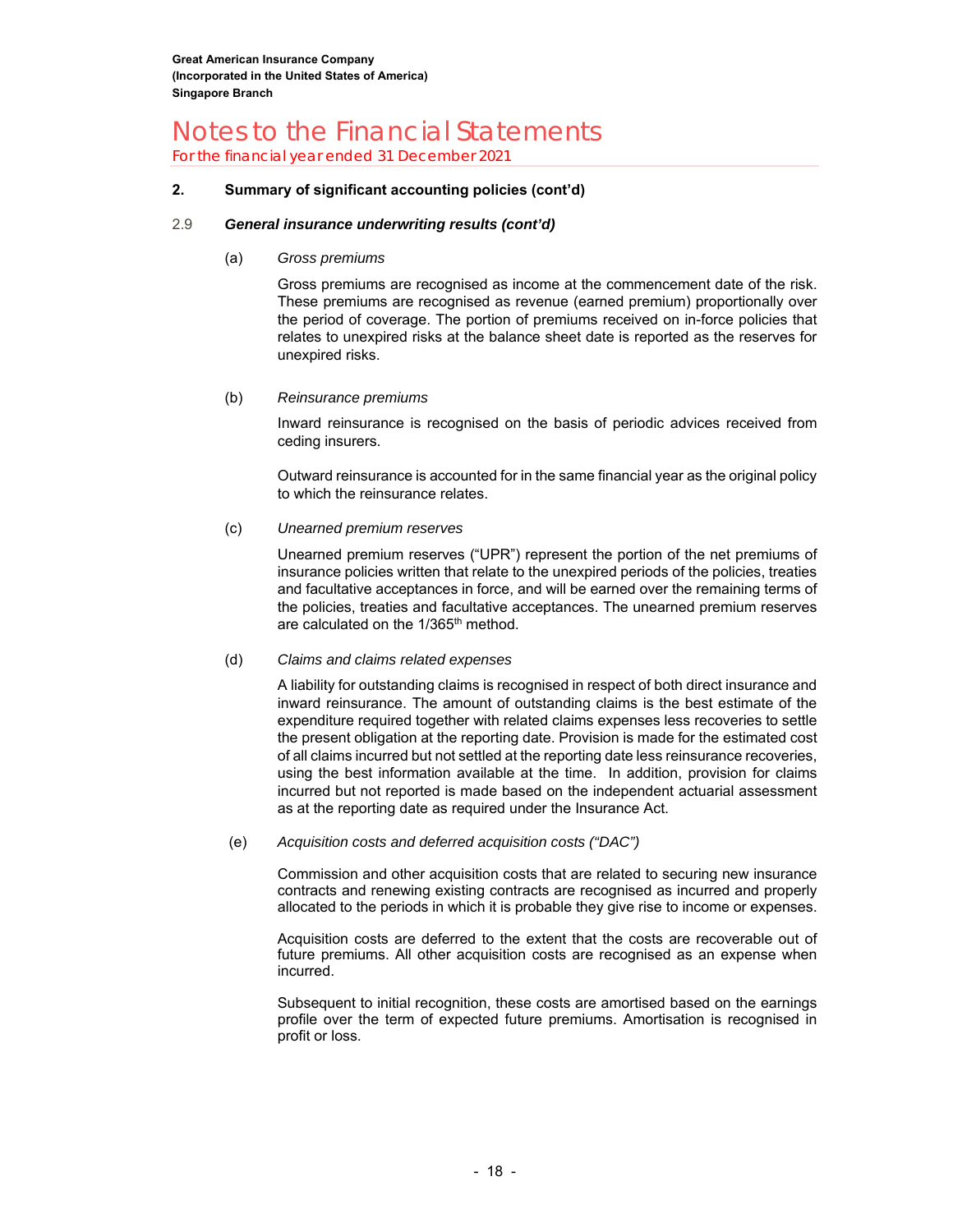For the financial year ended 31 December 2021

#### **2. Summary of significant accounting policies (cont'd)**

#### 2.10 *Receivables and payables related to insurance contracts*

Receivables and payables are recognised when due and they are measured on initial recognition at the fair value of the consideration received or receivable. Subsequent to initial recognition, insurance and other receivables are measured at amortised cost. It includes amounts due to and from agents, brokers and insurance contract holders.

#### 2.11 *Insurance contract liabilities*

General insurance contract liabilities are recognised when contracts are entered into and premiums are charged.

These liabilities comprise outstanding claims provision and provision for unearned premiums.

Outstanding claims provision are based on the estimated ultimate cost of all claims incurred but not settled at the reporting date, whether reported or not, together with related claims handling costs and reduction for salvage and other recoveries. The liability is calculated at the reporting date using the standard actuarial claim projection techniques based on empirical data and current assumptions, this may include a margin for adverse deviation. The liability is not discounted for the time value of money. The liabilities are derecognised when the contract expires, is discharged or is cancelled.

The provision for unearned premiums represents premiums received for risks that have not yet expired. The unearned premium reserves for all classes of business are calculated using the 1/365<sup>th</sup> method based on gross written premium less premiums on reinsurance. Premium deficiency reserves are derived using actuarial methods on the Branch's loss statistics. Generally, the reserve is released over the term of the insurance contract and is recognised as earned premium.

#### *Liability adequacy test*

At each reporting date, a liability adequacy test is performed to determine if there is any overall excess of expected claims and deferred acquisition costs over unearned premiums. This calculation uses current estimates of future contractual cash flows (taking into consideration current loss ratios and loss adjustors' expense, if applicable). Where a shortfall is identified, the deficiency is recognised in the profit or loss through the provision for liability adequacy.

#### 2.12 *Provisions for other liabilities and charges*

Provisions for other liabilities and charges are recognised when the Branch has a present obligation where as a result of a past event, it is probable that an outflow of resources embodying economic benefits will be required to settle the obligation, and a reliable estimate of the amount can be made. Provisions are reviewed at each reporting date and will be adjusted to reflect the current best estimate.

#### 2.13 *Investment income*

Interest income from investments is recognised on an accrual basis using the effective interest method.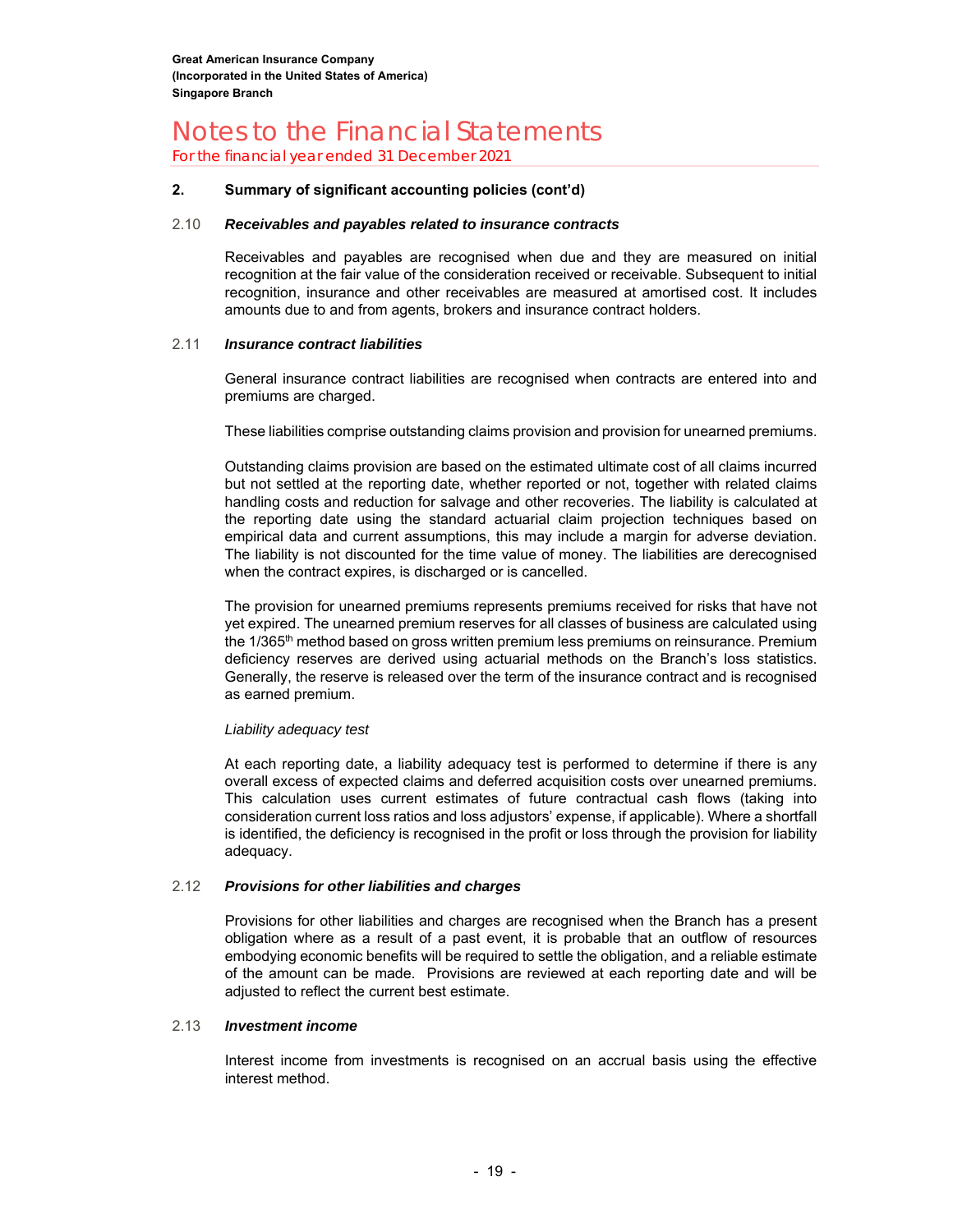For the financial year ended 31 December 2021

#### **2. Summary of significant accounting policies (cont'd)**

#### 2.14 *Employee benefits*

#### (a) *Short-term benefits*

Wages, salaries, bonuses and Central Provident Fund ("CPF") contributions are recognised as an expense in the year in which the associated services are rendered by employees. Short-term accumulating compensated absences such as paid annual leave are recognised when services are rendered by employees which increase their entitlement to future compensated absences. Short-term nonaccumulating compensated absences such as sick leave are recognised when the absences occur.

#### (b) *Defined contribution plans*

As required by law, the Branch makes contributions to the CPF scheme in Singapore, a defined contribution pension scheme. CPF contributions are recognised as compensation expense in the same period as the employment that gives rise to the contributions.

#### 2.15 *Currency translation*

The financial statements are presented in Singapore Dollars and rounded to the nearest thousands (S\$'000). Singapore Dollar is also the functional currency of the Branch.

Transactions in foreign currencies are initially recorded in the functional currency at exchange rates prevailing at the date of the transactions. Monetary assets and liabilities denominated in foreign currencies are translated at the rate of exchange ruling at the end of the reporting date. All differences are taken to the profit or loss.

Non-monetary items in foreign currency measured in historical cost are not subsequently restated. Non-monetary items measured at fair value in a foreign currency are translated using the exchange rates at the date when the fair value was determined. All foreign exchange differences are taken to the profit or loss.

#### 2.16 *Cash and cash equivalents*

For the purposes of the statement of cash flows, cash and cash equivalents include cash at bank, short-term deposits and cash in hand.

#### 2.17 *Leases*

#### *As lessee*

The Branch assesses at contract inception whether a contract conveys the right to control the use of an identified asset for a period of time in exchange for consideration.

The Branch applied a single recognition and measurement approach for all leases, except for short-term leases and leases of low-value assets.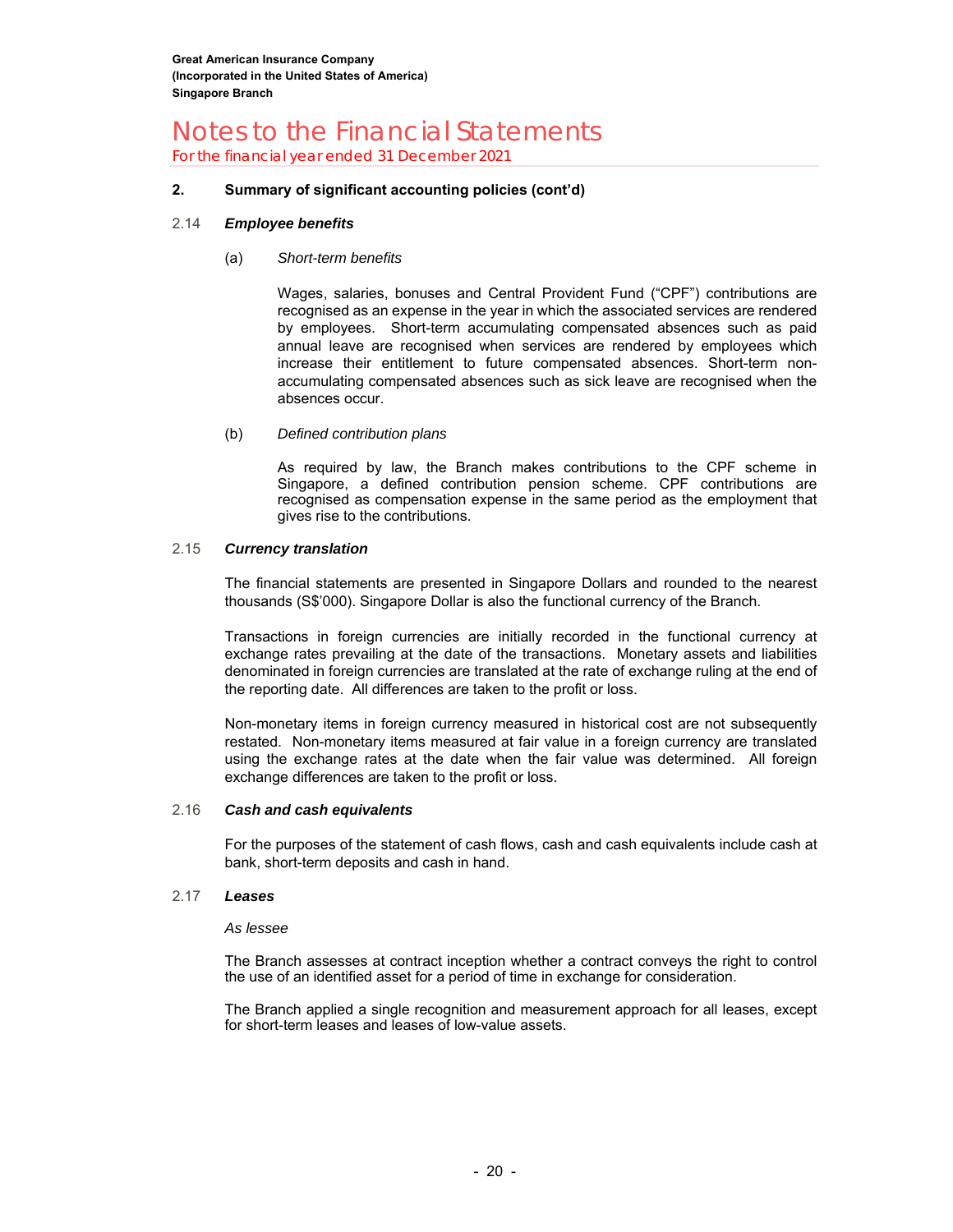For the financial year ended 31 December 2021

#### **2. Summary of significant accounting policies (cont'd)**

#### 2.17 *Leases (cont'd)*

*As lessee (cont'd)* 

*(a) Right-of-use assets* 

The Branch recognises right-of-use assets at the commencement date. Right-of-use assets are measured at cost, less any accumulated depreciation and impairment losses, and adjusted for any remeasurement of lease liabilities. The lease term includes periods covered by an option to extend if the Branch is reasonably certain to exercise that option. Unless the Branch is reasonably certain to obtain ownership of the leased asset at the end of the lease term, the recognised right-of-use assets are depreciated on a straight-line basis over the shorter of the lease term and estimated useful lives of the assets, as follows:

| Property         | 5 years |
|------------------|---------|
| Office Equipment | 5 vears |

The right-of-use assets are subject to impairment assessment in line with the Branch's policy as described in Note 2.5.

#### *(b) Lease liabilities*

At the commencement of lease date, the Branch recognises lease liabilities measured at the present value of lease payments to be made over the lease term.

In calculating the present value of lease payments, the Branch uses the incremental borrowing rate at the lease commencement date if the interest rate implicit in the lease is not readily determinable. After the commencement date, the amount of lease liabilities is increased to reflect the accretion of interest and reduced for the lease payments made.

#### *(c) Short-term leases and leases of low-value assets*

The Branch applies the short-term lease recognition exemption to its short-term leases that have a lease term of 12 months or less from the commencement date and do not contain a purchase option. It also applies the lease of low-value assets recognition exemption to leases of assets that are considered of low value. Lease payments on short-term leases and leases of low-value assets are recognised as expense on a straight-line basis over the lease term.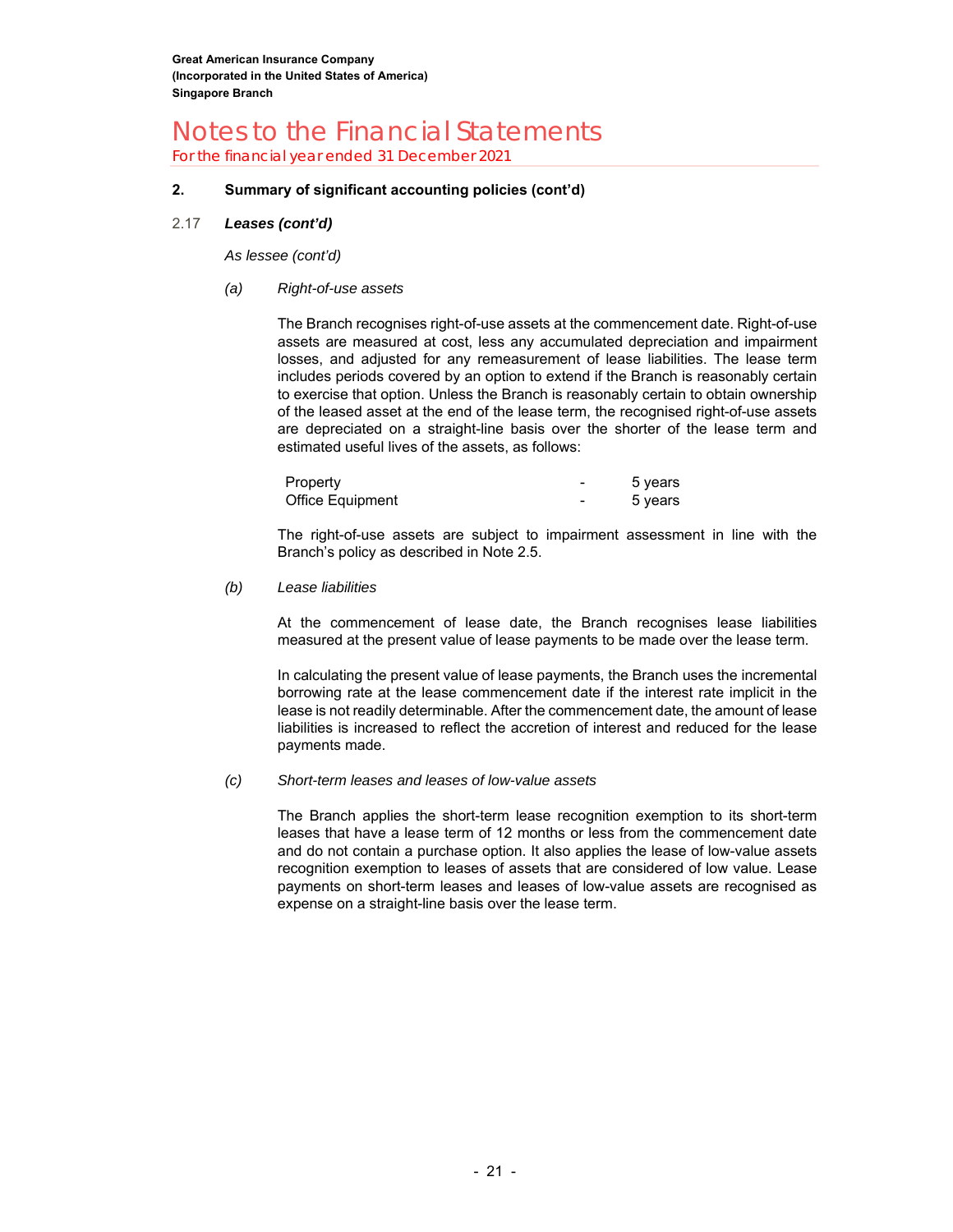For the financial year ended 31 December 2021

#### **2. Summary of significant accounting policies (cont'd)**

#### 2.18 *Taxation*

#### *Current tax*

Current tax assets and liabilities for the current and prior periods are recognised at the amount expected to be recovered from or paid to the taxation authorities, using the tax rates and tax laws that are enacted or substantively enacted by the balance sheet date.

Current taxes are recognised in the profit or loss except to the extent that the tax relates to items recognised outside profit or loss, either in other comprehensive income or directly in equity.

#### *Deferred tax*

Deferred tax is provided using the liability method on temporary differences at the end of the reporting period between the tax bases of assets and liabilities and their carrying amounts for financial reporting purposes.

Deferred tax assets are recognised for all deductible temporary differences, the carry forward of unused tax credits and unused tax losses, to the extent that it is probable that taxable profit will be available against which the deductible temporary differences, and the carry forward of unused tax credits and unused tax losses can be utilised except:

Where the deferred tax asset relating to the deductible temporary difference arises from the initial recognition of an asset or liability in a transaction that is not a business combination and, at the time of the transaction, affects neither the accounting profit nor taxable profit or loss.

The carrying amount of deferred tax assets is reviewed at the end of each reporting period and reduced to the extent that it is no longer probable that sufficient taxable profit will be available to allow all or part of the deferred tax asset to be utilised. Unrecognised deferred tax assets are reassessed at the end of each reporting period and are recognised to the extent that it has become probable that future taxable profit will allow the deferred tax asset to be recovered.

Deferred tax assets and liabilities are measured at the tax rates that are expected to apply in the year when the asset is realised or the liability is settled, based on tax rates (and tax laws) that have been enacted or substantively enacted at balance sheet date.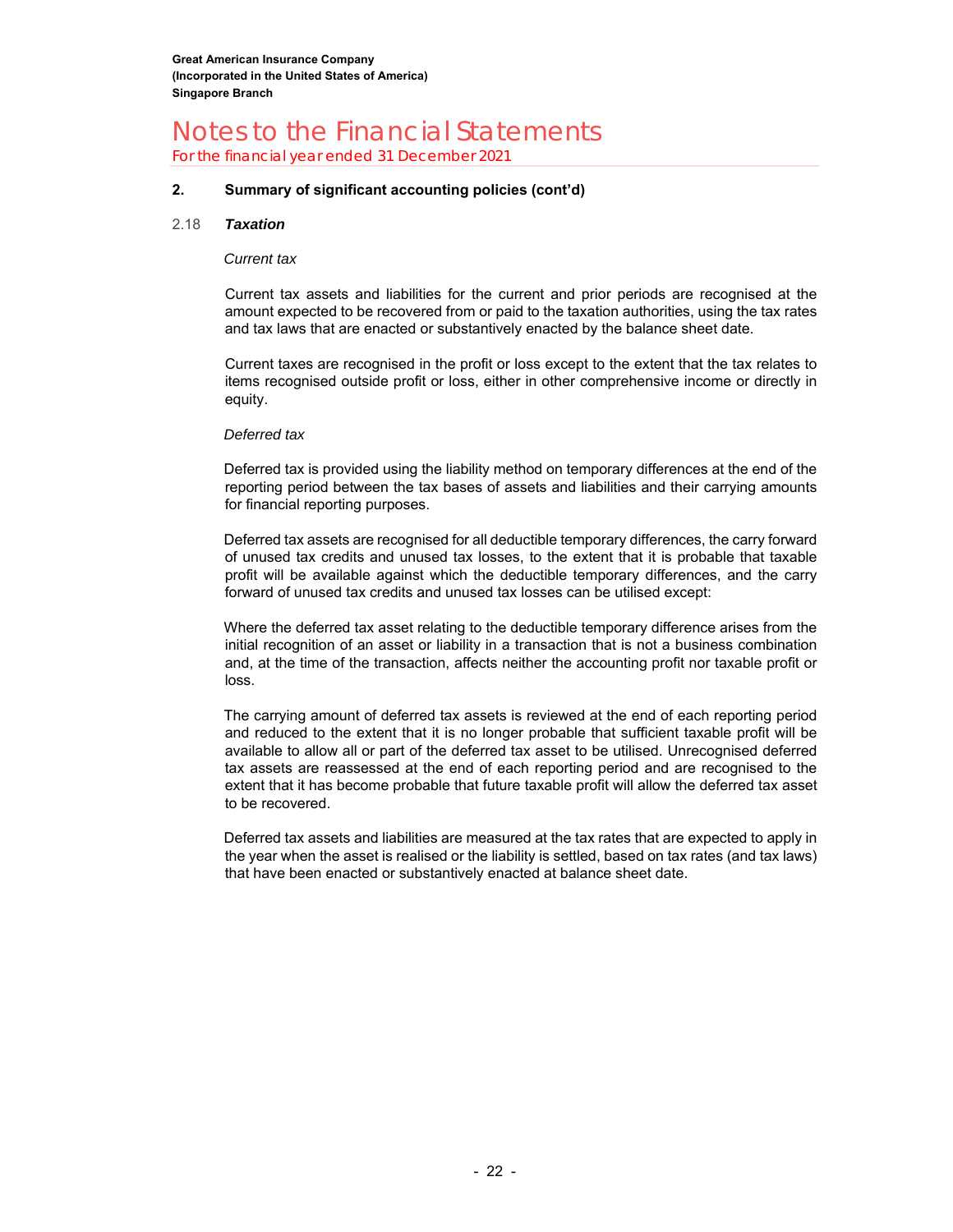For the financial year ended 31 December 2021

#### **2. Summary of significant accounting policies (cont'd)**

#### 2.19 *Related parties*

A related party is defined as follows:

- (a) A person or a close member of that person's family is related to the Branch if that person:
	- (i) Has control or joint control over the Branch;
	- (ii) Has significant influence over the Branch; or
	- (iii) Is a member of the key management personnel of the Branch or of a parent of the head office of the Branch.
- (b) An entity is related to the Branch if any of the following conditions applies:
	- The entity and the Branch are members of the same Branch (which means that each parent, subsidiary and fellow subsidiary is related to the others);
	- (ii) One entity is an associate or joint venture of the other entity (or an associate or joint venture of a member of a Branch of which the other entity is a member);
	- (iii) Both entities are joint ventures of the same third party;
	- (iv) One entity is a joint venture of a third entity and the other entity is an associate of the third entity;
	- (v) The entity is a post-employment benefit plan for the benefit of employees of either the Branch or an entity related to the Branch;
	- (vi) The entity is controlled or jointly controlled by a person identified in (a); or
	- (vii) A person identified in (a) (i) has significant influence over the entity or is a member of the key management personnel of the entity (or of a parent of the entity).
	- (viii) The entity, or any member of a group of which it is a part, provides key management personnel services to the reporting entity or to the parent of the reporting entity.

#### 2.20 *Government grants*

Government grants are recognised where there is reasonable assurance that the grant will be received and all attached conditions will be complied with. When the grant relates to an expense item, it is recognised as income on a systematic basis over the periods that the related costs, for which it is intended to compensate, are expensed. When the grant relates to an asset, it is recognised as income in equal amounts over the expected useful life of the related asset.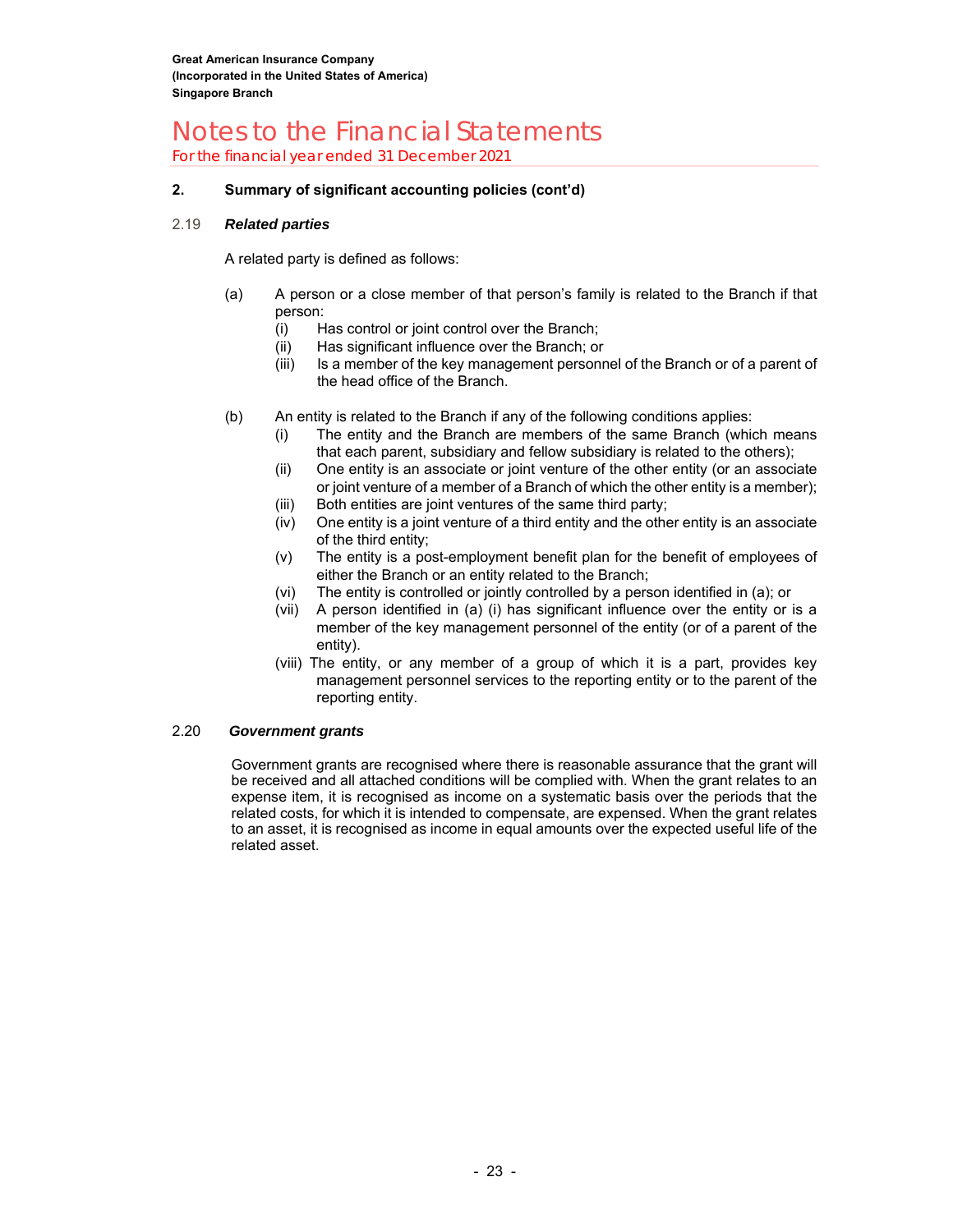For the financial year ended 31 December 2021

#### **3. Significant accounting estimates, assumptions and judgements**

The preparation of the Branch's financial statements requires the management to make judgements, estimates and assumptions that affect the reported amounts of revenues, expenses, assets and liabilities, and the disclosure of contingent liabilities at the reporting date. However, uncertainty about these assumptions and estimates could result in outcomes that could require a material adjustment to the carrying amount of the asset or liability affected in the future.

The key assumptions concerning the future and other key sources of estimation uncertainty at the balance sheet date as well as judgements made by the management, that have a significant risk of causing a material adjustment to the carrying amounts of assets and liabilities within the next financial year are discussed below.

#### 3.1 *Critical judgements made in applying accounting policies*

There are no critical judgements made by the management in the process of applying the Branch's accounting policies that has significant effect on the amount recognised in the financial statements, apart from those involving estimations and assumptions of the insurance contract liabilities, which have the most significant effect on the amounts recognised in the financial statements.

#### 3.2 *Key sources of estimation uncertainty and assumptions*

The key assumptions concerning the future and other key sources of estimation uncertainty to the carrying amounts of assets and liabilities within the next financial year are discussed below:

#### (a) *Impairment of insurance receivables and reinsurance assets*

The Branch assesses at each reporting date whether there is any objective evidence that a financial asset is impaired. To determine whether there is objective evidence of impairment, the Branch considers factors such as the probability of insolvency or significant financial difficulties of the debtor and default or significant delay in payments.

Where there is objective evidence of impairment, the amount and timing of future cash flows will be estimated on historical loss experience for assets with similar credit risk characteristics. As at 31 December 2021 and for the financial year then ended, there was no allowance for impairment loss recognised for insurance receivables and reinsurance assets (2020: Nil).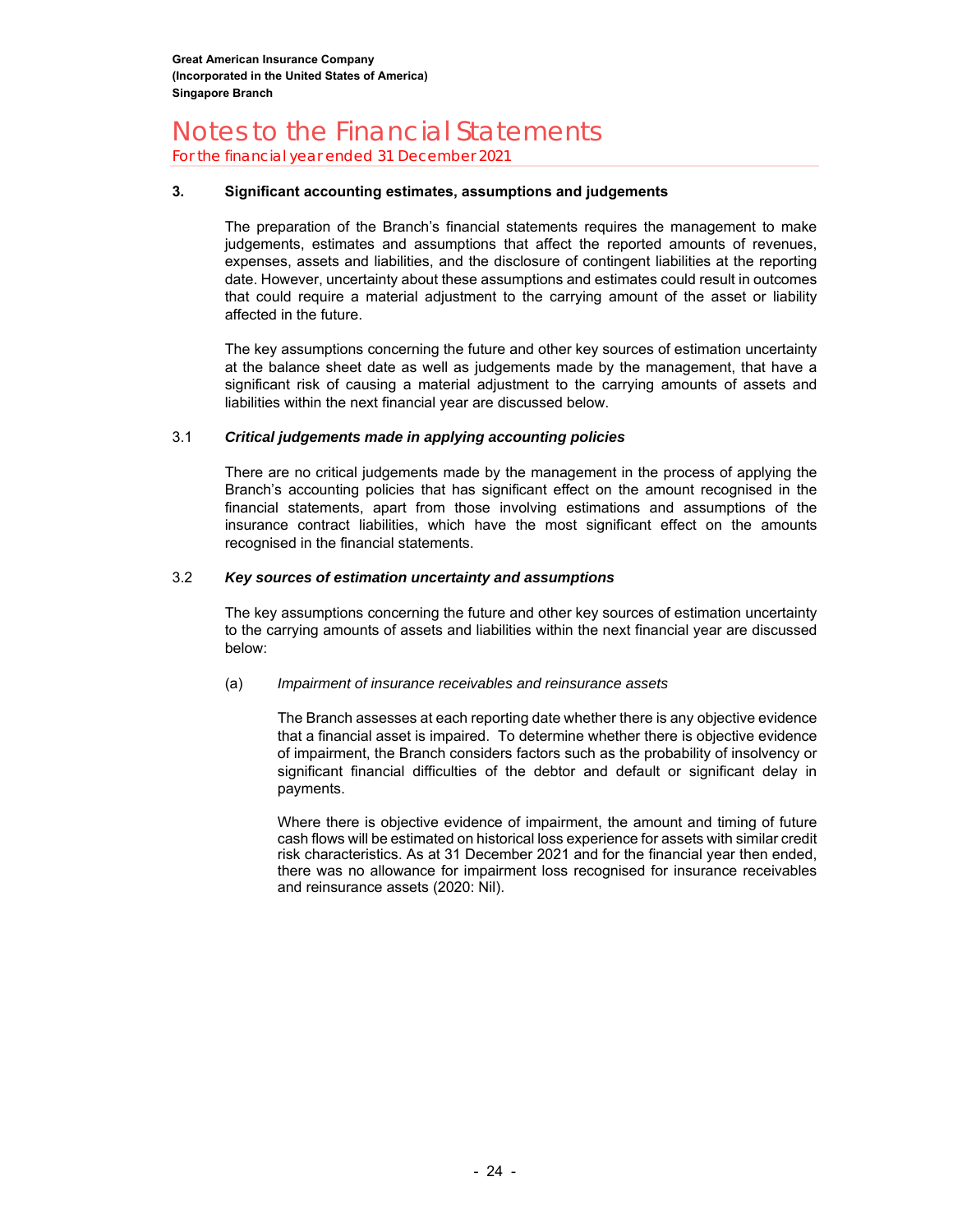For the financial year ended 31 December 2021

#### **3.****Significant accounting judgements, estimates and assumptions (cont'd)**

#### 3.2 *Key sources of estimation uncertainty and assumptions (cont'd)*

#### (b) *Impairment of available-for-sale financial assets*

The Branch records impairment charges on available-for-sale financial assets when there has been a significant or prolonged decline in the fair value below their cost. The determination of what is "significant" or "prolonged" requires judgement. In making this judgement, the Branch evaluates, among other factors, historical share price movements and the duration and extent to which the fair value of an investment is less than its cost.

There was no impairment loss recognised on available-for-sale financial assets held as at 31 December 2021 and 2020.

#### (c) *Valuation of general insurance contract liabilities*

The principal uncertainty in the Branch's financial statements primarily arises in the technical provisions, which include the provisions of premium and claim liabilities. The premium liabilities comprise provision for unexpired risks, net of deferred acquisition cost while the claim liabilities comprise provision for outstanding claims. Their values are carried in the statement of financial position as disclosed in Notes 5, 6 and 7 to the financial statements.

Generally, premium and claim liabilities are determined based upon previous claims experience, existing knowledge of events, the terms and conditions of the relevant policies and interpretation of circumstances. Particularly relevant is the past experience with similar cases, historical claims development trends, legislative changes, judicial decisions and economic conditions. It is certain that actual future premium and claim liabilities will not develop exactly as projected and may vary from our projection.

The other uncertainties arising under insurance contracts include:

- uncertainty as to whether an event has occurred which would give rise to a policyholder suffering an insured loss;
- uncertainty as to the extent policy coverage and limits are applicable; and
- uncertainty as to the amount of insured loss suffered by a policyholder as a result of the event occurring.

There may be significant reporting lags between the occurrence of the insured event and the time it is actually reported to the Branch. Following the identification and notification of an insured loss, there may still be uncertainty on the magnitude of the claim. There are many factors such as inflation, inconsistent judicial interpretations, legislative changes and claims handling procedures that will affect the level of uncertainty.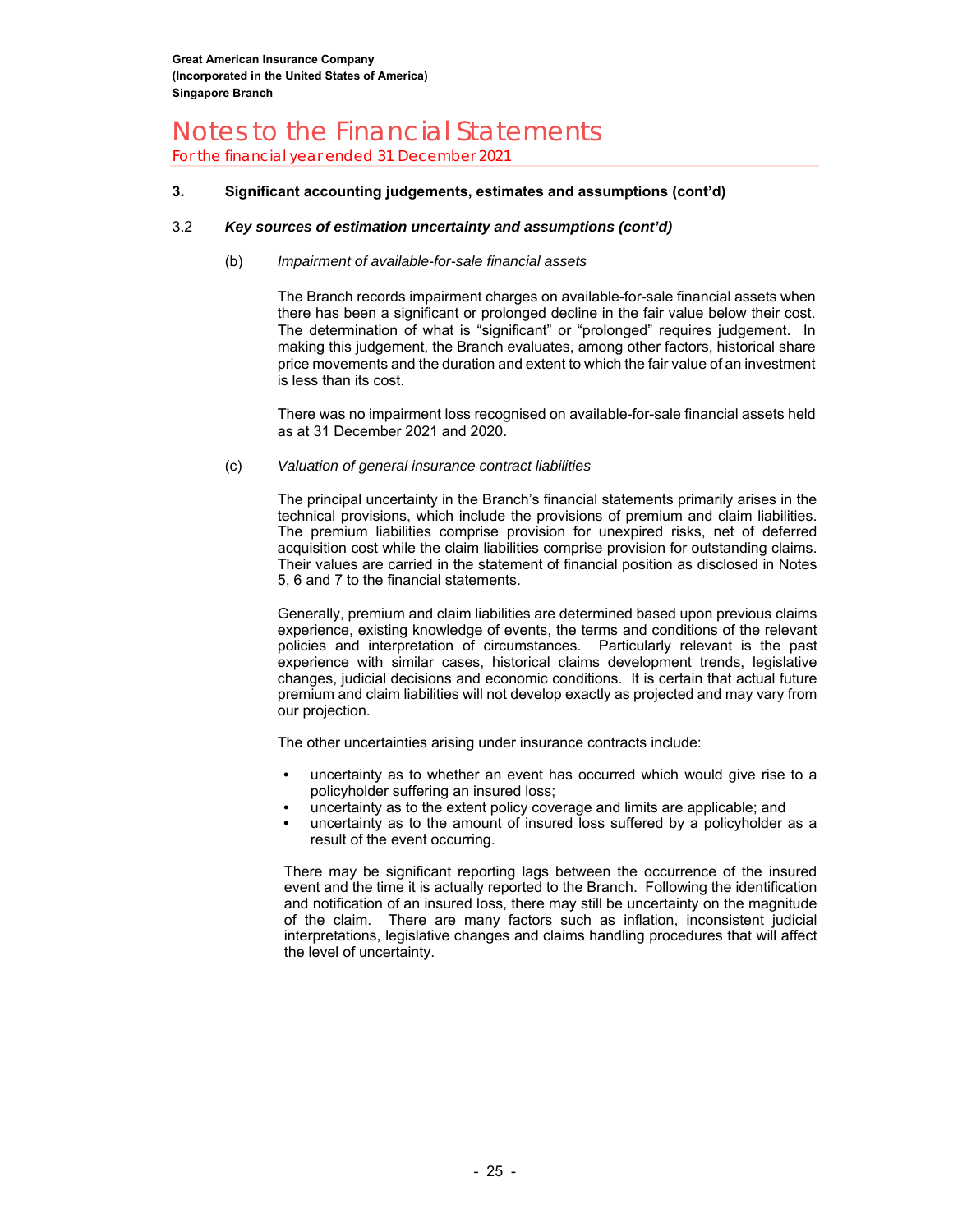For the financial year ended 31 December 2021

#### **3.****Significant accounting judgements, estimates and assumptions (cont'd)**

#### 3.2 *Key sources of estimation uncertainty and assumptions (cont'd)*

#### (c) *Valuation of general insurance contract liabilities (cont'd)*

The estimates of premium and claim liabilities are therefore sensitive to the various factors and uncertainties. The establishment of technical provisions is an inherently uncertain process. As a consequence of this uncertainty, the eventual cost of premium settlement and claim liabilities can vary from the initial estimates.

#### Sensitivity analysis

An analysis of the sensitivity around the various scenarios provide an indication of the adequacy of the Branch's estimation process in respect of its insurance contracts. The tables presented below demonstrate the sensitivity of insured liability estimates to the particular movements in the estimation process assumptions used. Certain assumptions can be expected to impact the liabilities more than others, and consequently a greater degree of sensitivity to these variables may be expected.

The analysis below has been prepared for a change in one variable with all other variables remaining constant and ignores changes in values of the related assets.

#### (i) Claim liabilities

| Change in<br>assumptions | Impact on<br>liabilities<br>S\$'000 | Impact on<br>net claim<br>liabilities<br>S\$'000 | . <b>.</b> .<br>on profit<br>before tax<br>Increase/<br>(decrease)<br>S\$'000 |
|--------------------------|-------------------------------------|--------------------------------------------------|-------------------------------------------------------------------------------|
| $+5%$                    | 20,474                              | 17,998                                           | (17,998)                                                                      |
| $-5%$                    | (20, 474)                           | (17, 998)                                        | 17,998                                                                        |
| $+1%$                    | 607                                 | 602                                              | (602)                                                                         |
| $-1%$                    | (607)                               | (602)                                            | 602                                                                           |
| $+5%$                    | 3.119                               | 2,396                                            | (2, 396)                                                                      |
| $-5%$                    | (3.119)                             | (2, 396)                                         | 2,396                                                                         |
|                          |                                     |                                                  | gross claim                                                                   |

**Net impact** 

**Net impact** 

| 2020                                 | Change in<br>assumptions | Impact on<br>gross claim<br>liabilities | Impact on<br>net claim<br>liabilities | net mupact<br>on profit<br>before tax<br>Increase/<br>decrease) |
|--------------------------------------|--------------------------|-----------------------------------------|---------------------------------------|-----------------------------------------------------------------|
|                                      |                          | S\$'000                                 | S\$'000                               | S\$'000                                                         |
| Ultimate Loss Ratio (all<br>classes) | $+5%$                    | 16,563                                  | 14.476                                | (14,476)                                                        |
|                                      | $-5%$                    | (16, 563)                               | (14, 476)                             | 14.476                                                          |
| Indirect Claim Handling              | $+1\%$                   | 605                                     | 600                                   | (600)                                                           |
| Expenses                             | $-1\%$                   | (605)                                   | (600)                                 | 600                                                             |
| <b>Provision for Adverse</b>         | $+5%$                    | 3,102                                   | 2,401                                 | (2,401)                                                         |
| Deviation                            | $-5%$                    | (3, 102)                                | (2, 401)                              | 2,401                                                           |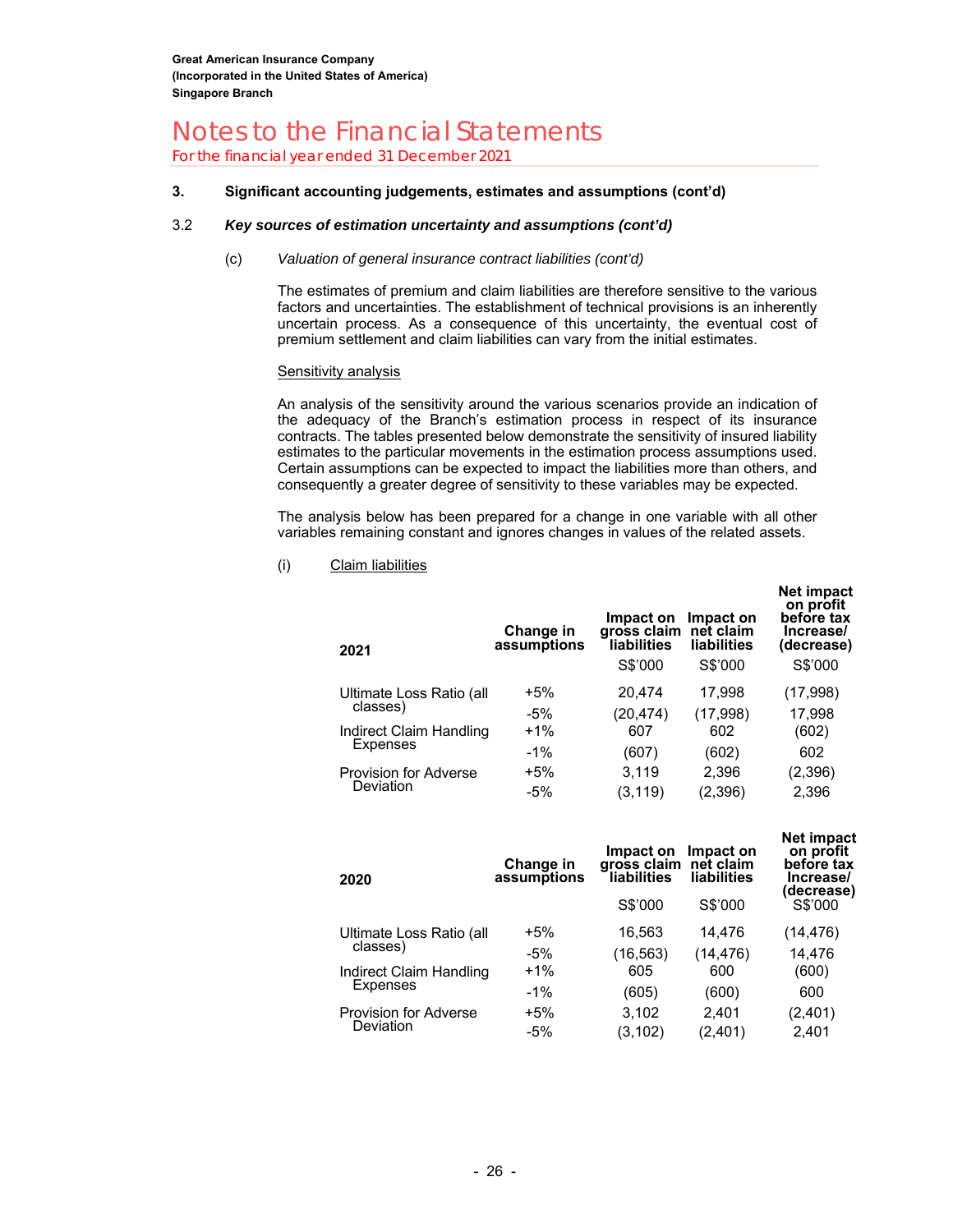For the financial year ended 31 December 2021

#### **3.****Significant accounting judgements, estimates and assumptions (cont'd)**

#### 3.2 *Key sources of estimation uncertainty and assumptions (cont'd)*

- (c) *Valuation of general insurance contract liabilities (cont'd)*
	- (i) Claim liabilities (cont'd)

The key assumptions considered in the sensitivity analysis of claims reported and loss adjustment expenses and claims incurred but not reported include ultimate loss ratio, indirect claim handling expenses and provision for adverse deviation.

(ii) Premium liabilities

| 2021                                 | Change in<br>assumptions | gross<br>premium<br>liabilities<br>S\$'000 | Impact on Impact on<br>net<br>premium<br>liabilities<br>S\$'000 | on profit<br>before tax<br>Increase/<br>(decrease)<br>S\$'000 |
|--------------------------------------|--------------------------|--------------------------------------------|-----------------------------------------------------------------|---------------------------------------------------------------|
| Expected Loss Ratio (all<br>classes) | $+5%$<br>$-5%$           |                                            | 702<br>(281)                                                    | (702)<br>281                                                  |
| Indirect Claim Handling              | $+1\%$                   |                                            | 92                                                              | (92)                                                          |
| Expenses                             | $-1%$                    |                                            | (92)                                                            | 92                                                            |
| Policy Maintenance<br>Expenses       | $+1\%$                   |                                            | 180                                                             | (180)                                                         |
|                                      | $-1%$                    |                                            | (180)                                                           | 180                                                           |
| <b>Provision for Adverse</b>         | +5%                      |                                            | 443                                                             | (443)                                                         |
| Deviation                            | $-5%$                    |                                            | (281)                                                           | 281                                                           |

**Net impact** 

| 2020                                 | Change in<br>assumptions | gross<br>premium<br>liabilities | Impact on Impact on<br>net<br>premium<br>liabilities | Net impact<br>on profit<br>before tax<br>Increase/<br>(decrease) |
|--------------------------------------|--------------------------|---------------------------------|------------------------------------------------------|------------------------------------------------------------------|
|                                      |                          | S\$'000                         | S\$'000                                              | S\$'000                                                          |
| Expected Loss Ratio (all<br>classes) | $+5%$<br>$-5%$           | 733                             | 1.291<br>(884)                                       | (1,291)<br>884                                                   |
| Indirect Claim Handling              | $+1%$                    | 41                              | 196                                                  | (196)                                                            |
| <b>Expenses</b>                      | $-1\%$                   |                                 | (196)                                                | 196                                                              |
| <b>Policy Maintenance</b>            | $+1\%$                   | 109                             | 337                                                  | (337)                                                            |
| Expenses                             | $-1%$                    |                                 | (337)                                                | 337                                                              |
| <b>Provision for Adverse</b>         | $+5%$                    | 544                             | 891                                                  | (891)                                                            |
| Deviation                            | $-5%$                    |                                 | (702)                                                | 702                                                              |

The key assumptions considered in the sensitivity analysis of unearned premiums and unexpired portion of premiums include expected loss ratio, indirect claim handling expenses, policy maintenance expenses and provision for adverse deviation.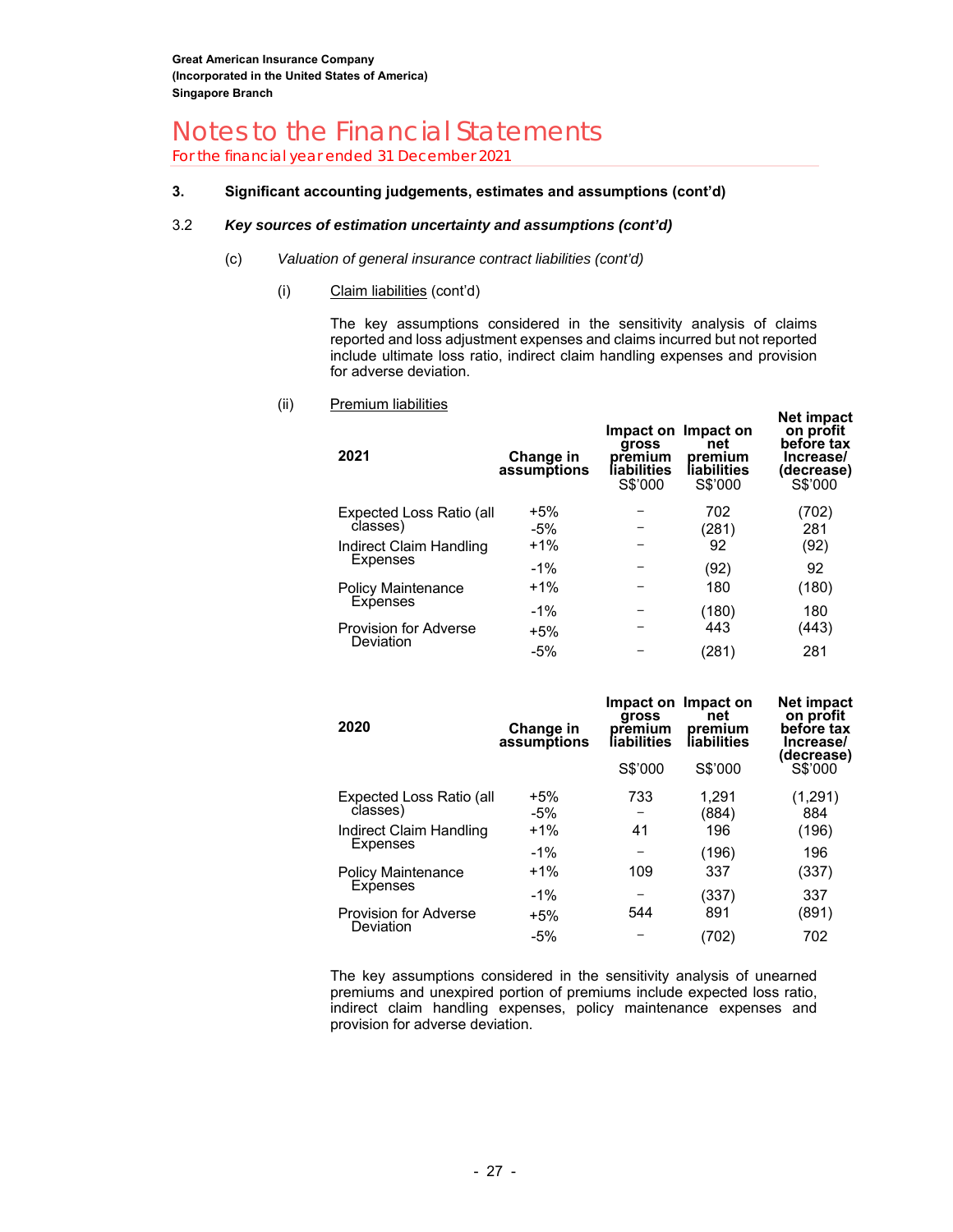For the financial year ended 31 December 2021

#### **3.****Significant accounting judgements, estimates and assumptions (cont'd)**

#### 3.2 *Key sources of estimation uncertainty and assumptions (cont'd)*

#### (d) *Leases* - *Estimating the incremental borrowing rate*

The Branch cannot readily determine the interest rate implicit in the lease, therefore, it uses its incremental borrowing rate ("IBR") to measure lease liabilities. The IBR is the rate of interest that the Branch would have to pay to borrow over a similar term, and with a similar security, the funds necessary to obtain an asset of a similar value to the right-of-use asset in a similar economic environment. The IBR therefore reflects what the Branch 'would have to pay', which requires estimation when no observable rates are available or when they need to be adjusted to reflect the terms and conditions of the lease. The Branch estimates the IBR using observable inputs (such as market interest rates) when available and is required to make certain entityspecific estimates.

#### **4. Plant and equipment**

|                                              | <b>Furniture</b><br>and fittings<br>S\$'000 | IT equipment<br>hardware<br><b>S\$'000</b> | <b>IT</b> equipment<br>software<br><b>S\$'000</b> | Office<br>equipment<br><b>S\$'000</b> | <b>Motor</b><br>vehicles<br><b>S\$'000</b> | Total<br>S\$'000 |
|----------------------------------------------|---------------------------------------------|--------------------------------------------|---------------------------------------------------|---------------------------------------|--------------------------------------------|------------------|
| Cost                                         |                                             |                                            |                                                   |                                       |                                            |                  |
| At 1 January 2020                            | 1.205                                       | 1.601                                      | 5,237                                             | 171                                   | 79                                         | 8,293            |
| Additions                                    | 4                                           | 274                                        | 1,437                                             |                                       | 99                                         | 1.814            |
| Disposal                                     |                                             |                                            |                                                   |                                       | (79)                                       | (79)             |
| As at 31 December 2020<br>and 1 January 2021 | 1.209                                       | 1.875                                      | 6.674                                             | 171                                   | 99                                         | 10,028           |
| Additions                                    | 40                                          | 53                                         | 1.212                                             | 11                                    |                                            | 1.316            |
| Disposal                                     |                                             | (5)                                        |                                                   |                                       |                                            | (5)              |
| At 31 December 2021                          | 1.249                                       | 1.923                                      | 7.886                                             | 182                                   | 99                                         | 11.339           |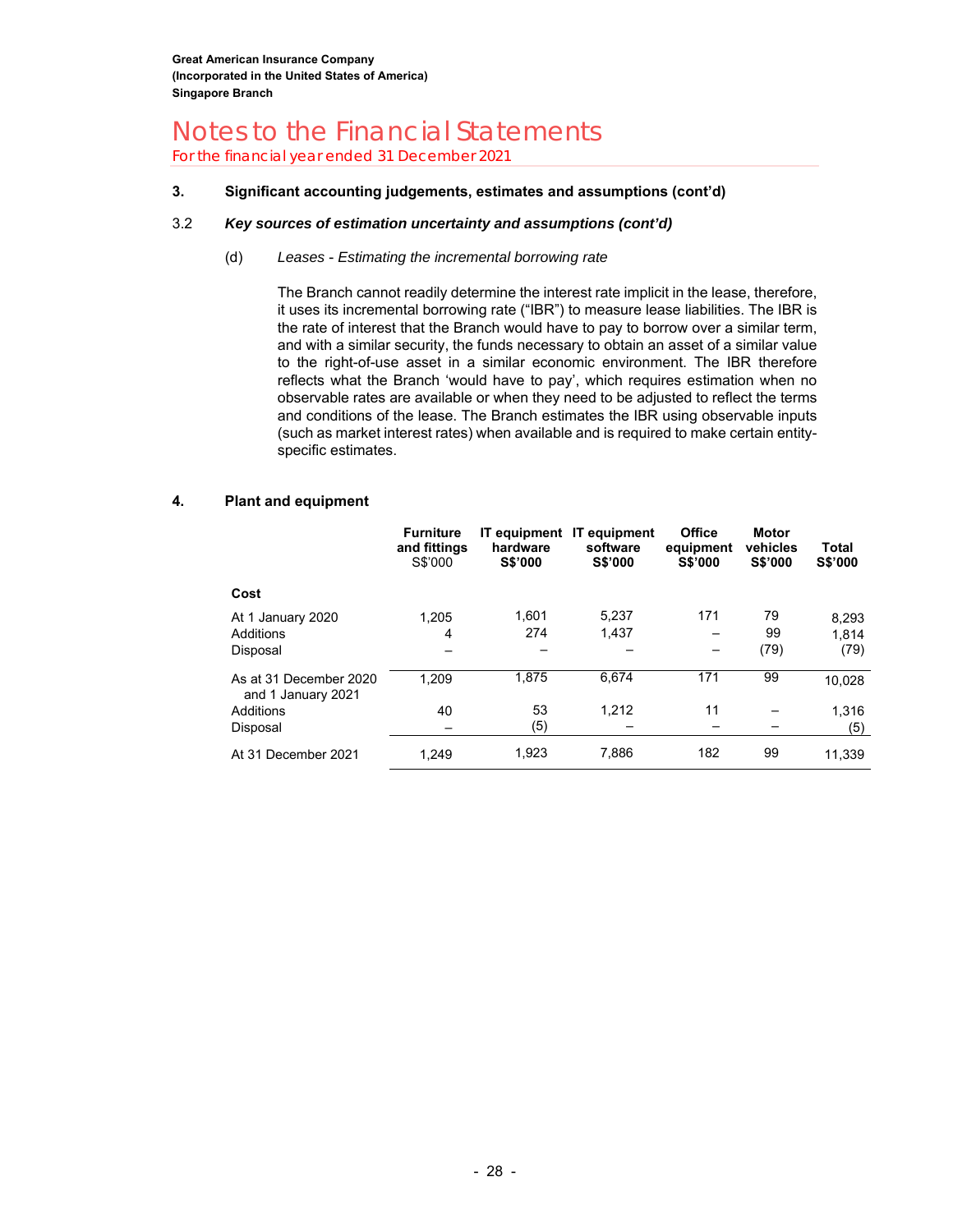For the financial year ended 31 December 2021

#### **4. Plant and equipment (cont'd)**

|                                               | <b>Furniture</b><br>and fittings<br>S\$'000 | hardware<br>S\$'000 | IT equipment IT equipment<br>software<br><b>S\$'000</b> | <b>Office</b><br>equipment<br>S\$'000 | <b>Motor</b><br>vehicles<br><b>S\$'000</b> | Total<br>S\$'000 |
|-----------------------------------------------|---------------------------------------------|---------------------|---------------------------------------------------------|---------------------------------------|--------------------------------------------|------------------|
| <b>Accumulated</b><br>depreciation            |                                             |                     |                                                         |                                       |                                            |                  |
| At 1 January 2020<br>Charge for the financial | 1,005                                       | 1,313               | 2,601                                                   | 139                                   | 61                                         | 5,119            |
| year                                          | 119                                         | 236                 | 1,090                                                   | 20                                    | 19                                         | 1,484            |
| Disposals                                     |                                             |                     |                                                         |                                       | (63)                                       | (63)             |
| As at 31 December 2020<br>and 1 January 2021  | 1,124                                       | 1,549               | 3,691                                                   | 159                                   | 17                                         | 6,540            |
| Charge for the financial<br>year              | 42                                          | 127                 | 1,021                                                   | 6                                     | 20                                         | 1,216            |
| Disposals                                     |                                             | (2)                 |                                                         |                                       |                                            | (2)              |
| At 31 December 2021                           | 1,166                                       | 1,674               | 4,712                                                   | 165                                   | 37                                         | 7,754            |
| Net book value                                |                                             |                     |                                                         |                                       |                                            |                  |
| 31 December 2020                              | 85                                          | 326                 | 2,983                                                   | 12                                    | 82                                         | 3,488            |
| 31 December 2021                              | 83                                          | 249                 | 3,174                                                   | 17                                    | 62                                         | 3,585            |

#### **5. Loss reserves**

|                                                      |          | 2021        |            |              | 2020        |            |
|------------------------------------------------------|----------|-------------|------------|--------------|-------------|------------|
|                                                      | Gross    | Reinsurance | <b>Net</b> | <b>Gross</b> | Reinsurance | <b>Net</b> |
|                                                      | S\$'000  | S\$'000     | S\$'000    | S\$'000      | S\$'000     | S\$'000    |
| Outstanding claims<br>notified<br>Outstanding claims | 35,430   | (6,012)     | 29,418     | 34,989       | (4, 851)    | 30,138     |
| incurred but not<br>reported ("IBNR")                | 47,726   | (7,370)     | 40,356     | 47,785       | (7,959)     | 39,826     |
|                                                      | 83,156   | (13, 382)   | 69,774     | 82,774       | (12, 810)   | 69,964     |
|                                                      |          |             |            |              |             |            |
| At beginning of financial                            |          |             |            |              |             |            |
| year                                                 | 82,774   | (12, 810)   | 69,964     | 79,162       | (10, 565)   | 68,597     |
| Claims paid during the                               |          |             |            |              |             |            |
| year                                                 | (33,015) | 5,740       | (27,275)   | (38,304)     | 9,366       | (28,938)   |
| Claims incurred during<br>the financial year         | 33,397   | (6,312)     | 27,085     | 41,916       | (11, 611)   | 30,305     |
| At end of financial year                             | 83,156   | (13, 382)   | 69,774     | 82,774       | (12, 810)   | 69,964     |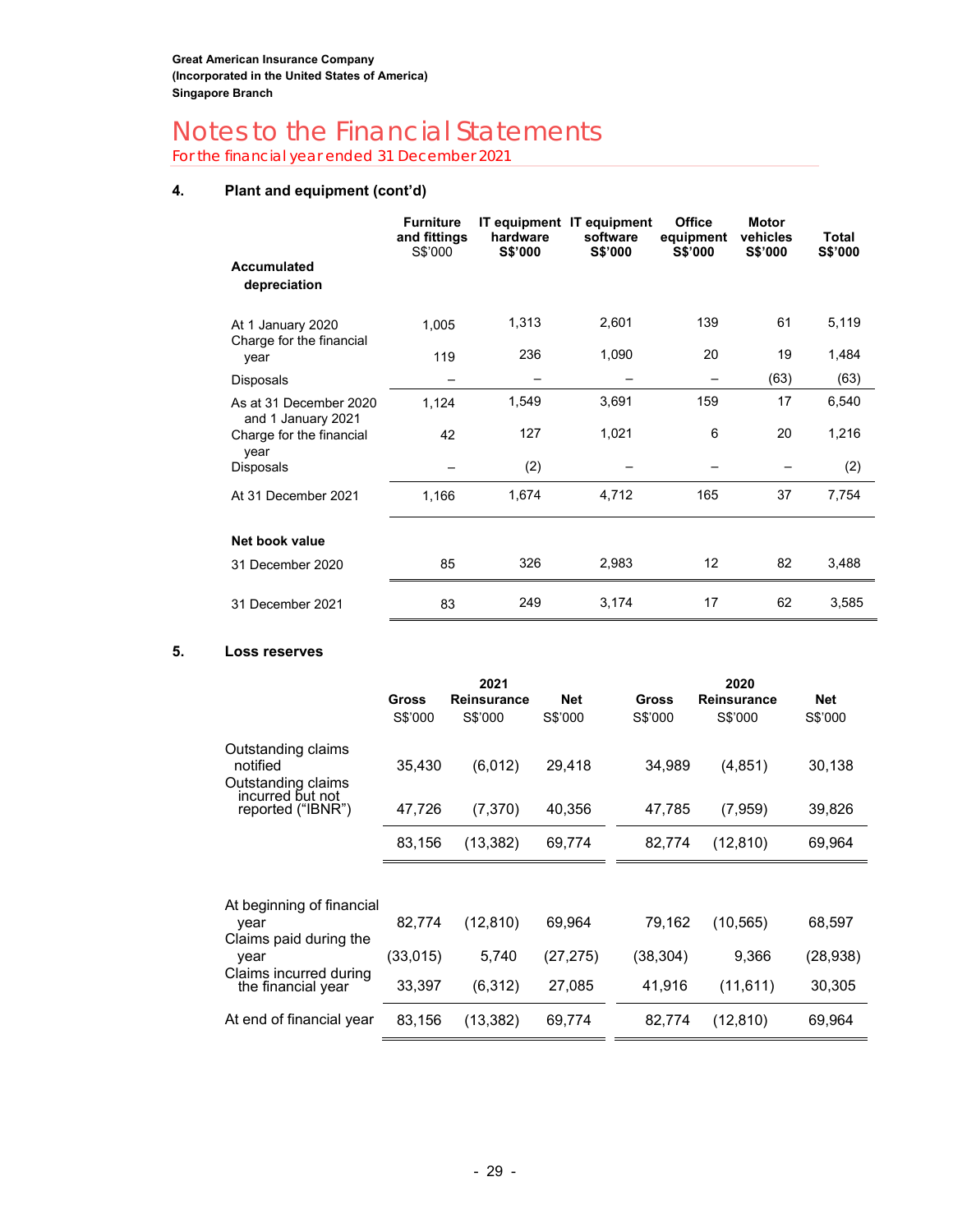For the financial year ended 31 December 2021

#### **5. Loss reserves (cont'd)**

*Loss development triangle* 

Reproduced below is an exhibit showing the development of claims over a period on a gross and net basis.

The tables show the cumulative incurred claims, including both notified and IBNR claims, for each successive accident year at the reporting date, together with the cumulative claims as at the current reporting date.

*Analysis of claims development – Gross of reinsurance*

|                                                                                                                                                  |                                                             | As at 31 December                                        |                                                |                                      |                            |                  |          |            |  |  |
|--------------------------------------------------------------------------------------------------------------------------------------------------|-------------------------------------------------------------|----------------------------------------------------------|------------------------------------------------|--------------------------------------|----------------------------|------------------|----------|------------|--|--|
| <b>Accident Year</b>                                                                                                                             | 2015                                                        | 2016                                                     | 2017                                           | 2018                                 | 2019                       | 2020             | 2021     | Total      |  |  |
| <b>Estimate of cumulative</b><br>claims                                                                                                          | S\$'000                                                     | S\$'000                                                  | S\$'000                                        | S\$'000                              | S\$'000                    | S\$'000          | S\$'000  | S\$'000    |  |  |
| At the end of accident year<br>One year later<br>Two years later<br>Three years later<br>Four years later<br>Five years later<br>Six years later | 2,129<br>2,474<br>2,129<br>1,950<br>2,032<br>1,979<br>1,950 | 21,933<br>26,983<br>28,007<br>28,240<br>28,008<br>28,103 | 35,832<br>46,386<br>47,407<br>47,139<br>49,952 | 59,293<br>57,937<br>54,085<br>53,186 | 51,698<br>48,466<br>47,615 | 48.795<br>39,500 | 41,589   |            |  |  |
| Current estimate of<br>ultimate claims                                                                                                           | 1,950                                                       | 28,103                                                   | 49,952                                         | 53,186                               | 47,615                     | 39,500           | 41.589   | 261,895    |  |  |
| Cumulative payments to-<br>date                                                                                                                  | (1, 947)                                                    | (27, 595)                                                | (43, 574)                                      | (48, 173)                            | (39, 381)                  | (21, 552)        | (6, 812) | (189, 034) |  |  |
| Gross outstanding claims<br>liabilities                                                                                                          | 3                                                           | 508                                                      | 6,378                                          | 5,013                                | 8,234                      | 17,948           | 34,777   | 72,861     |  |  |
| Claims handling expenses                                                                                                                         |                                                             |                                                          |                                                |                                      |                            |                  |          | 2,757      |  |  |
| Total best estimate of<br>gross claims liabilities                                                                                               |                                                             |                                                          |                                                |                                      |                            |                  |          | 75,618     |  |  |
| Provision for adverse<br>deviation                                                                                                               |                                                             |                                                          |                                                |                                      |                            |                  |          | 7,538      |  |  |

Total gross claims liabilities as per the statement of financial position

83,156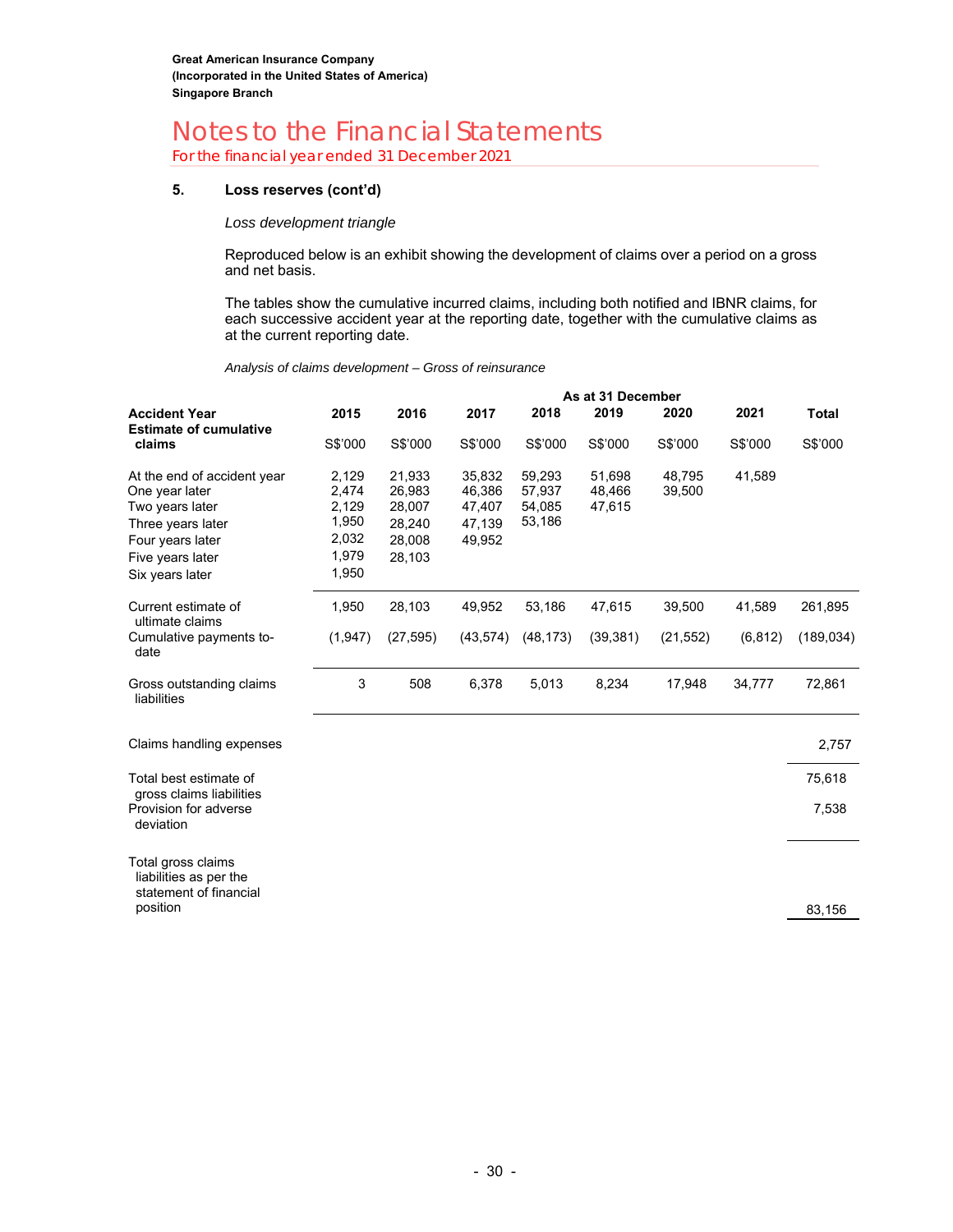For the financial year ended 31 December 2021

#### **5. Loss reserves (cont'd)**

*Analysis of claims development – Net of reinsurance* 

I

|                                        |         | As at 31 December |           |           |           |           |         |           |
|----------------------------------------|---------|-------------------|-----------|-----------|-----------|-----------|---------|-----------|
| <b>Accident Year</b>                   | 2015    | 2016              | 2017      | 2018      | 2019      | 2020      | 2021    | Total     |
| Estimate of cumulative claims          | S\$'000 | S\$'000           | S\$'000   | S\$'000   | S\$'000   | S\$'000   | S\$'000 | S\$'000   |
| At the end of accident year            | 1.794   | 18.414            | 33,962    | 43.426    | 41.529    | 39,539    | 34,994  |           |
| One year later                         | 1,919   | 20,678            | 44,066    | 45,939    | 35,499    | 32,363    |         |           |
| Two years later                        | 1,814   | 21,283            | 44,856    | 42,590    | 34,396    |           |         |           |
| Three years later                      | 1,652   | 21,528            | 44,708    | 41,644    |           |           |         |           |
| Four years later                       | 1,738   | 21,309            | 46,013    |           |           |           |         |           |
| Five years later                       | 1.687   | 21,404            |           |           |           |           |         |           |
| Six years later                        | 1,657   |                   |           |           |           |           |         |           |
| Current estimate of ultimate<br>claims | 1,657   | 21.404            | 46.013    | 41.644    | 34.396    | 32.363    | 34,994  | 212,471   |
| Cumulative payments to-date            | (1,655) | (20, 898)         | (41, 220) | (37, 577) | (27, 665) | (16, 702) | (5,615) | (151,332) |
| Net outstanding claims<br>liabilities  | 2       | 506               | 4,793     | 4,067     | 6,731     | 15,661    | 29,379  | 61,139    |

| Claims handling expenses                                                      | 2,757  |
|-------------------------------------------------------------------------------|--------|
| Total best estimate of net<br>claims liabilities                              | 63,896 |
| Provision for adverse deviation                                               | 5,878  |
| Total net claims liabilities as<br>per the statement of<br>financial position | 69,774 |

#### **6. Reserves for unexpired risks**

|                                                                           | <b>Gross</b><br>S\$'000 | 2021<br><b>Reinsurance</b><br>S\$'000 | Net<br>S\$'000 | <b>Gross</b><br>S\$'000 | 2020<br>Reinsurance<br>S\$'000 | <b>Net</b><br>S\$'000 |
|---------------------------------------------------------------------------|-------------------------|---------------------------------------|----------------|-------------------------|--------------------------------|-----------------------|
| At beginning of<br>financial year<br>Movement of<br>reserve<br>during the | 29,908                  | (6, 144)                              | 23,764         | 31,771                  | (4,951)                        | 26,820                |
| financial year                                                            | 233                     | (1,754)                               | (1,521)        | (1,863)                 | (1, 193)                       | (3,056)               |
| At end of<br>financial year                                               | 30,141                  | (7,898)                               | 22,243         | 29.908                  | (6, 144)                       | 23,764                |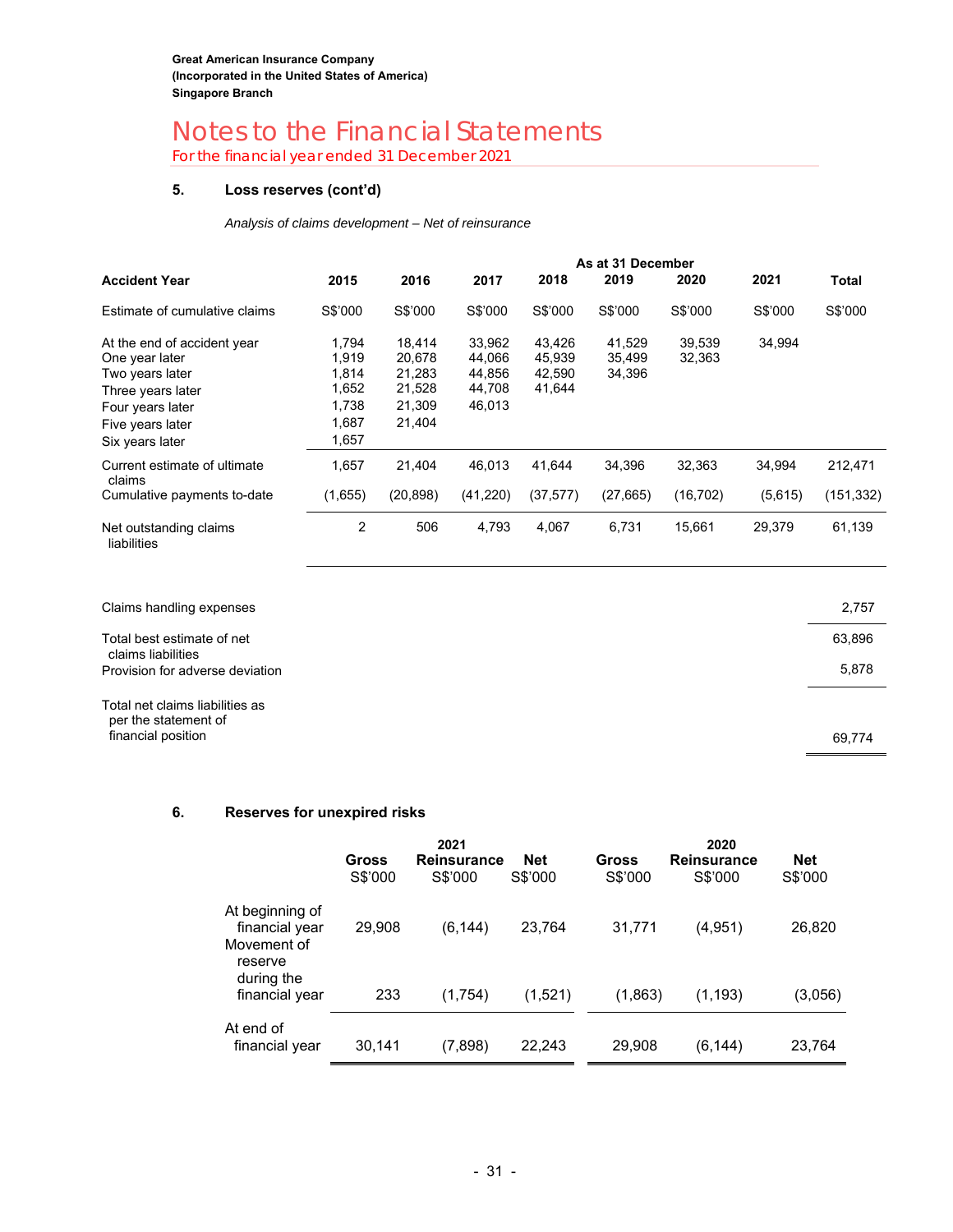For the financial year ended 31 December 2021

#### **7. Deferred acquisition costs**

|                                                                  | Gross<br>S\$'000 | 2021<br><b>Reinsurance</b><br>S\$'000 | <b>Net</b><br>S\$'000 | Gross<br>S\$'000 | 2020<br><b>Reinsurance</b><br>S\$'000 | <b>Net</b><br>S\$'000 |
|------------------------------------------------------------------|------------------|---------------------------------------|-----------------------|------------------|---------------------------------------|-----------------------|
| At beginning of<br>financial year<br>Cost deferred<br>during the | 5,160            | (1,953)                               | 3,207                 | 5,401            | (1,641)                               | 3,760                 |
| financial year                                                   | 211              | (193)                                 | 18                    | (241)            | (312)                                 | (553)                 |
| At end of<br>financial year                                      | 5,371            | (2, 146)                              | 3,225                 | 5,160            | (1,953)                               | 3,207                 |

#### **8 Other receivables**

|                                                                                                             | 2021<br>S\$'000 | 2020<br>S\$'000 |  |
|-------------------------------------------------------------------------------------------------------------|-----------------|-----------------|--|
| Security deposits                                                                                           | 414             | 494             |  |
| Down payments on system development                                                                         | 14              | 434             |  |
| Prepayment                                                                                                  |                 | 70              |  |
| Salvage recoveries                                                                                          | 169             | 930             |  |
| Interest receivable from cash and cash equivalents<br>Interest receivable from available-for-sale financial | 5               | 3               |  |
| assets                                                                                                      | 304             | 365             |  |
| Other receivables                                                                                           | 65              | 87              |  |
|                                                                                                             | 971             | 2.383           |  |

Other receivables which are denominated in foreign currencies are disclosed in Note 23.4 to the financial statements.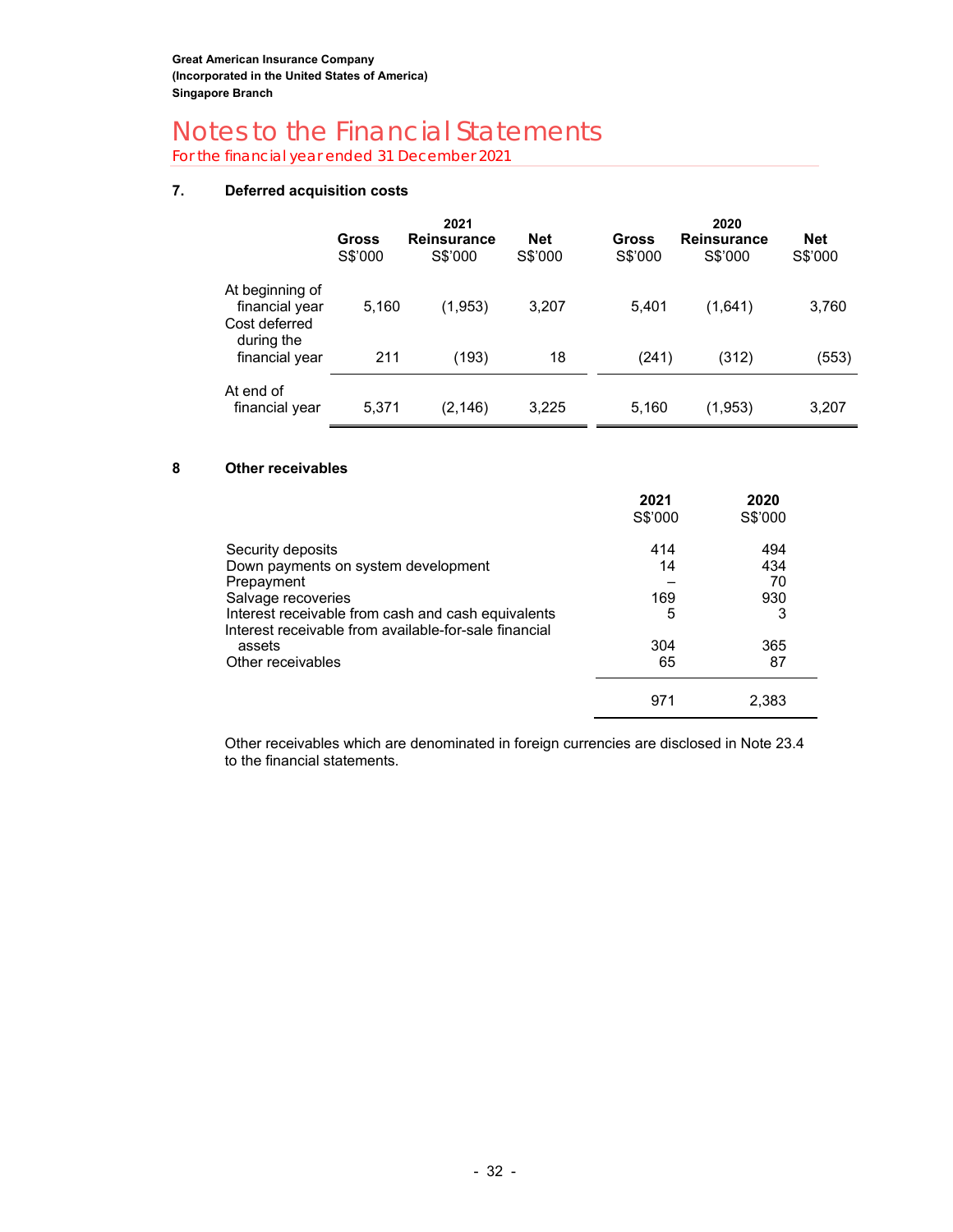For the financial year ended 31 December 2021

#### **9. Insurance receivables**

|                                                    | 2021<br>S\$'000 | 2020<br>S\$'000 |
|----------------------------------------------------|-----------------|-----------------|
| Amounts due from policyholders, agents and brokers | 9,276           | 10,508          |
| Amounts due from cedants                           | 14,503          | 12,134          |
|                                                    | 23,779          | 22,642          |
| Less: Allowance for impairment                     |                 |                 |
|                                                    | 23,779          | 22,642          |
| Reinsurance recoverables                           | 7,342           | 5,107           |
| Total insurance receivables                        | 31,121          | 27,749          |

Insurance receivables relate to amounts due from policyholders, agents, brokers, cedants and reinsurers. The Branch has no credit risk concentration that may arise from the exposure of a single debtor or a group of debtors. The Branch's normal trade credit term ranges from 60 to 90 days. Other credit terms are assessed and approved on a case-by-case-basis. Other credit terms include instalment scheme granted. Insurance receivables which are denominated in foreign currencies are disclosed in Note 23.4 to the financial statements.

Allowance for impairment relates to the provision for doubtful debt made during the financial year. There was no write-back of doubtful debts during the financial year (2020: S\$40,000). The Branch currently offsets balances with the same counterparty within the receivables. The Branch has the legal rights to set-off these amounts and intends to settle on a net basis.

**Gross amount** 

The insurance receivables that are offset are as follows:

| 2021<br>Due from policyholders, agents, brokers, | <b>Gross carrying</b><br>amount<br>S\$'000 | GIUSS AIIIUUIIL<br>offset in the<br>statement of<br>financial<br>position<br>S\$'000 | <b>Amount in the</b><br>statement of<br>financial<br>position<br>S\$'000 |
|--------------------------------------------------|--------------------------------------------|--------------------------------------------------------------------------------------|--------------------------------------------------------------------------|
| cedants and reinsurers                           | 36,006                                     | (4,885)                                                                              | 31,121                                                                   |
|                                                  |                                            |                                                                                      |                                                                          |
|                                                  | <b>Gross carrying</b>                      | Gross amount<br>offset in the<br>statement of<br>financial                           | <b>Amount in the</b><br>statement of<br>financial                        |
| 2020                                             | amount<br>S\$'000                          | position<br>S\$'000                                                                  | position<br>S\$'000                                                      |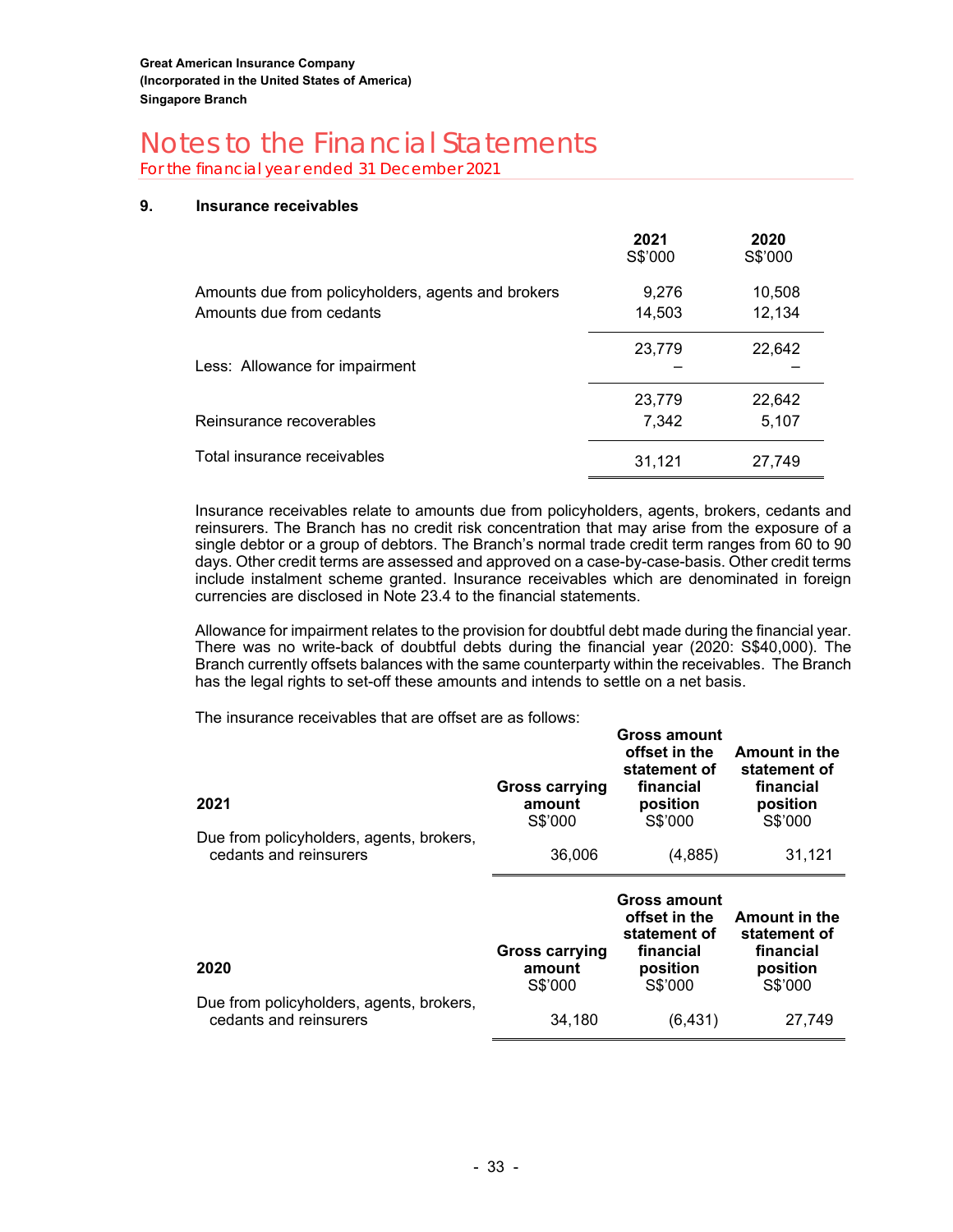For the financial year ended 31 December 2021

#### **10. Cash and cash equivalents**

|                                           | 2021<br>S\$'000  | 2020<br>S\$'000       |
|-------------------------------------------|------------------|-----------------------|
| Deposits<br>Cash at banks<br>Cash in hand | 42,478<br>29,405 | 34,645<br>28,948<br>2 |
|                                           | 71,884           | 63,595                |

The deposits bear interest at rates ranging from 0.02% to 0.34% per annum (2020: 0.03% to 0.25%), and mature within 3 months from year end, except for a sum of S\$990,000 (2020: S\$684,000) of deposits held as collateral against performance bonds issued on behalf of policyholders of which S\$163,000 (2020: S\$143,000) matures within 3 months from year end and S\$827,000 (2020: S\$541,000) expires after 3 months from year end.

Cash at banks represent non-interest bearing current accounts.

Cash and cash equivalents which are denominated in foreign currencies are disclosed in Note 23.4 to the financial statements.

#### **11. Available-for-sale financial assets**

|                                            | 2021      | 2020      |
|--------------------------------------------|-----------|-----------|
|                                            | S\$'000   | S\$'000   |
| At beginning of financial year             | 83,871    | 82,289    |
| Additions                                  | 66,928    | 76,279    |
| Disposals/redemptions                      | (66, 282) | (74, 384) |
| Amortisation                               | 522       | 247       |
| Currency translation                       | (354)     | (795)     |
| Fair value (loss)/gain recognised in other |           |           |
| comprehensive income                       | (1,389)   | 235       |
| At end of financial year                   | 83,296    | 83,871    |
| Less: Current portion                      | 31,587    | 20,886    |
| Non-current portion                        | 51,709    | 62,985    |

The available-for-sale financial assets comprise debt securities which bear a weighted average interest rate of 0.75% per annum (2020: 1.18% per annum) with maturity dates from January 2022 to March 2026 (2020: January 2021 to November 2025).

Available-for-sale financial assets which are denominated in foreign currencies are disclosed in Note 23.4 to the financial statements.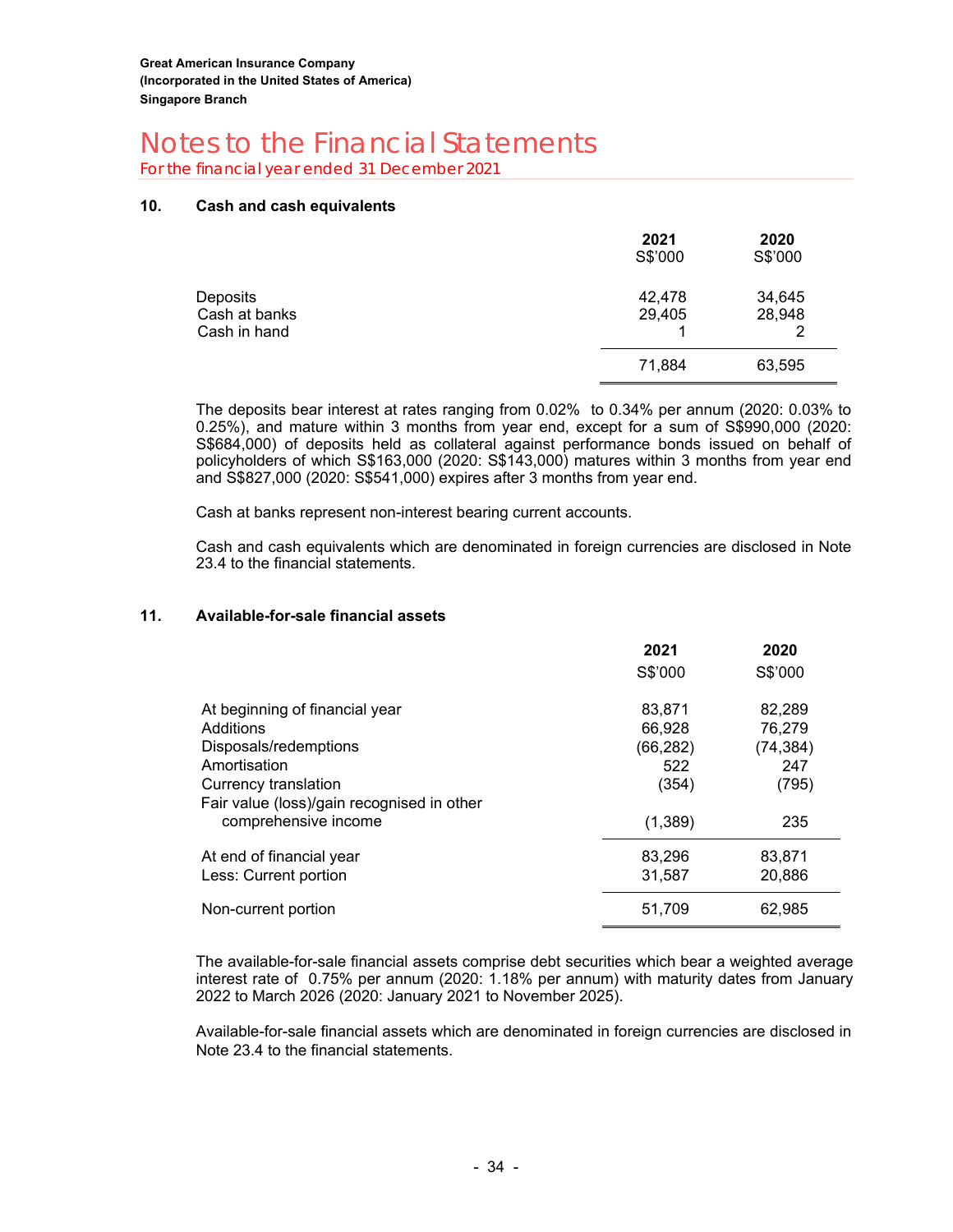For the financial year ended 31 December 2021

#### **12. Other creditors and accruals**

|                                                                                                                           | 2021<br>S\$'000           | 2020<br>S\$'000           |
|---------------------------------------------------------------------------------------------------------------------------|---------------------------|---------------------------|
| Collateral held in respect of performance bonds (Note 10)<br>Other creditors<br>Accrued operating expenses<br>GST payable | 975<br>408<br>2.600<br>81 | 858<br>922<br>2,223<br>83 |
|                                                                                                                           | 4.064                     | 4.086                     |

Other creditors and accruals which are denominated in foreign currencies are disclosed in Note 23.4 to the financial statements. The collateral held in respect of performance bonds also consists of S\$277,000 (2020: S\$174,000) collateral which has matured during financial year 2021 but yet to be released to policyholder.

#### **13. Insurance payables**

|                                                                       | 2021<br>S\$'000 | 2020<br>S\$'000 |
|-----------------------------------------------------------------------|-----------------|-----------------|
| Due to policyholders, agents and brokers<br>Amounts due to reinsurers | 1.159<br>10,486 | 1.415<br>8,552  |
|                                                                       | 11.645          | 9.967           |

The Branch currently offsets balances with the same counterparty within the amount due to policyholders, agents, brokers and reinsurers. The Branch has the legal rights to offset these amounts and intends to settle on a net basis.

| 2021                                                    | <b>Gross carrying</b><br>amount<br>S\$'000 | Gross amount<br>offset in the<br>statement of<br>financial<br>position<br>S\$'000 | <b>Amount in the</b><br>statement of<br>financial<br>position<br>S\$'000 |
|---------------------------------------------------------|--------------------------------------------|-----------------------------------------------------------------------------------|--------------------------------------------------------------------------|
| Due to policyholders, agents,<br>brokers and reinsurers | 12,225                                     | (580)                                                                             | 11,645                                                                   |
|                                                         |                                            |                                                                                   |                                                                          |
| 2020                                                    | <b>Gross carrying</b><br>amount<br>S\$'000 | Gross amount<br>offset in the<br>statement of<br>financial<br>position<br>S\$'000 | <b>Amount in the</b><br>statement of<br>financial<br>position<br>S\$'000 |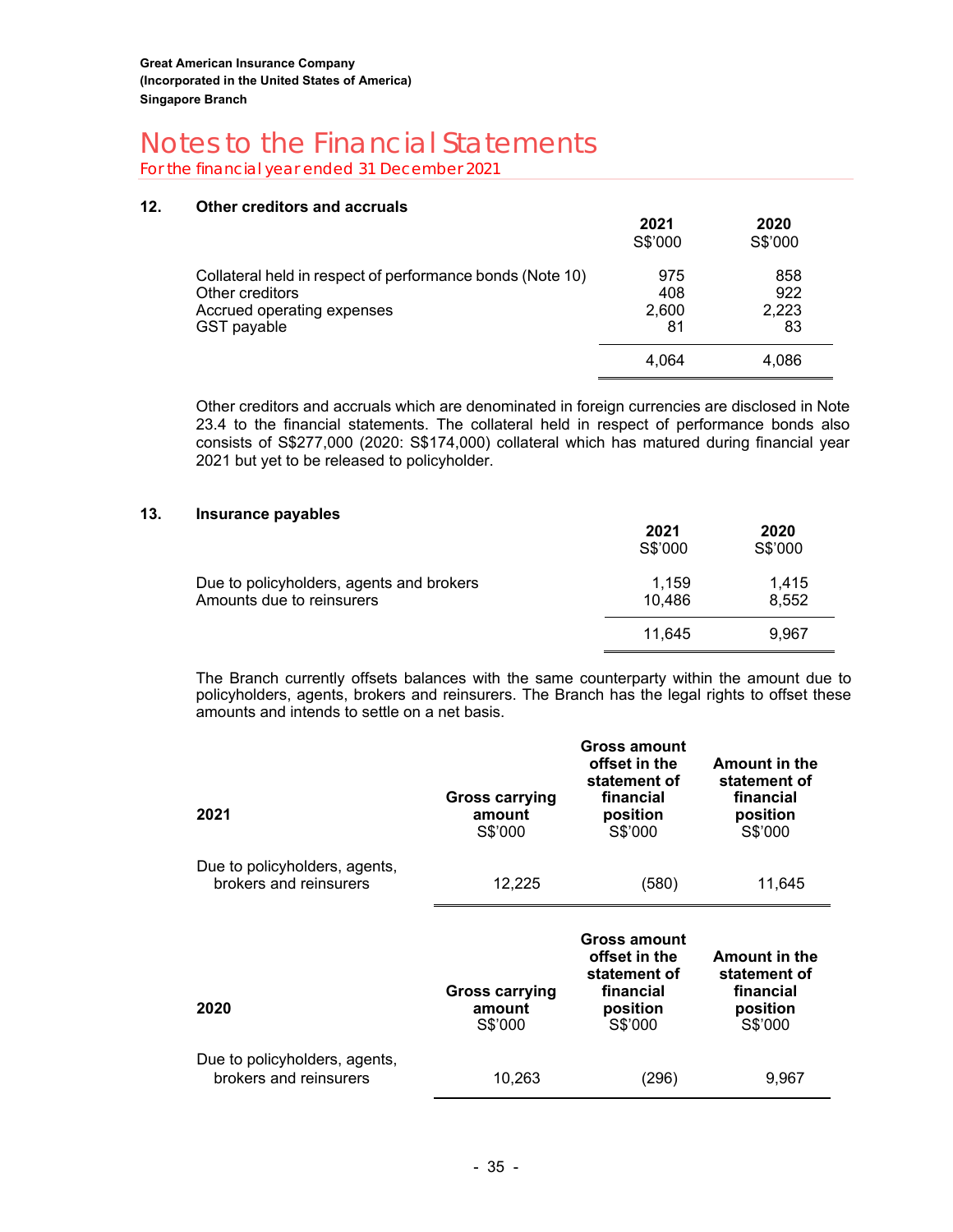For the financial year ended 31 December 2021

#### **13. Insurance payables (cont'd)**

Insurance payables are non-interest bearing and the normal trade credit term granted to the Branch ranges from 60 to 90 days. Insurance payables which are denominated in foreign currencies are disclosed in Note 23.4 to the financial statements.

#### **14. Head office account**

There was no fund injection from head office for the financial year ended 31 December 2021 (2020: Nil).

#### **15. Staff costs**

|                                                                                                 | 2021<br>S\$'000     | 2020<br>S\$'000     |
|-------------------------------------------------------------------------------------------------|---------------------|---------------------|
| Salaries and bonuses<br><b>CPF</b> contributions<br>Allowances and other staff-related expenses | 9,260<br>947<br>755 | 7,883<br>917<br>433 |
|                                                                                                 | 10,962              | 9,233               |

Included within the salaries and bonuses expense is the grant income from the Singapore Government under the Jobs Support Scheme ("JSS") amounting to S\$132,000 (2020: S\$1,105,000) (Note 21).

#### **16. Other operating expenses**

|                                                     | 2021<br>S\$'000 | 2020<br>S\$'000 |
|-----------------------------------------------------|-----------------|-----------------|
| Other operating expenses include the following:     |                 |                 |
| Legal and professional fees                         | 650             | 441             |
| License and association fees                        | 91              | 81              |
| Management fees                                     | 817             | 804             |
| Other operating expenses                            | 641             | 716             |
| IT-related expenses                                 | 1,174           | 1.148           |
| Operating lease expense                             |                 |                 |
| Write-back of allowance for impairment of insurance |                 |                 |
| receivables (Note 9)                                |                 | (40)            |
| Bad debts written off                               | 9               | 49              |
|                                                     | 3,382           | 3.200           |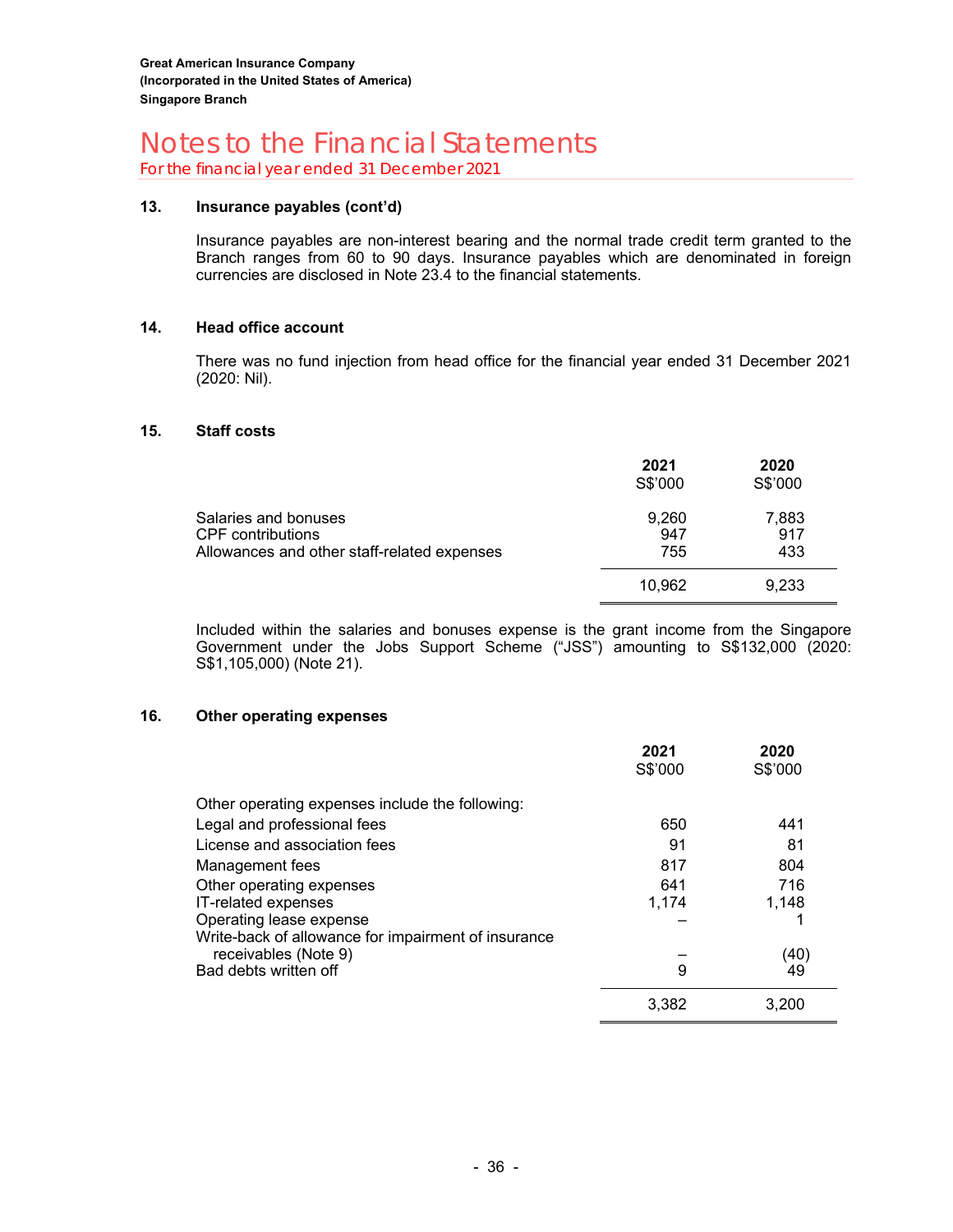For the financial year ended 31 December 2021

#### **17. Income tax**

A reconciliation between the tax expense and the product of accounting profit/(loss) multiplied by the applicable tax rate are as follows:

|                                                                              | 2021<br>S\$'000 | 2020<br>S\$'000 |
|------------------------------------------------------------------------------|-----------------|-----------------|
| Profit before tax                                                            | 11.011          | 4.546           |
| Tax at statutory tax rate of 17% (2020: 17%)<br>Adjustments:                 | 1,872           | 773             |
| Non-deductible expenses<br>Utilisation of previously unrecognised tax losses | 523<br>(2,395)  | 545<br>(1, 318) |
| Income tax expense recognised in profit or loss                              |                 |                 |

#### Unrecognised tax losses

As at balance sheet date, the Branch has tax losses of approximately S\$49,324,000 (2020: S\$60,530,000) that are available for offset against future taxable profits. There is an amount of S\$14,088,000 (2020: S\$7,753,000) which was utilised to offset against the taxable profit incurred this year. No deferred tax asset has been recognised on these tax losses due to uncertainty of its recoverability against future taxable profits. The use of these tax losses is subject to the agreement of the tax authorities and compliance with certain provisions of the tax legislation.

#### **18. Leases**

The Branch has lease contracts for property and office equipment used in its operations. The lease of property has a lease term of 3 years, while lease of office equipment has a lease term of 3 years. The Branch also has certain leases of office equipment with lease terms of 12 months or less, or with low value. The Branch applies the "short-term lease" and "lease of low-value assets" recognition exemptions for these leases.

In 2021, the Branch entered a property lease modification in March 2021, to renew the conditions of the existing lease. The modification of the lease results into contract end date in June 2024. Set out below are the carrying amounts of right-of-use assets recognised and the movements during the period: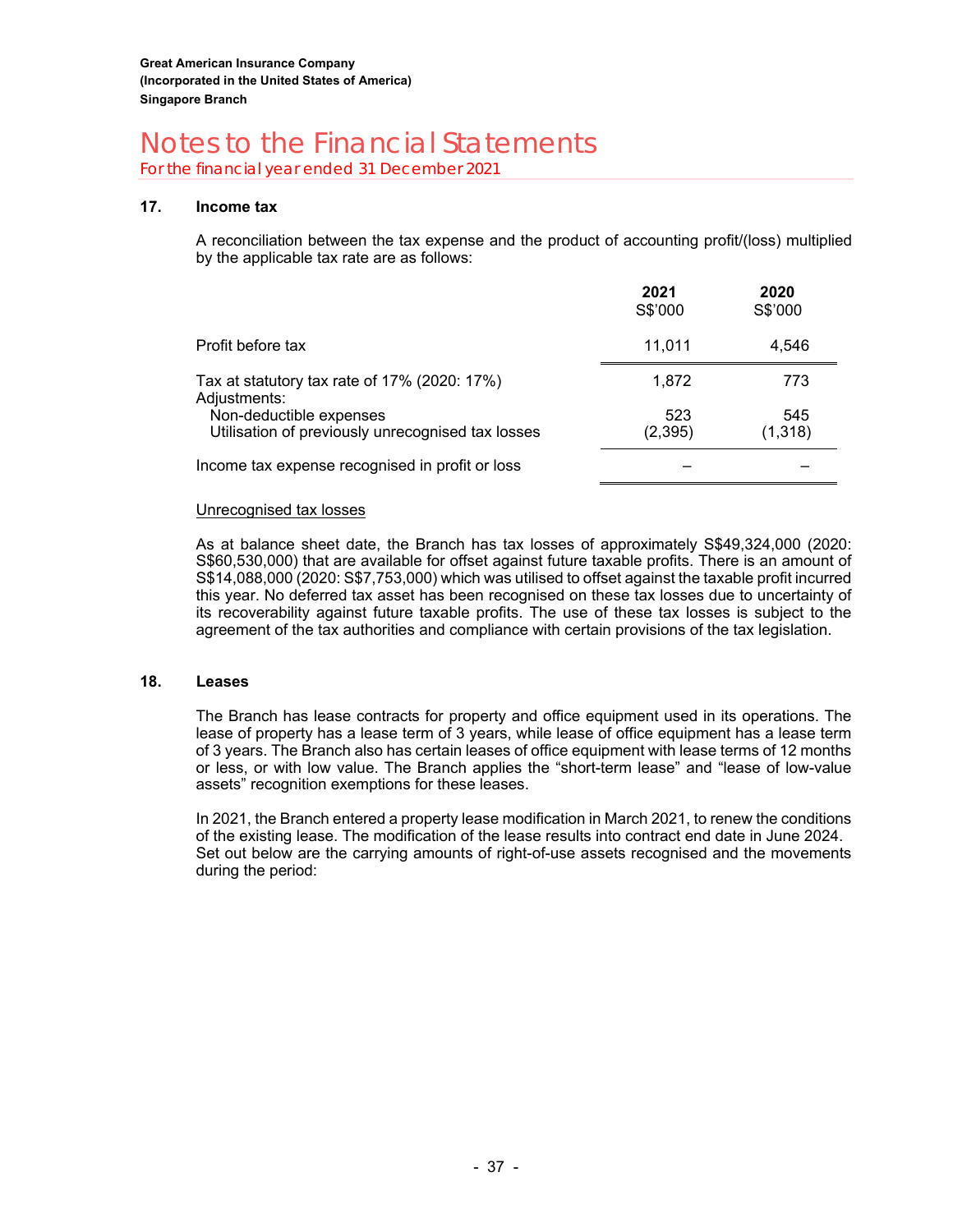For the financial year ended 31 December 2021

#### **18. Leases (cont'd)**

|                                              | <b>Property</b><br>S\$'000 | <b>Office</b><br>equipment<br><b>S\$'000</b> | Total<br><b>S\$'000</b> |  |
|----------------------------------------------|----------------------------|----------------------------------------------|-------------------------|--|
| As at 31 December 2019 and 1 January<br>2020 | 2,455                      | 19                                           | 2,474                   |  |
| Additions                                    |                            | 172                                          | 172                     |  |
| Depreciation charge for the financial year   | (1,725)                    | (52)                                         | (1,777)                 |  |
| As at 31 December 2020 and 1 January<br>2021 | 730                        | 139                                          | 869                     |  |
| Additions                                    | 4.541                      |                                              | 4.541                   |  |
| Depreciation charge for the financial year   | (1,607)                    | (56)                                         | (1,663)                 |  |
| At 31 December 2021                          | 3.664                      | 83                                           | 3,747                   |  |

The movement in lease liabilities are as follows:

|                                           | 2021<br>S\$'000 |
|-------------------------------------------|-----------------|
| As at 31 December 2019 and 1 January 2020 | 2,460           |
| Payment                                   | (1, 837)        |
| Finance cost                              | 62              |
| Additions                                 | 172             |
| As at 31 December 2020 and 1 January 2021 | 857             |
| Payment                                   | (1, 478)        |
| Finance cost                              | 37              |
| Additions                                 | 4,541           |
| As at 31 December 2021                    | 3.957           |

The following are the amounts recognised in the statement of comprehensive income:

|                                                | 2021<br>S\$'000 | 2020<br>S\$'000 |
|------------------------------------------------|-----------------|-----------------|
| Depreciation of right-of-use assets            | 1,663           | 1,777           |
| Rental rebate                                  |                 | (84)            |
| Property tax rebate                            |                 | (57)            |
| Net depreciation recognised                    | 1,663           | 1,636           |
| Finance cost                                   | 37              | 62              |
| Expense relating to leases of low-value assets |                 |                 |
|                                                | 1.700           | 1.699           |

In 2020, the Branch received COVID-19-related rent concession from the lessor of S\$141,000 which was included in the depreciation charges for right-of-use assets. There were no COVID 19-related rent concessions received from the lessor in 2021.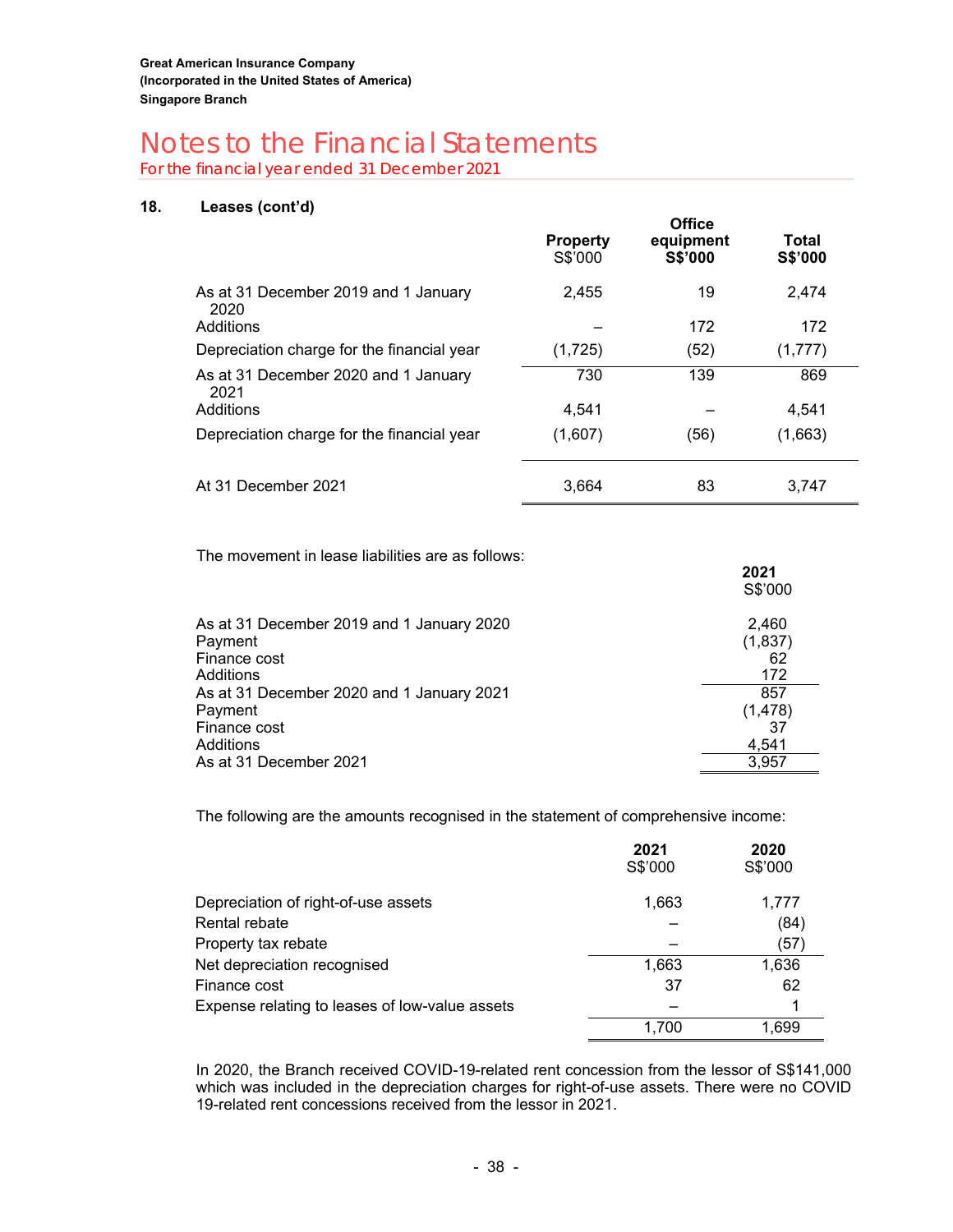For the financial year ended 31 December 2021

#### **18. Leases (cont'd)**

The following are the amounts recognised in the cash flow statement:

|                                                     | 2021<br>S\$'000 | 2020<br>S\$'000 |
|-----------------------------------------------------|-----------------|-----------------|
| Total cash outflows for leases                      |                 |                 |
| - Payment of principal portion of lease liabilities | 1.441           | 1.775           |
| - Finance cost paid                                 | .37             | 62              |

The maturity analysis of lease liabilities are disclosed in Note 23.1.

#### **19. Investment income**

The Branch investment income consists of the following:

| Interest income from:                                                                                                              | 2021<br>S\$'000   | 2020<br>S\$'000     |
|------------------------------------------------------------------------------------------------------------------------------------|-------------------|---------------------|
| Available-for-sale investments<br>۰<br>- Cash and cash equivalents<br>(Loss)/gain on disposal of available-for-sale<br>investments | 682<br>34<br>(21) | 1,348<br>134<br>279 |
|                                                                                                                                    | 695               | 1.761               |

#### **20. Operating lease commitments as lessee and lessor**

There was no operating lease expenses recognised for the financial year ended 31 December 2021 (2020: S\$1,000) (Note 16).

The Branch subleased part of its office space to third party tenants. The subleased income of S\$18,000 (2020: S\$63,000) was recognised as other income for the financial year ended 31 December 2020. The future minimum rental receivable from the third party tenants are as follows:

|                                                                 | 2021<br>S\$'000 | 2020<br>S\$'000 |
|-----------------------------------------------------------------|-----------------|-----------------|
| Within one year<br>After one year but not more than three years |                 | 26              |
|                                                                 |                 | 26              |

The Branch has no lease contracts that have not yet commenced as at 31 December 2021.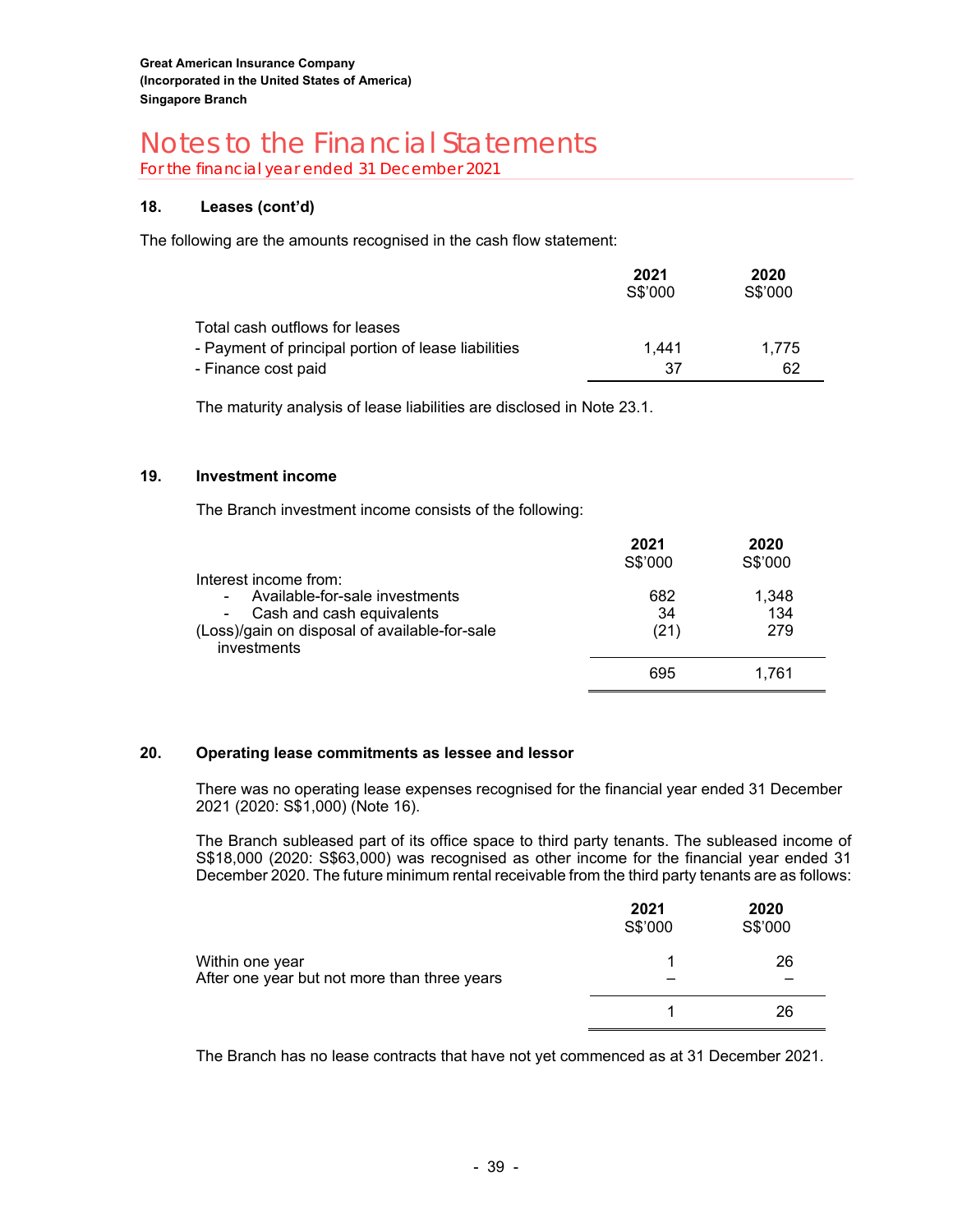For the financial year ended 31 December 2021

#### **21. Government grants**

During 2021, the Branch received a grant from the Singapore Government under the Jobs Support Scheme ("JSS") to co-fund the local (Singaporean citizens and Permanent Residents) employees' salaries for a period of 1 month per the "Resilience Budget".

The grant income under the JSS amounting to S\$132,000 (2020: S\$1,105,000) has been presented as a deduction against the salary and bonuses expenses (Note 15).

|                                                   | S\$'000  |
|---------------------------------------------------|----------|
| As at 1 January 2020                              |          |
| Salary grant received during the financial year   | 1,105    |
| Released to the statement of comprehensive income | (1, 105) |
| At 31 December 2020 and 1 January 2021            |          |
| Salary grant received during the financial year   | 132      |
| Released to the statement of comprehensive income | (132)    |
| At 31 December 2021                               |          |

In 2020, the Branch was eligible for the receipt of the grants on the Rental Relief and the Property Tax Rental rebate per the COVID-19 (Temporary Measures) Act 2020.

There was no grant relief on rental made available to the Branch in 2021 (2020: S\$141,000) (Note 18).

#### **22. Significant related party transactions**

In addition to the transactions detailed elsewhere in the financial statements, during the financial year, the significant transactions between the Branch and related parties were as follows:

|                             | 2021<br>S\$'000 | 2020<br>S\$'000 |
|-----------------------------|-----------------|-----------------|
| Head office:                |                 |                 |
| Reimbursement of IT charges | 683             | 654             |

Amounts due to head office were unsecured, interest-free and were repayable on demand. There are no outstanding amounts due to related party as at 31 December 2021 and 2020.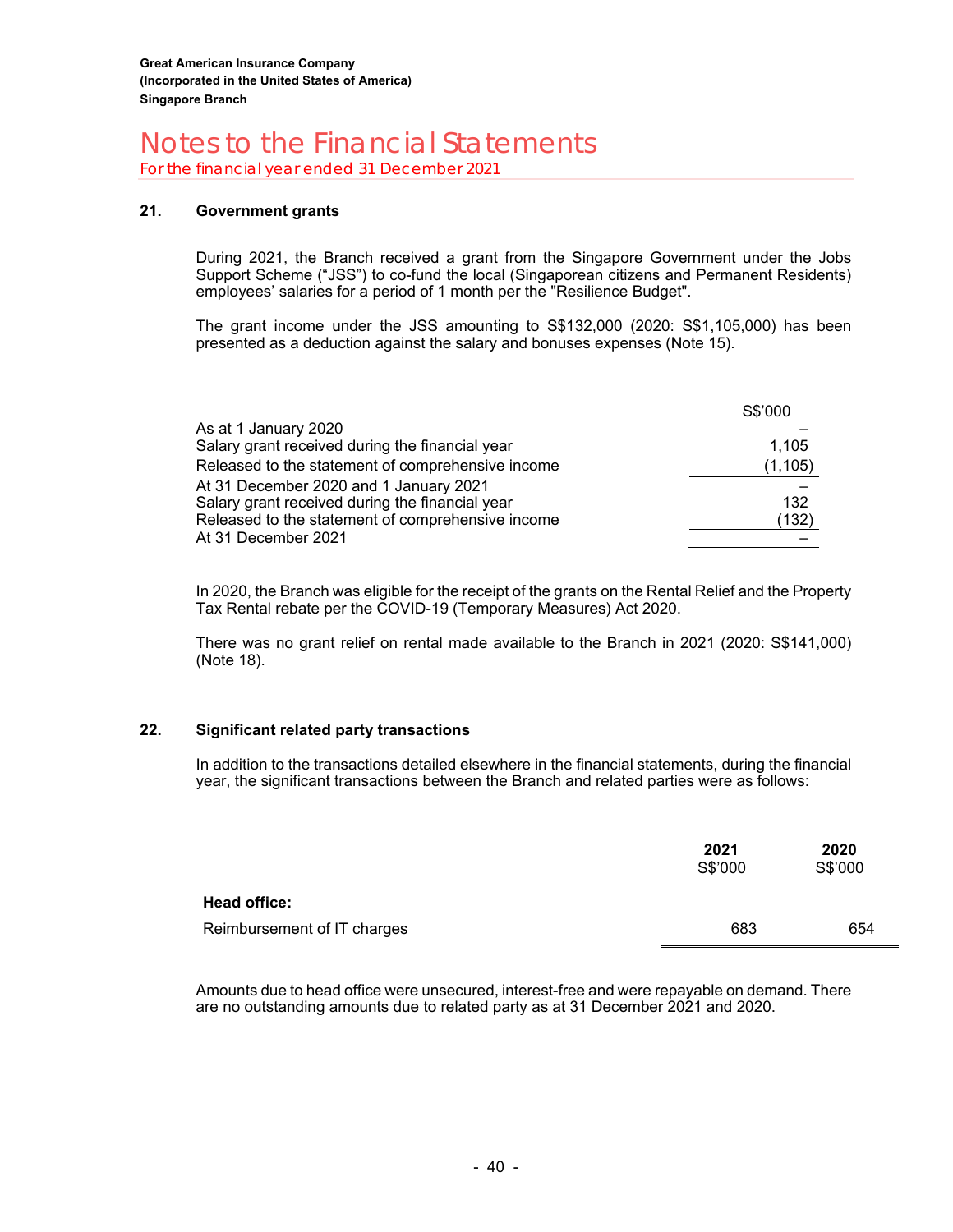For the financial year ended 31 December 2021

#### **21. Significant related party transactions (cont'd)**

#### *Key management personnel*

Key management personnel is defined as persons having authority and responsibility for planning, directing and controlling the activities of the Branch either directly or indirectly. The key management personnel compensation includes salary, bonus and other benefits computed based on the costs incurred by the Branch.

Key management personnel compensation is as follows:

|                                   | 2021<br>S\$'000 | 2020<br>S\$'000 |
|-----------------------------------|-----------------|-----------------|
| Salaries and other remunerations_ | 1.042           | 987             |

#### **23. Financial and insurance risk management objectives and policies**

The Branch's financial risk management policy seeks to ensure that adequate financial resources are available for the development of the Branch's business whilst managing its liquidity, credit, interest rate, foreign currency, operational and insurance risks. The Branch operates within clearly defined guidelines approved by the Head Office and the Branch's policy is not to engage in speculative transactions. There has been no change to the Branch's exposure to these financial and insurance risks or the manner in which it manages and measures the risks.

#### 23.1 *Liquidity risk*

Liquidity risk is the risk that an entity will encounter difficulty in meeting its contractual obligations as they become due because of the inability to liquidate assets or obtain adequate funding without incurring unacceptable losses.

The Branch manages its operating cash flows and the availability of funding to ensure that repayment and funding obligations are met. As part of its overall prudent liquidity management, the Branch maintains sufficient levels of cash to meet its working capital requirements.

#### *Analysis of financial instruments by remaining contractual maturities*

The table below summarises the maturity profile of the Branch's financial assets and financial liabilities at the end of the reporting period based on contractual maturities or expected repayment dates.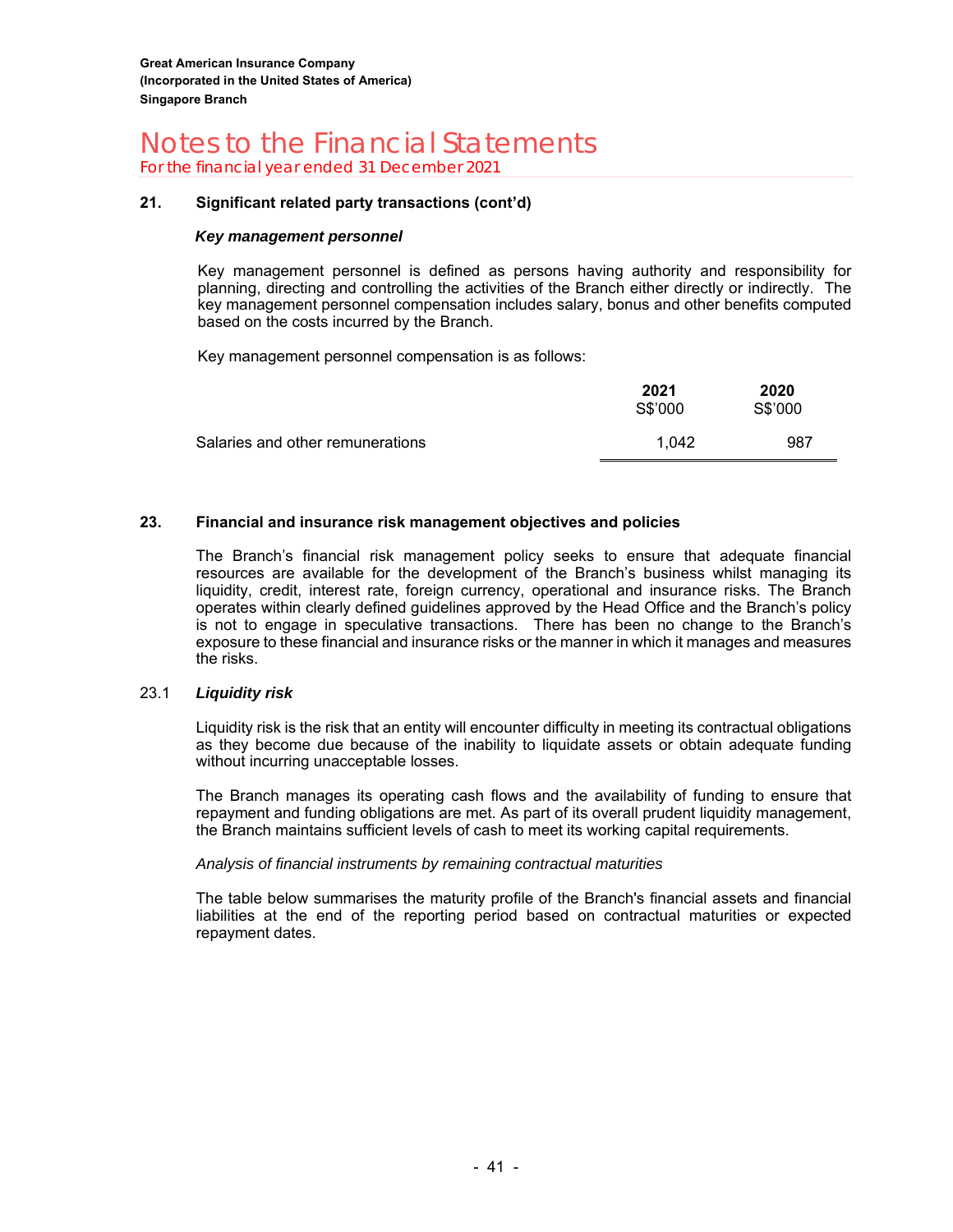For the financial year ended 31 December 2021

#### **23. Financial and insurance risk management objectives and policies (cont'd)**

#### 23.1 *Liquidity risk (cont'd)*

| At 31 December 2021                                                                                     | Carrying<br>amount<br>S\$'000 | Within<br>1 year<br>S\$'000 | $1 - 3$ years<br>S\$'000 | Above 3<br>vears<br>S\$'000 | Total<br>S\$'000         |
|---------------------------------------------------------------------------------------------------------|-------------------------------|-----------------------------|--------------------------|-----------------------------|--------------------------|
| <b>Financial assets:</b>                                                                                |                               |                             |                          |                             |                          |
| Other receivables excluding<br>prepayment<br>Insurance receivables<br>Cash and cash equivalents         | 971<br>31,121<br>71,884       | 388<br>24,055<br>71,884     | 583<br>6,669             | 397                         | 971<br>31,121<br>71,884  |
| Total loans and receivables<br>Available-for-sale financial assets                                      | 103,976<br>83,296             | 96,327<br>31,846            | 7,252<br>18,551          | 397<br>34,960               | 103,976<br>85,357        |
| <b>Total financial assets</b>                                                                           | 187,272                       | 128,173                     | 25,803                   | 35,357                      | 189,333                  |
| <b>Financial liabilities:</b>                                                                           |                               |                             |                          |                             |                          |
| Other creditors and accruals excluding<br><b>GST</b> payable<br>Lease liabilities<br>Insurance payables | 3,983<br>3.957<br>11,645      | 3,888<br>1,665<br>11,645    | 95<br>2,341              |                             | 3,983<br>4,006<br>11,645 |
| Total financial liabilities at amortised<br>cost                                                        | 19,585                        | 17,198                      | 2,436                    |                             | 19,634                   |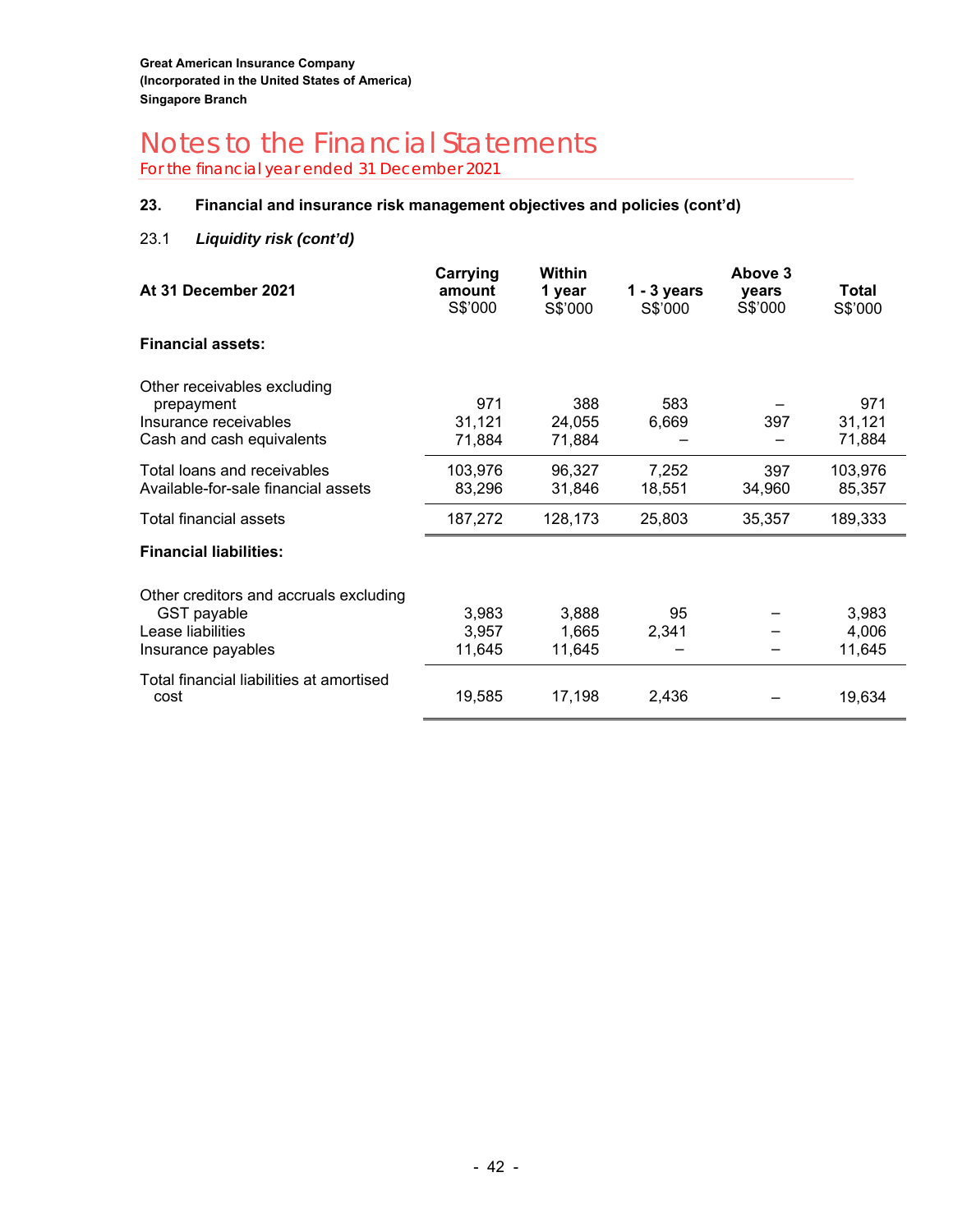For the financial year ended 31 December 2021

#### **23. Financial and insurance risk management objectives and policies (cont'd)**

#### 23.1 *Liquidity risk (cont'd)*

| At 31 December 2020                                                                                     | Carrying<br>amount<br>S\$'000 | <b>Within</b><br>1 year<br>S\$'000 | $1 - 3$ years<br>S\$'000 | Above 3<br>vears<br>S\$'000 | Total<br>S\$'000          |
|---------------------------------------------------------------------------------------------------------|-------------------------------|------------------------------------|--------------------------|-----------------------------|---------------------------|
| <b>Financial assets:</b>                                                                                |                               |                                    |                          |                             |                           |
| Other receivables excluding<br>prepayment<br>Insurance receivables<br>Cash and cash equivalents         | 2,313<br>27,749<br>63,595     | 889<br>20,819<br>63,595            | 1,424<br>6,347           | 583                         | 2,313<br>27,749<br>63,595 |
| Total loans and receivables<br>Available-for-sale financial assets                                      | 93,657<br>83,871              | 85,303<br>21,082                   | 7,771<br>28,528          | 583<br>34,664               | 93,657<br>84,274          |
| Total financial assets                                                                                  | 177,528                       | 106,385                            | 36,299                   | 35,247                      | 177,931                   |
| <b>Financial liabilities:</b>                                                                           |                               |                                    |                          |                             |                           |
| Other creditors and accruals excluding<br><b>GST</b> payable<br>Lease liabilities<br>Insurance payables | 4,003<br>857<br>9,967         | 3,850<br>934<br>9,967              | 153<br>88                |                             | 4,003<br>1,022<br>9,967   |
| Total financial liabilities at amortised<br>cost                                                        | 14,827                        | 14,751                             | 241                      |                             | 14,992                    |

Financial assets and liabilities up to 1 year maturity are current assets and current liabilities respectively.

Loss reserves and related reinsurers' share of loss reserves are excluded from the above analysis. Due to the nature of the insurance risks assumed by the Branch, management does not believe that it is practicable to estimate reliably the timing of the future cash flows arising from these liabilities and assets. The inherent liquidity risk assumed by the Branch in this respect is mitigated by the Branch and its ability to obtain cash advances, if required from its Head Office and reinsurers.

#### 23.2 *Credit risk*

Credit risk refers to the risk that the counterparty default on its contractual obligations, resulting in financial loss to the Branch. Credit risks, or the counterparties defaulting risk, are controlled by the application of credit approvals, limits and monitoring procedures. Credit risks are minimised and monitored by strictly limiting the Branch's associations to business partners with high creditworthiness.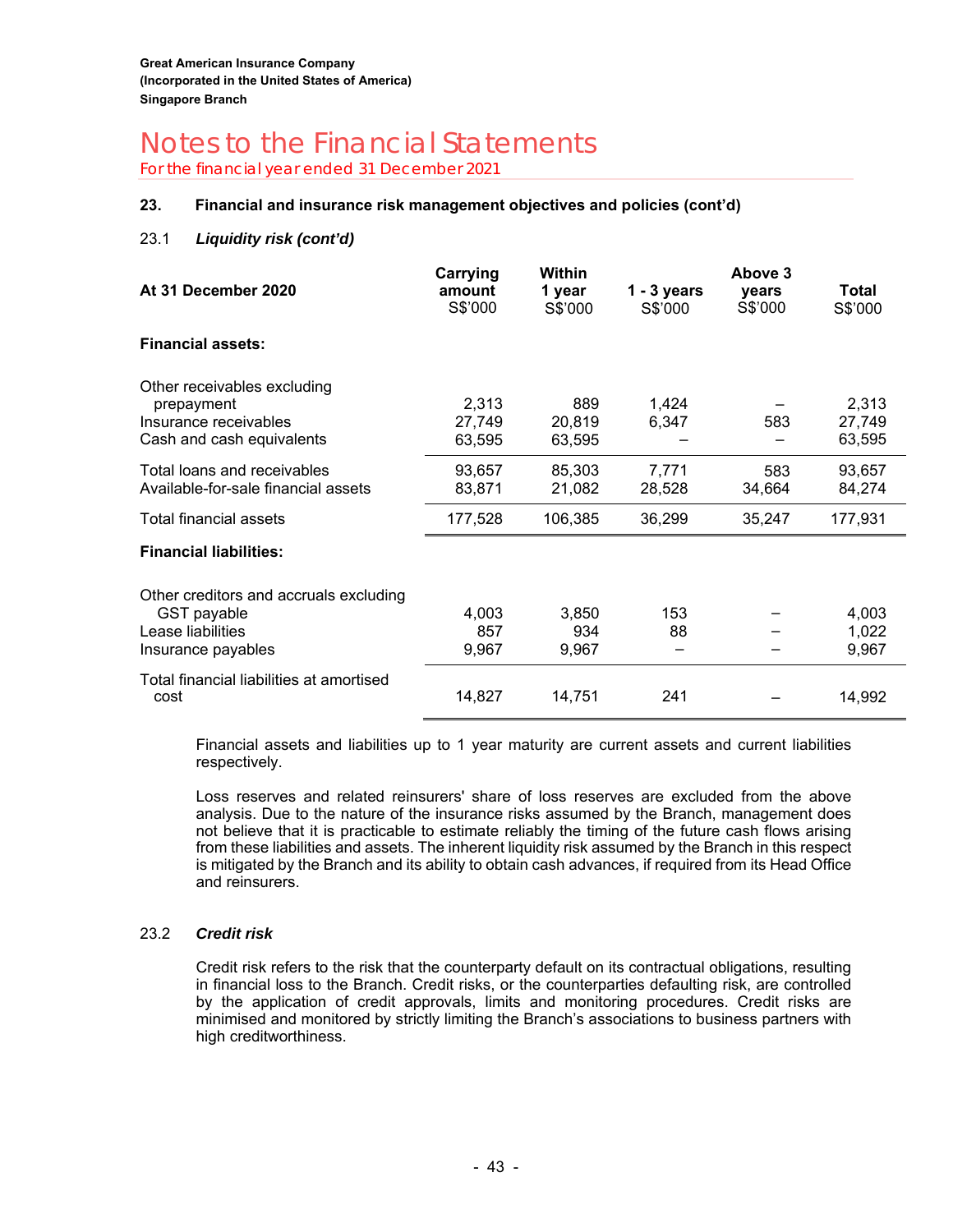For the financial year ended 31 December 2021

#### **23. Financial and insurance risk management objectives and policies (cont'd)**

#### 23.2 *Credit risk (cont'd)*

The Branch limits its exposure on securities investment by setting maximum duration of portfolio security holding and maximum portfolio with a single issuer or a Branch of issuers.

Insurance receivables that are neither past due nor impaired are with creditworthy debtors with good payment record with the Branch. Cash and cash equivalents that are neither past due nor impaired are placed with reputable financial institutions with high credit ratings and no history of default.

The age analysis of insurance receivables are as follows:

|                                          | 2021<br>S\$'000 | 2020<br>S\$'000 |
|------------------------------------------|-----------------|-----------------|
| Up to 90 days                            | 18.012          | 17,714          |
| Above 90 days but not exceeding 180 days | 4,798           | 4.327           |
| Above 180 days but not exceeding 1 year  | 4.274           | 3,968           |
| Above 1 year                             | 4.037           | 1.740           |
|                                          | 31.121          | 27,749          |

There is no other class of financial assets that is past due and/or impaired, except for insurance receivables where included in the insurance receivables is an amount of S\$13,220,000 (2020: S\$11,268,000) that is past due but not impaired. The Branch believes that the unimpaired amounts that are past due are still collectible in full, based on historical payment trends, subsequent receipts and extensive analysis of customer credit risk.

The age analysis of receivables that is past due but not impaired are as follows:

|                                                                                                                      | 2021<br>S\$'000                  | 2020<br>S\$'000                  |
|----------------------------------------------------------------------------------------------------------------------|----------------------------------|----------------------------------|
| Up to 90 days<br>Above 90 days but not exceeding 180 days<br>Above 180 days but not exceeding 1 year<br>Above 1 year | 6.479<br>2,898<br>2,602<br>1.241 | 5,334<br>2,608<br>1,989<br>1.337 |
|                                                                                                                      | 13,220                           | 11,268                           |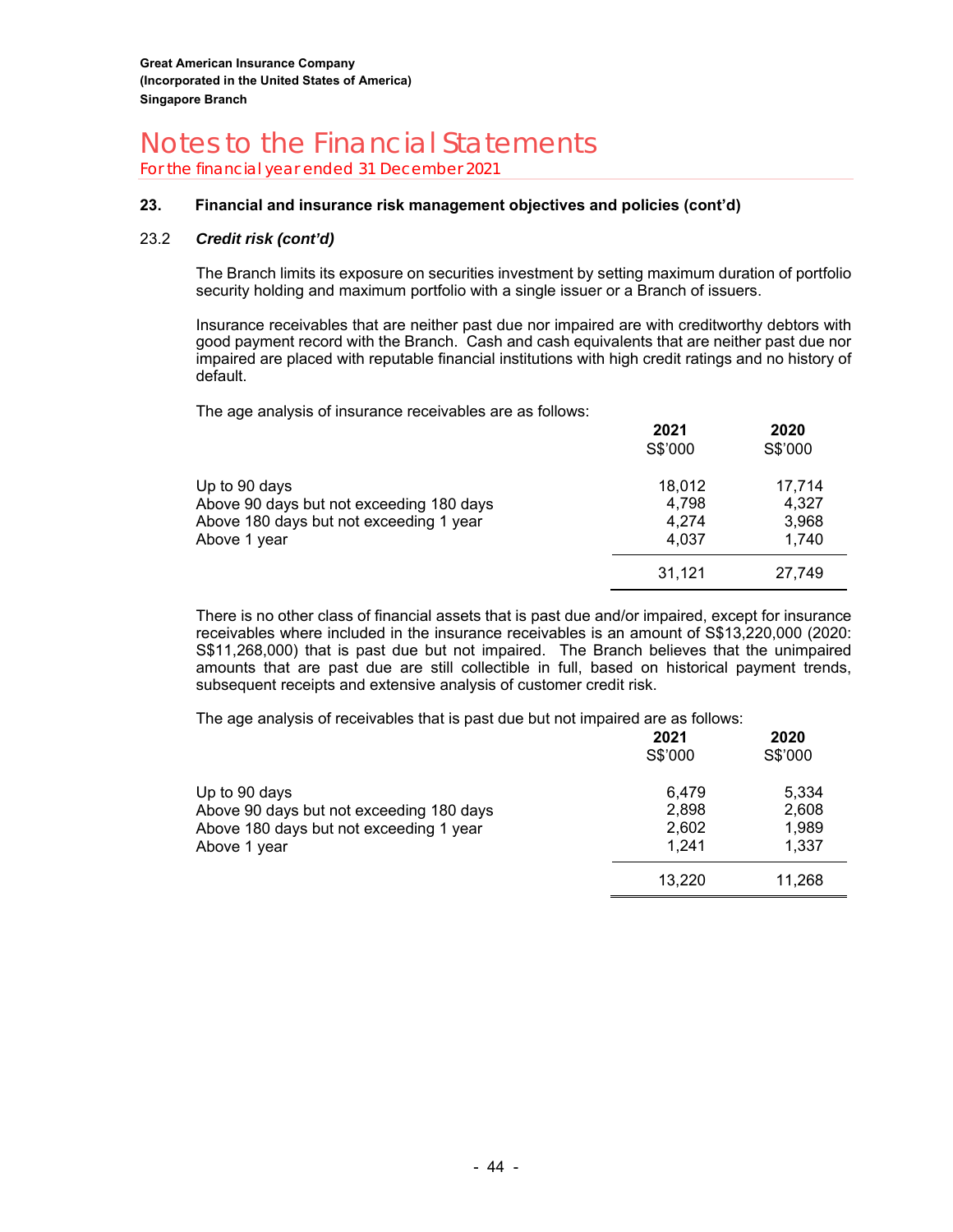For the financial year ended 31 December 2021

#### **23. Financial and insurance risk management objectives and policies (cont'd)**

#### 23.2 *Credit risk (cont'd)*

Financial assets that are past due and impaired are as follows:

|                                                   | 2021<br>S\$'000 | 2020<br>S\$'000 |
|---------------------------------------------------|-----------------|-----------------|
| Gross carrying amount<br>Allowance for impairment |                 | 40<br>(40)      |
|                                                   |                 |                 |

 The table below provides information regarding the credit risk exposure of the Branch by classifying financial assets according to the credit ratings of the counterparties.

| At 31 December 2021                                            | <b>AAA</b><br>S\$'000 | AA-to<br>$AA+$<br>S\$'000 | $A - t_0 A +$<br>S\$'000 | <b>BBB</b><br>S\$'000 | <b>Not rated</b><br>S\$'000 | Total<br>S\$'000 |
|----------------------------------------------------------------|-----------------------|---------------------------|--------------------------|-----------------------|-----------------------------|------------------|
| <b>Financial assets:</b>                                       |                       |                           |                          |                       |                             |                  |
| Other receivables                                              |                       |                           |                          |                       | 971                         | 971              |
| excluding prepayment<br>Insurance receivables<br>Cash and cash |                       | 6,240                     | 3.857                    | 2,149                 | 18,875                      | 31,121           |
| equivalents                                                    |                       | 43,644                    | 28,239                   |                       | 1                           | 71,884           |
| Total loans and<br>receivables<br>Available-for-sale           |                       | 49,884                    | 32,096                   | 2,149                 | 19,847                      | 103,976          |
| financial assets                                               | 83,296                |                           |                          |                       |                             | 83,296           |
| Total financial assets                                         | 83,296                | 49,884                    | 32,096                   | 2,149                 | 19,847                      | 187,272          |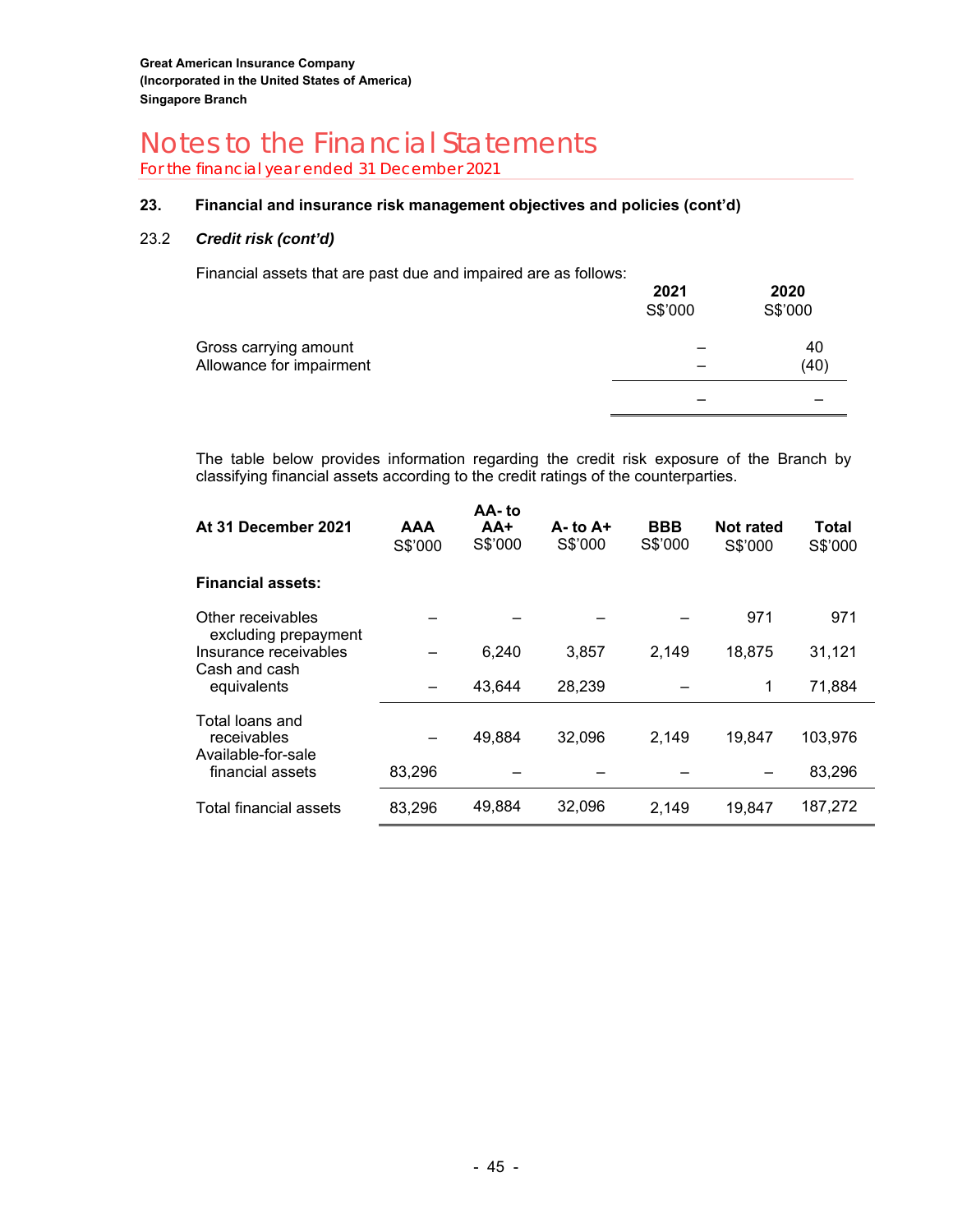For the financial year ended 31 December 2021

#### **23. Financial and insurance risk management objectives and policies (cont'd)**

#### 23.2 *Credit risk (cont'd)*

| At 31 December 2020                                                                                | AAA<br>S\$'000 | AA-to<br>AA+<br>S\$'000 | $A - t_0 A +$<br>S\$'000 | <b>BBB</b><br>S\$'000 | Not rated<br>S\$'000 | Total<br>S\$'000          |
|----------------------------------------------------------------------------------------------------|----------------|-------------------------|--------------------------|-----------------------|----------------------|---------------------------|
| <b>Financial assets:</b>                                                                           |                |                         |                          |                       |                      |                           |
| Other receivables<br>excluding prepayment<br>Insurance receivables<br>Cash and cash<br>equivalents |                | 3,172<br>35,699         | 3,336<br>27,894          | 2,543                 | 2,313<br>18,698<br>2 | 2,313<br>27,749<br>63,595 |
| Total loans and<br>receivables<br>Available-for-sale<br>financial assets                           | 83,871         | 38,871                  | 31,230                   | 2,543                 | 21,013               | 93,657<br>83,871          |
| Total financial assets                                                                             | 83,871         | 38,871                  | 31,230                   | 2,543                 | 21,013               | 177,528                   |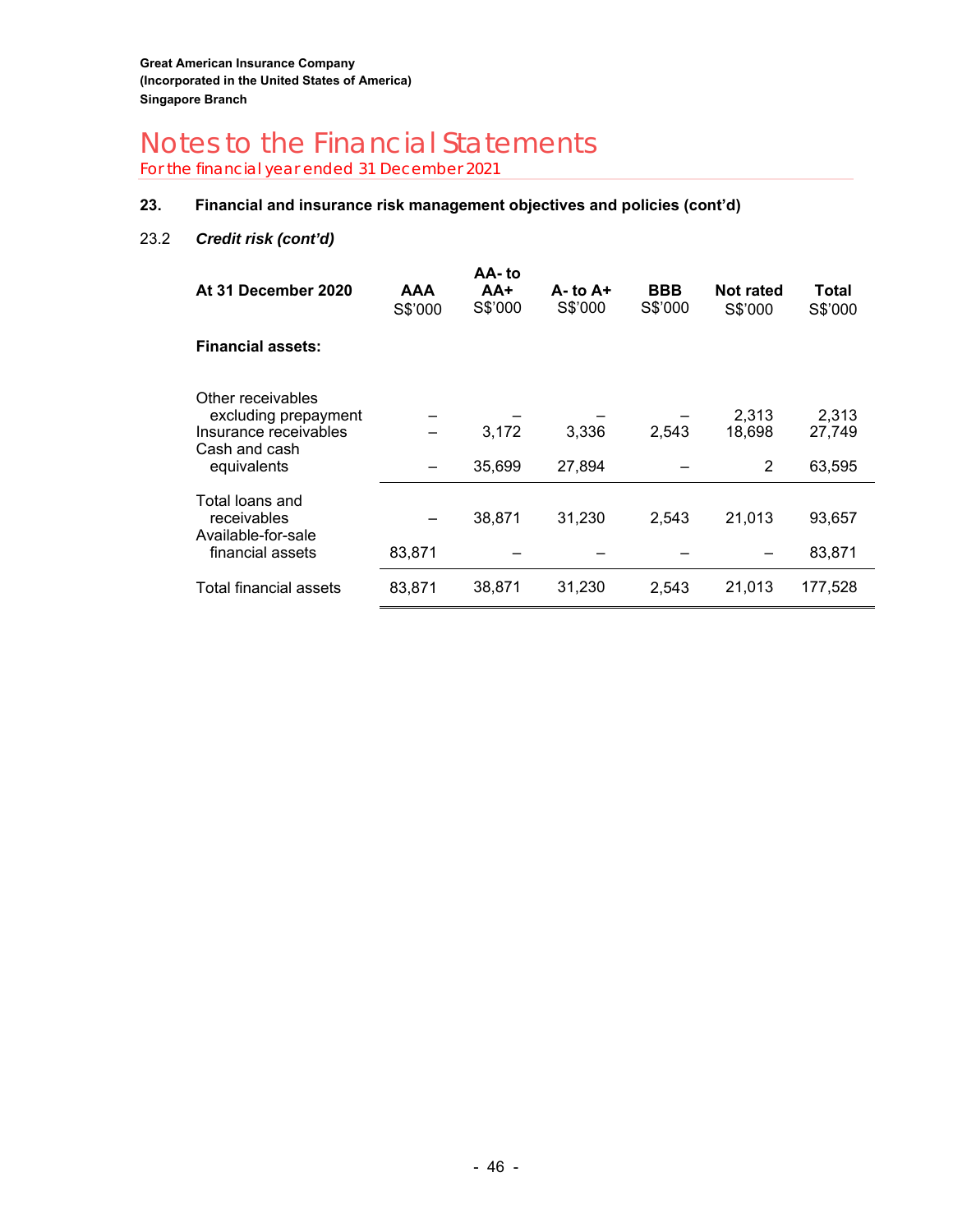For the financial year ended 31 December 2021

#### **23. Financial and insurance risk management objectives and policies (cont'd)**

#### 23.3 *Interest rate risk*

Interest rate risk is the risk that changes in the interest rates will have an adverse financial effect on the Branch's financial condition and/or results.

The Branch's exposure to interest rate risk relates primarily to cash flow interest rate risk and fair value interest rate risk due to the fluctuation of the prevailing market interest rate on bank balances and available-for-sale debt securities respectively.

The management considers the Branch's exposure of the short-term bank deposits to interest rate risk is not significant as interest bearing bank balances are within short maturity periods.

The following sensitivity analysis has been determined based on the exposure to interest rates for interest bearing bank balances at the reporting date and the stipulated changes taking place at the beginning of the financial year and held constant throughout the financial year.

If interest rates on interest bearing bank balances had been 50 basis points higher/lower and all other variables were held constant, the net profit before tax for the financial year ended 31 December 2021 would increase/decrease by approximately S\$212,000 (2020: Profit before tax would increase/decrease by approximately S\$173,000).

If the interest rate had been 50 basis points higher/lower with all other variables held constant, the fair value reserve in equity before tax for the financial year would have been lower/higher by S\$1,650,000 and S\$942,000 respectively (2020: S\$1,890,000 and S\$942,000) as a result of decrease/increase in the fair value of debt securities classified as available-for-sale financial assets.

The Branch currently has no borrowings and therefore, is not exposed to interest rate risk resulting from borrowings.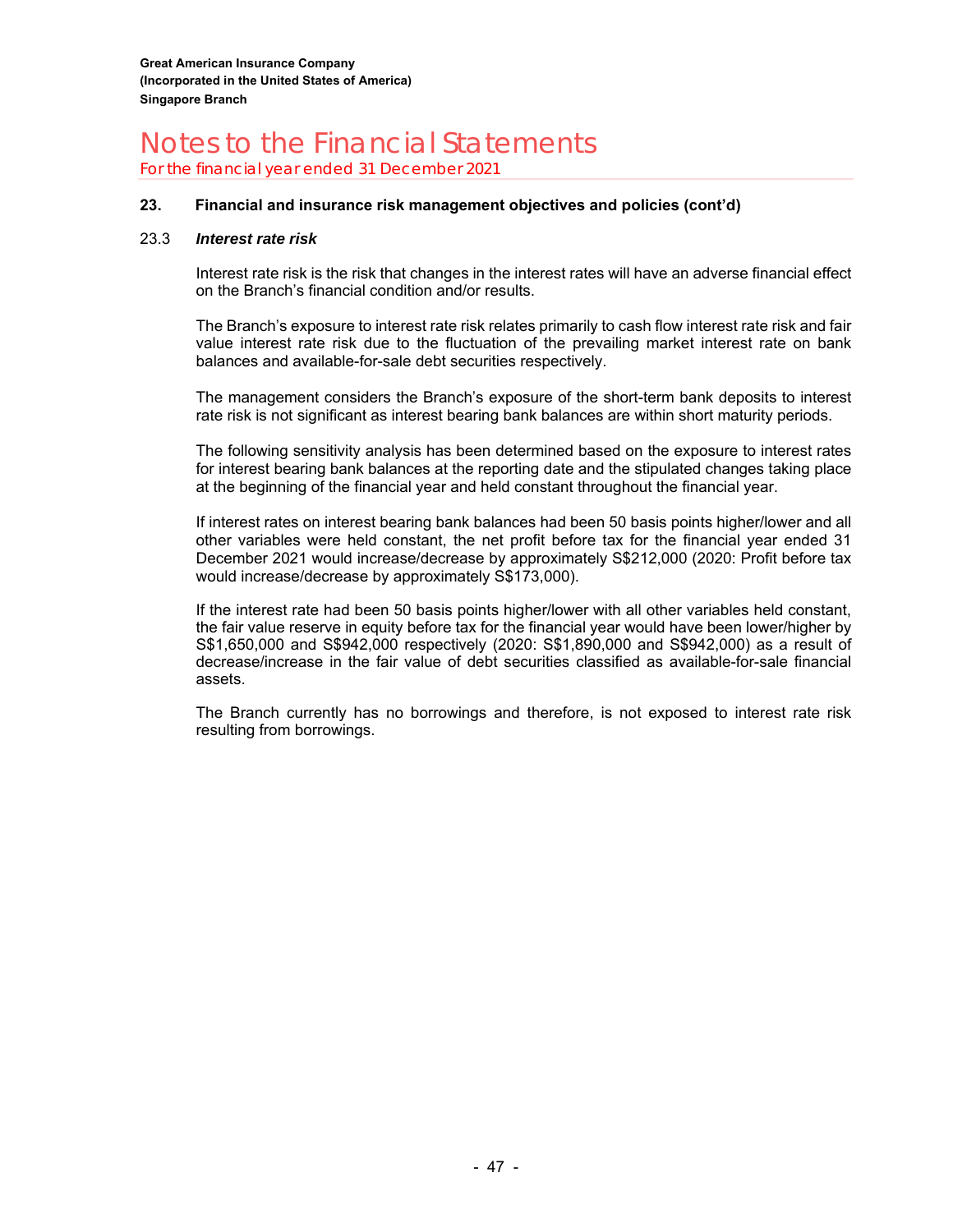For the financial year ended 31 December 2021

#### **23. Financial and insurance risk management objectives and policies (cont'd)**

#### 23.4 *Foreign currency risk*

Foreign currency risk is the risk of loss resulting from changes in the exchange rates. Foreign currency risk is managed through risk limits and policies approved by the Branch.

The net unhedged financial assets and liabilities of the Branch as at the reporting date that are not denominated in their functional currency are as follows:

| At 31<br><b>December</b><br>2021 | <b>Cash and</b><br>cash<br>equivalents<br>S\$'000 | Available-for-<br>sale financial<br>assets<br>S\$'000 | <b>Insurance</b><br>receivables<br>S\$'000 | <b>Other</b><br>receivables<br>excluding<br>prepayment<br>S\$'000 | <b>Insurance</b><br>payables<br>S\$'000 | <b>Other</b><br>creditors and<br>accruals<br>excluding<br><b>GST payable</b><br>S\$'000 | <b>Net loss</b><br>reserves<br>S\$'000 | Lease<br><b>liabilities</b><br>S\$'000 | <b>Net</b><br>exposures<br>S\$'000 |
|----------------------------------|---------------------------------------------------|-------------------------------------------------------|--------------------------------------------|-------------------------------------------------------------------|-----------------------------------------|-----------------------------------------------------------------------------------------|----------------------------------------|----------------------------------------|------------------------------------|
| SGD                              | 23,997                                            | 63,733                                                | 6,145                                      | 755                                                               | (5,855)                                 | (3,788)                                                                                 | (13,790)                               | (3,957)                                | 67,240                             |
| <b>USD</b>                       | 47,887                                            | 19,563                                                | 24,904                                     | 216                                                               | (5,790)                                 | (195)                                                                                   | (50, 984)                              |                                        | 35,601                             |
| <b>MYR</b>                       |                                                   |                                                       |                                            |                                                                   |                                         |                                                                                         |                                        |                                        |                                    |
| <b>IDR</b>                       |                                                   |                                                       | 18                                         |                                                                   |                                         |                                                                                         | (16)                                   |                                        | 2                                  |
| <b>PHP</b>                       |                                                   |                                                       | 50                                         |                                                                   |                                         |                                                                                         |                                        |                                        | 50                                 |
| <b>CNY</b>                       |                                                   |                                                       | 4                                          |                                                                   |                                         |                                                                                         | (117)                                  |                                        | (113)                              |
| <b>AED</b>                       |                                                   |                                                       |                                            |                                                                   |                                         |                                                                                         | (37)                                   |                                        | (37)                               |
| <b>EUR</b>                       |                                                   |                                                       |                                            |                                                                   |                                         |                                                                                         |                                        |                                        |                                    |
| <b>KRW</b>                       |                                                   |                                                       |                                            |                                                                   |                                         |                                                                                         | (200)                                  |                                        | (200)                              |
| <b>HKD</b>                       |                                                   |                                                       |                                            |                                                                   |                                         |                                                                                         | (10)                                   |                                        | (10)                               |
| <b>TWD</b>                       |                                                   |                                                       |                                            |                                                                   |                                         |                                                                                         | (4,613)                                |                                        | (4, 613)                           |
| THB                              |                                                   |                                                       |                                            |                                                                   |                                         |                                                                                         | (7)                                    |                                        | (7)                                |
|                                  | 71,884                                            | 83,296                                                | 31,121                                     | 971                                                               | (11, 645)                               | (3,983)                                                                                 | (69, 774)                              | (3,957)                                | 97,913                             |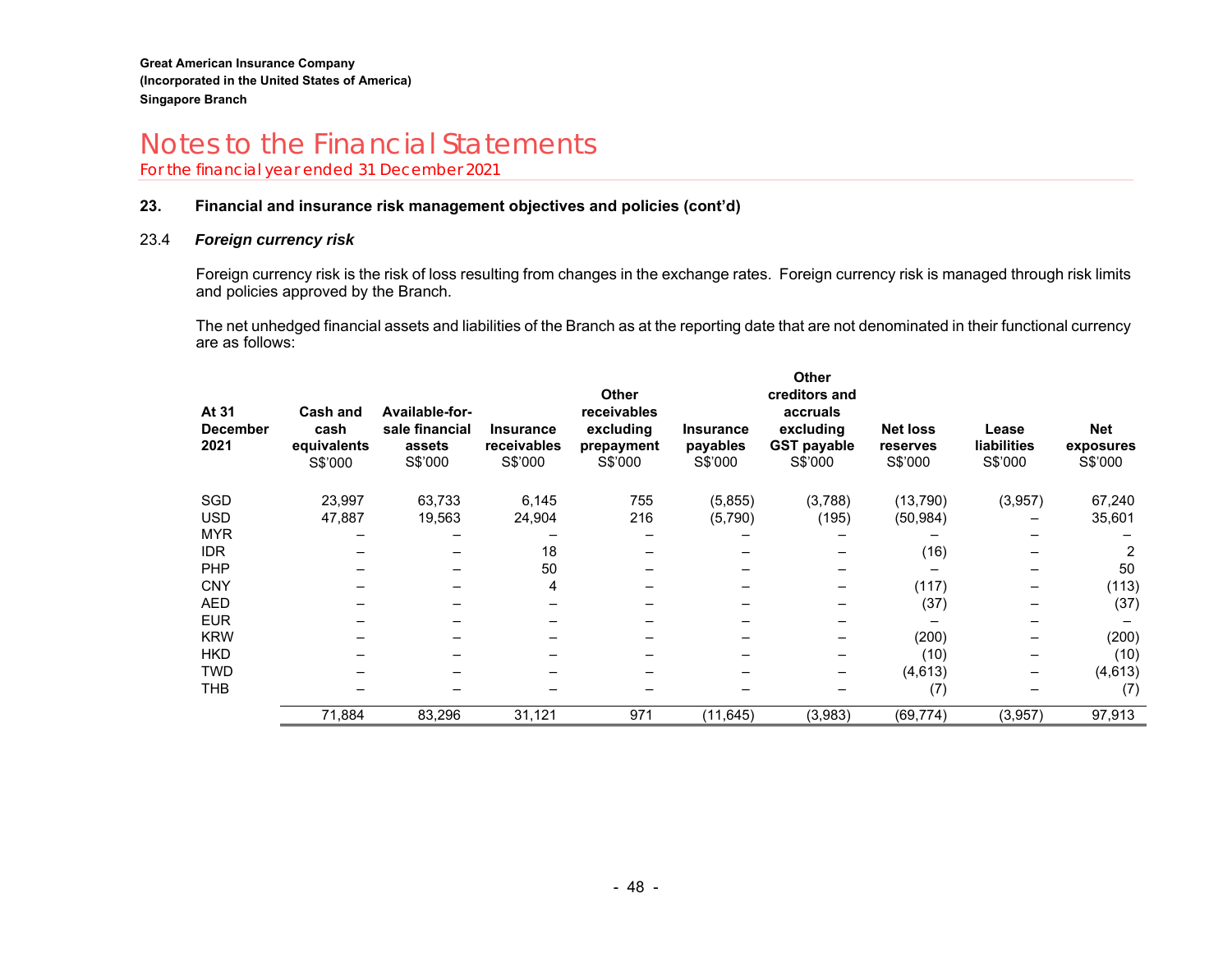For the financial year ended 31 December 2021

#### **23. Financial and insurance risk management objectives and policies (cont'd)**

#### 23.4 *Foreign currency risk (cont'd)*

| At 31<br><b>December</b><br>2020 | <b>Cash and</b><br>cash<br>equivalents<br>S\$'000 | Available-for-<br>sale financial<br>assets<br>S\$'000 | <b>Insurance</b><br><b>receivables</b><br>S\$'000 | <b>Other</b><br>receivables<br>excluding<br>prepayment<br>S\$'000 | <b>Insurance</b><br>payables<br>S\$'000 | <b>Other</b><br>creditors and<br>accruals<br>excluding<br><b>GST payable</b><br>S\$'000 | <b>Net loss</b><br>reserves<br>S\$'000 | Lease<br><b>liabilities</b><br>S\$'000 | <b>Net</b><br>exposures<br>S\$'000 |
|----------------------------------|---------------------------------------------------|-------------------------------------------------------|---------------------------------------------------|-------------------------------------------------------------------|-----------------------------------------|-----------------------------------------------------------------------------------------|----------------------------------------|----------------------------------------|------------------------------------|
| SGD                              | 24,831                                            | 64,410                                                | 7,104                                             | 1,287                                                             | (5, 160)                                | (3,735)                                                                                 | (14, 453)                              | (857)                                  | 73,427                             |
| <b>USD</b>                       | 38,764                                            | 19,461                                                | 20,215                                            | 1,026                                                             | (4,807)                                 | (268)                                                                                   | (51, 421)                              |                                        | 22,970                             |
| <b>MYR</b>                       |                                                   |                                                       |                                                   |                                                                   |                                         |                                                                                         | (70)                                   |                                        | (70)                               |
| <b>IDR</b>                       |                                                   |                                                       |                                                   |                                                                   |                                         |                                                                                         | (20)                                   |                                        | (20)                               |
| PHP                              |                                                   |                                                       |                                                   |                                                                   |                                         |                                                                                         | (284)                                  |                                        | (284)                              |
| <b>CNY</b>                       |                                                   |                                                       | 4                                                 |                                                                   |                                         |                                                                                         | (54)                                   |                                        | (50)                               |
| AED                              |                                                   |                                                       |                                                   |                                                                   |                                         |                                                                                         | (93)                                   |                                        | (93)                               |
| <b>EUR</b>                       |                                                   |                                                       |                                                   |                                                                   |                                         |                                                                                         | (4)                                    |                                        | (4)                                |
| <b>KRW</b>                       |                                                   |                                                       |                                                   |                                                                   |                                         |                                                                                         | (768)                                  |                                        | (768)                              |
| <b>HKD</b>                       |                                                   |                                                       |                                                   |                                                                   |                                         |                                                                                         | (4)                                    |                                        | (4)                                |
| <b>TWD</b>                       |                                                   |                                                       | 426                                               |                                                                   |                                         |                                                                                         | (2,793)                                |                                        | (2, 367)                           |
|                                  | 63,595                                            | 83,871                                                | 27,749                                            | 2,313                                                             | (9,967)                                 | (4,003)                                                                                 | (69, 964)                              | (857)                                  | 92,737                             |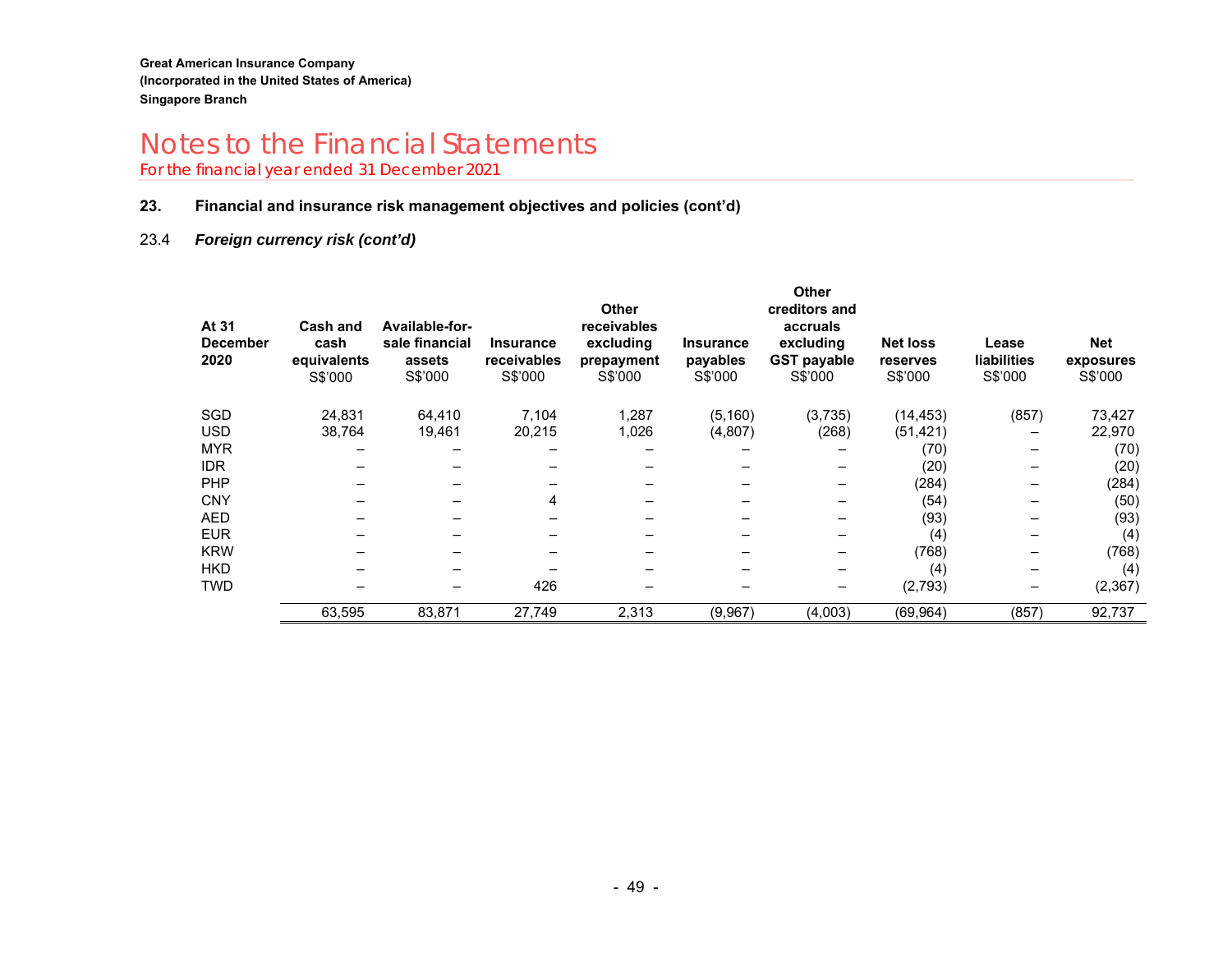For the financial year ended 31 December 2021

#### **23. Financial and insurance risk management objectives and policies (cont'd)**

#### 23.4 *Foreign currency risk (cont'd)*

#### *Sensitivity analysis*

The following table demonstrates the sensitivity of the Branch's profit before tax to a reasonably possible change in exchange rates of the following currencies against the functional currency of the Branch, Singapore Dollars (S\$).

|                                                  | Increase/<br>(decrease)<br>2021<br>S\$'000 | Profit before tax Profit before tax<br>Increase/<br>(decrease)<br>2020<br>S\$'000 |
|--------------------------------------------------|--------------------------------------------|-----------------------------------------------------------------------------------|
| <b>USD/SGD</b><br>Strengthened 5%<br>Weakened 5% | 1,780<br>(1,780)                           | 1,149<br>(1, 149)                                                                 |
| <b>MYR/SGD</b><br>Strengthened 5%<br>Weakened 5% |                                            | (4)<br>4                                                                          |
| <b>IDR/SGD</b><br>Strengthened 5%<br>Weakened 5% |                                            | (1)<br>1                                                                          |
| <b>PHP/SGD</b><br>Strengthened 5%<br>Weakened 5% | 3<br>(3)                                   | (14)<br>14                                                                        |
| <b>CNY/SGD</b><br>Strengthened 5%<br>Weakened 5% | (6)<br>6                                   | (3)<br>3                                                                          |
| <b>AED/SGD</b><br>Strengthened 5%<br>Weakened 5% | $\binom{2}{2}$                             | $\binom{5}{5}$                                                                    |
| <b>KRW/SGD</b><br>Strengthened 5%<br>Weakened 5% | (10)<br>10                                 | (38)<br>38                                                                        |
| <b>TWD/SGD</b><br>Strengthened 5%<br>Weakened 5% | (231)<br>231                               | (118)<br>118                                                                      |
| <b>HKD/SGD</b><br>Strengthened 5%<br>Weakened 5% | (1)<br>1                                   |                                                                                   |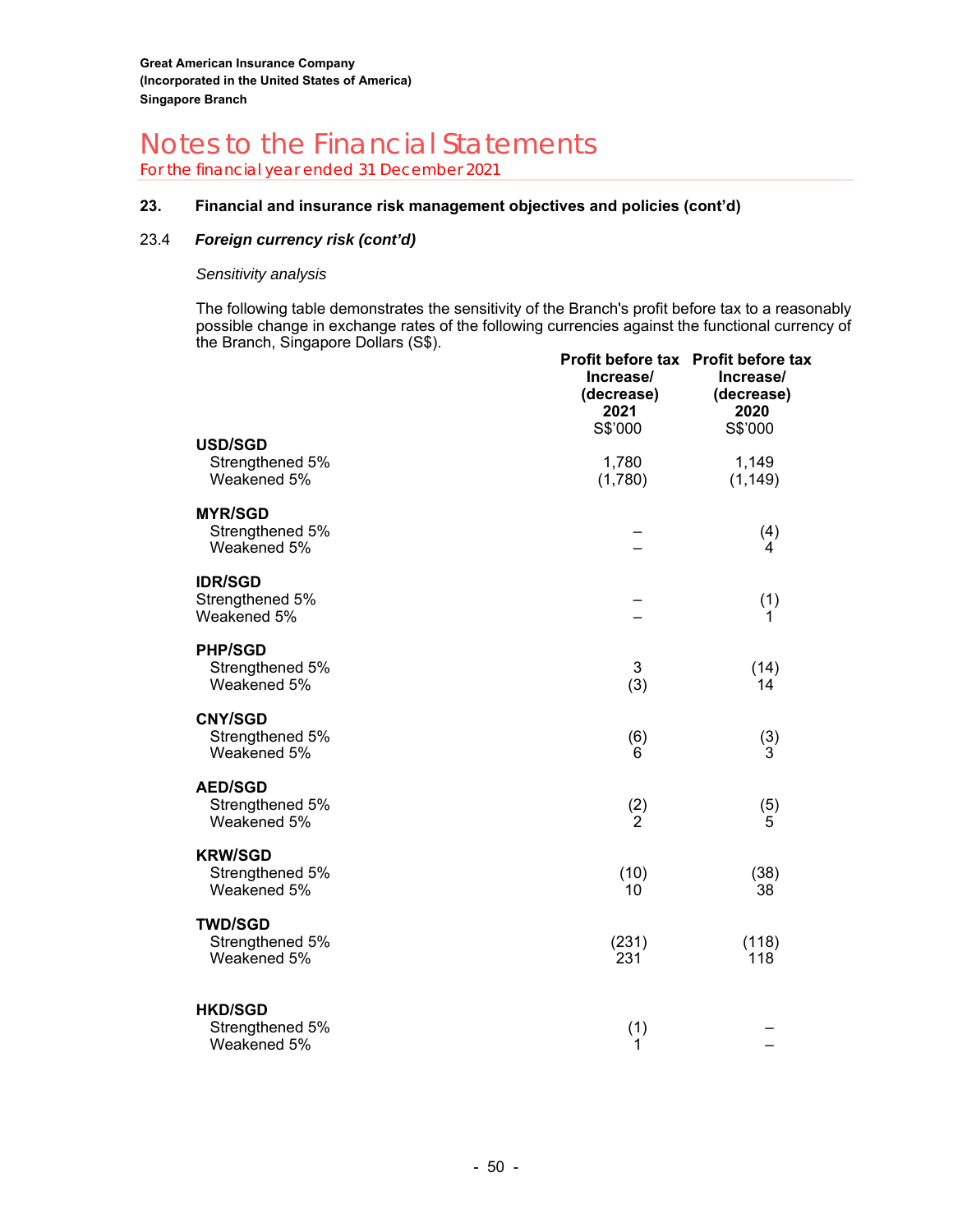For the financial year ended 31 December 2021

#### **23. Financial and insurance risk management objectives and policies (cont'd)**

#### 23.5 *Fair value measurements*

The following table presents assets measured at fair value and classified by level of the following fair value measurement hierarchy:

- (i) Level 1 quoted prices (unadjusted) in active markets for identical assets or liabilities that the Branch can access at the measurement date;
- (ii) Level 2 inputs other than quoted prices included within Level 1 that are observable for the asset or liability, either directly (i.e. as prices) or indirectly (i.e. derived from prices); and
- (iii) Level 3 unobservable inputs for the asset or liability.

| 2021                                             | Level 1<br>S\$'000 | Level <sub>2</sub><br>S\$'000 | Level 3<br>S\$'000 | <b>Total</b><br>S\$'000 |
|--------------------------------------------------|--------------------|-------------------------------|--------------------|-------------------------|
| <b>Assets</b>                                    |                    |                               |                    |                         |
| <b>Recurring fair value</b><br>measurements      |                    |                               |                    |                         |
| Available-for-sale financial<br>assets (Note 11) |                    |                               |                    |                         |
| - Debt securities                                | 83,296             |                               |                    | 83,296                  |
| At end of financial year                         | 83,296             |                               |                    | 83,296                  |
| 2020                                             | Level 1<br>S\$'000 | Level 2<br>S\$'000            | Level 3<br>S\$'000 | <b>Total</b><br>S\$'000 |
| <b>Assets</b>                                    |                    |                               |                    |                         |
| <b>Recurring fair value</b><br>measurements      |                    |                               |                    |                         |
| Available-for-sale financial<br>assets (Note 11) |                    |                               |                    |                         |
| - Debt securities                                | 83,871             |                               |                    | 83,871                  |
| At end of financial year                         | 83,871             |                               |                    | 83,871                  |

There have been no transfer between Level 1 and Level 2 and Level 3 during the financial years ended 2021 and 2020.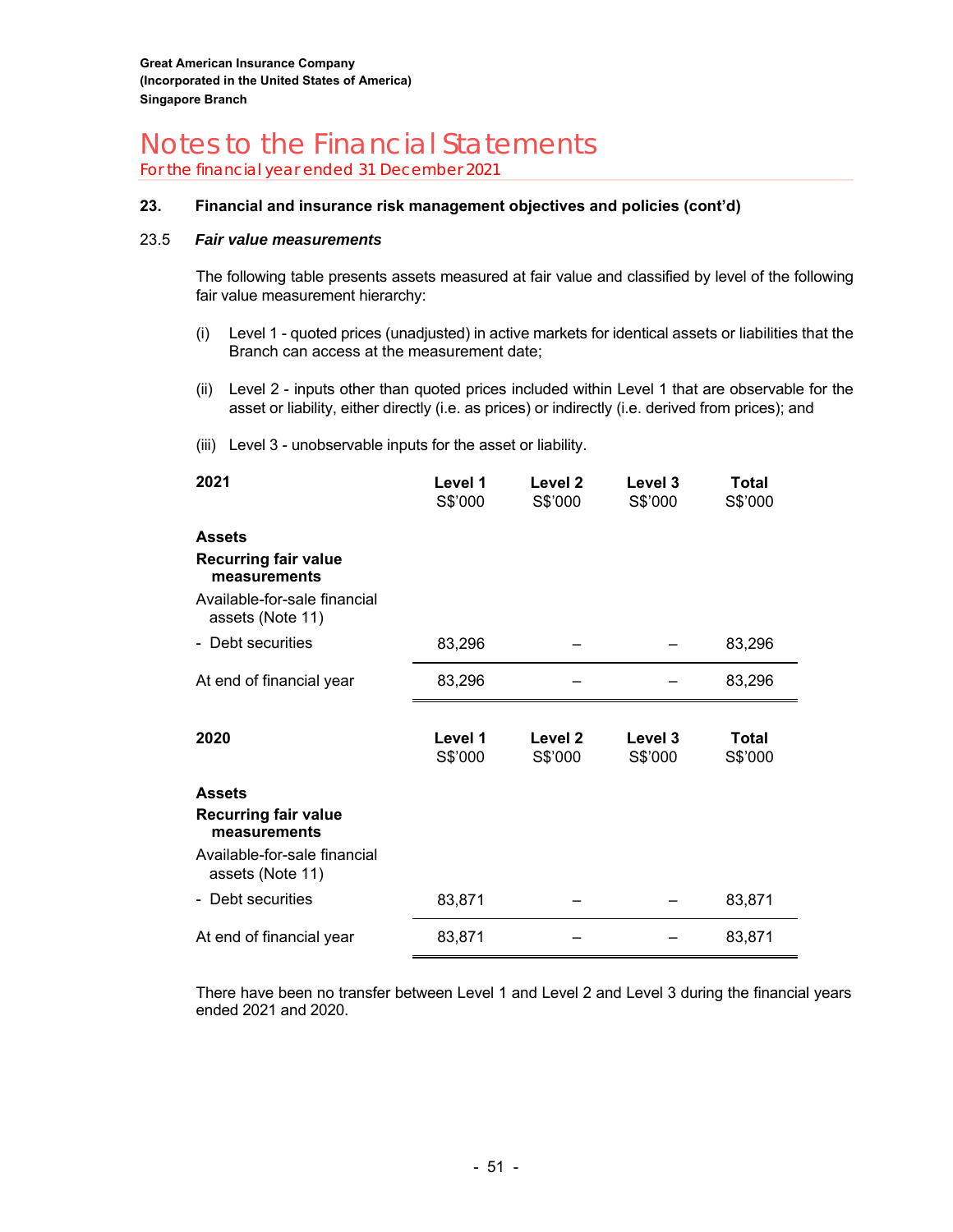For the financial year ended 31 December 2021

#### **23. Financial and insurance risk management objectives and policies (cont'd)**

#### 23.5 *Fair value measurements (cont'd)*

#### *Determination of fair value*

#### (i) Fair value of financial instruments that are carried at fair value

Fair value of debt securities in level 1 is determined by direct reference to their bid price quotations in an active market at the reporting date.

 (ii) Fair value of financial instruments by classes that are not carried at fair value and whose carrying amounts are reasonable approximation of fair value

The carrying amounts of Cash and cash equivalents (Note 10), Insurance receivables (Note 9), Other receivables excluding prepayment (Note 8), Insurance payables (Note 13) and Other creditors and accruals excluding GST payable (Note 12) are reasonable approximation of fair values due to their short-term nature.

#### 23.6 *Operational risk*

Operational risk is the risk of loss arising from inadequate or failed internal processes, people and systems or from external events. When controls fail, operational risks can cause reputational damage and will have legal or regulatory implications which may lead to financial loss.

The Branch has implemented a robust control framework through its Enterprise Risk Management framework. The Risk Management and Compliance department monitors, responds and manages the potential risks. Controls include effective segregation of duties, access controls, authorisation and reconciliation procedures, staff training, self-review and evaluation procedures.

Business risks, such as, changes in environment, technology and the industry are monitored through the Branch's strategic planning and budgeting process and the risk management framework.

#### 23.7 *Insurance risk*

Insurance risk is the risk of variations in the timing, frequency and severity of insured events and claims settlements, relative to the expectations at the time of underwriting. The Branch faces the possibility of incurring higher claims than expected owing to the nature of the claim, their frequency, the severity and the risk of legal or economic conditions changes or behavioral patterns affecting pricing and conditions of insurance or reinsurance cover.

The Branch manages its exposure to large losses and catastrophe events by purchasing various appropriate reinsurance covers.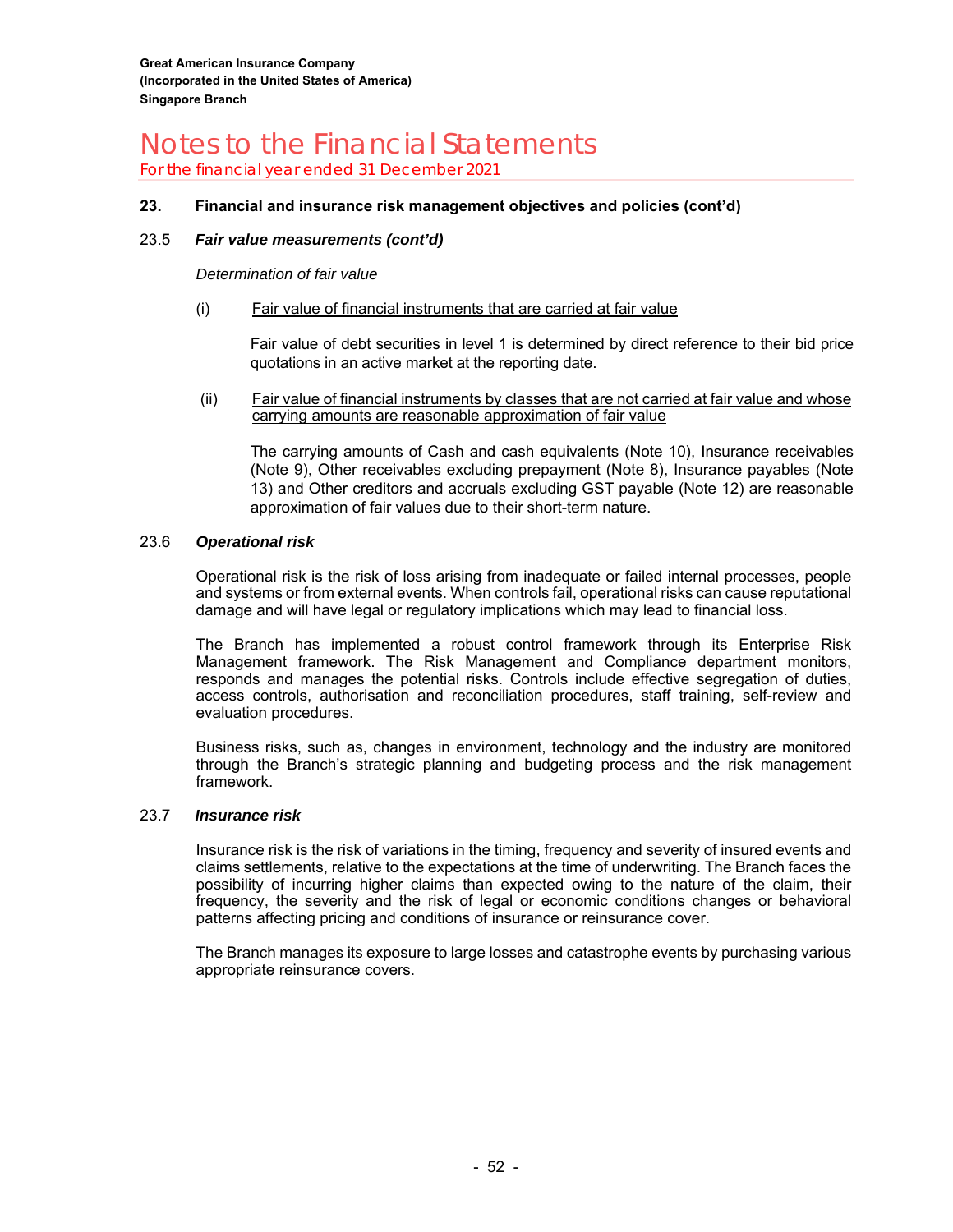For the financial year ended 31 December 2021

#### **23. Financial and insurance risk management objectives and policies (cont'd)**

#### 23.7 *Insurance risk (cont'd)*

The table below sets out the concentration of general insurance contracts by line of business during the financial years ended 31 December 2021 and 2020.

| 2021                      | <b>Gross written</b><br>premiums<br>S\$'000 | Outward<br>reinsurance<br>premiums<br>S\$'000 | <b>Net written</b><br>premiums<br>S\$'000 |
|---------------------------|---------------------------------------------|-----------------------------------------------|-------------------------------------------|
| Engineering               | 872                                         | (296)                                         | 576                                       |
| General accident          | 347                                         | (51)                                          | 296                                       |
| General liability         | 1,149                                       | (141)                                         | 1,008                                     |
| Marine cargo              | 19,917                                      | (7, 339)                                      | 12,578                                    |
| Marine hull               | 37,130                                      | (11, 035)                                     | 26,095                                    |
| Marine liability          | 5,674                                       | (2, 105)                                      | 3,569                                     |
| Personal accident         | 2,511                                       | (302)                                         | 2,209                                     |
| Professional liability    | 7,562                                       | (1, 369)                                      | 6,193                                     |
| Property & Home           | 6,968                                       | (2,867)                                       | 4,101                                     |
| Workmen compensation      | 2,543                                       | (314)                                         | 2,229                                     |
| Motor                     | 2,278                                       | (283)                                         | 1,995                                     |
| Group Hospital & Surgical | 11                                          | (4)                                           | 7                                         |
|                           | 86,962                                      | (26,106)                                      | 60,856                                    |

| 2020                      | <b>Gross written</b><br>premiums<br>S\$'000 | Outward<br>reinsurance<br>premiums<br>S\$'000 | <b>Net written</b><br>premiums<br>S\$'000 |
|---------------------------|---------------------------------------------|-----------------------------------------------|-------------------------------------------|
| Engineering               | 932                                         | (478)                                         | 454                                       |
| General accident          | 390                                         | (35)                                          | 355                                       |
| General liability         | 1,061                                       | (119)                                         | 942                                       |
| Marine cargo              | 18,479                                      | (6,804)                                       | 11,675                                    |
| Marine hull               | 35,201                                      | (9,900)                                       | 25,301                                    |
| Marine liability          | 5,507                                       | (1,871)                                       | 3,636                                     |
| Personal accident         | 3,468                                       | (384)                                         | 3,084                                     |
| Professional liability    | 5,341                                       | (589)                                         | 4,752                                     |
| Property & Home           | 4,460                                       | (1,826)                                       | 2,634                                     |
| Workmen compensation      | 2,741                                       | (287)                                         | 2,454                                     |
| Motor                     | 2,457                                       | (251)                                         | 2,206                                     |
| Group Hospital & Surgical | 295                                         | (25)                                          | 270                                       |
|                           | 80,332                                      | (22, 569)                                     | 57,763                                    |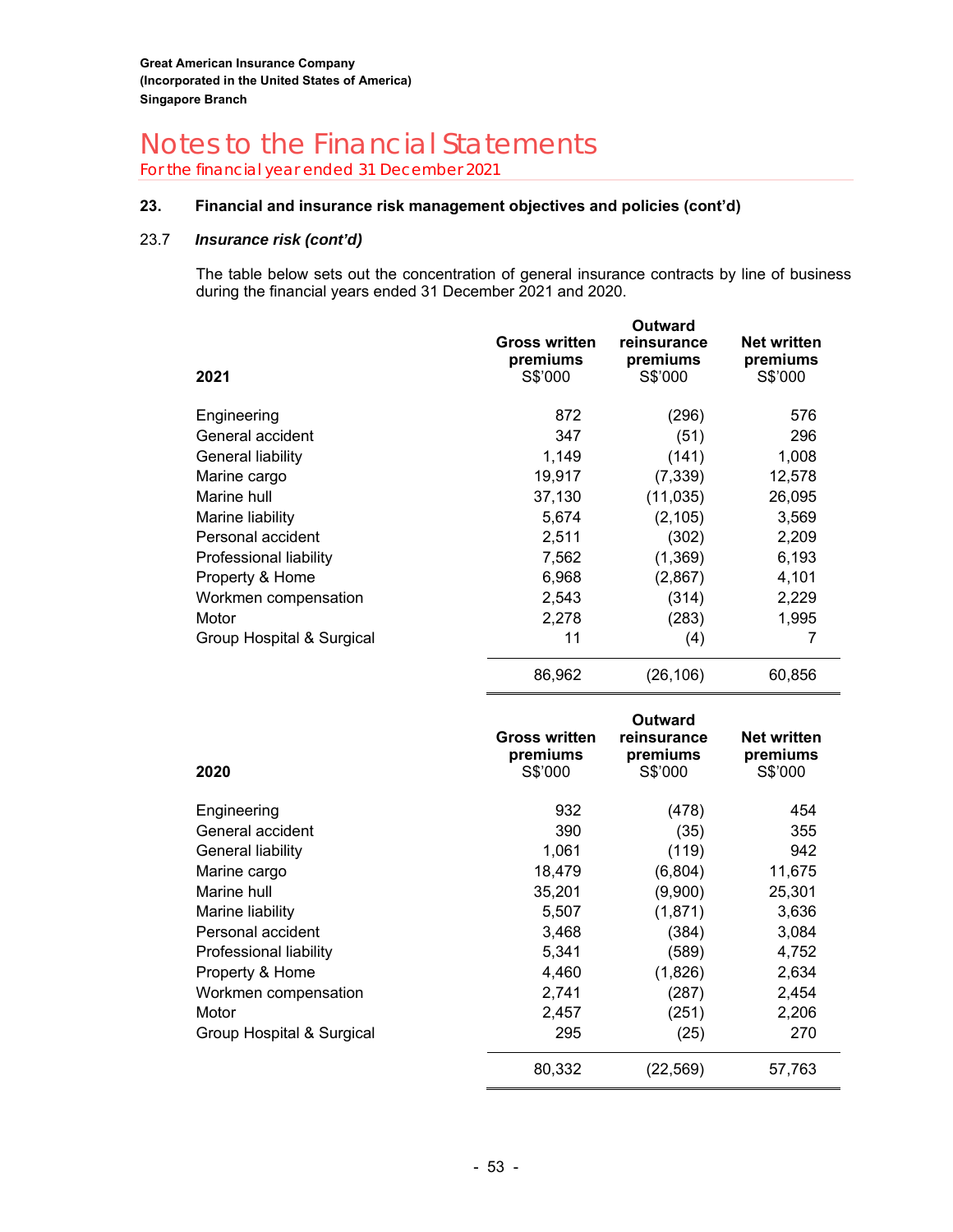For the financial year ended 31 December 2021

#### **23. Financial and insurance risk management objectives and policies (cont'd)**

#### 23.7 *Insurance risk (cont'd)*

#### *Key assumptions*

The principal assumptions underlying the estimation of liabilities is that the Branch's future claims development will follow a similar pattern and industry statistics. This includes assumptions in respect of average claims costs, claim handling costs, claim inflation factors and average number of claims for each accident year.

Additional qualitative judgements are used to assess the extent to which past trends may not apply in the future, for example, isolated occurrence, changes in market factors such as public attitude to claiming, economic conditions, and internal factors, such as, portfolio mix, policy conditions and claims handling procedures. Judgement is further used to assess the extent to which external factors, such as judicial decisions and government legislation affect the estimates. Other key circumstances affecting the reliability of assumptions include variation in interest rates, delays in settlement and changes in foreign currency rates.

Sensitivity analysis of the key assumptions used in this estimation process is found in Note 3.

#### **24. Capital management**

The primary objective of the Branch's capital management is to safeguard the Branch's ability to continue as a going concern, to maintain healthy capital ratios and to provide an adequate return to the shareholders. The Branch's capital is represented by the amount in the head office account comprising the capital contribution from the head office offset by accumulated losses.

The Branch is required to satisfy the Fund Solvency and Capital Adequacy Requirements prescribed under the Singapore Insurance Act 1966. The Branch monitors its capital level on a regular basis to assess whether such requirements are met, and reports to the MAS its fund solvency and capital adequacy positions at each quarter and annually. The Branch has complied with the solvency requirements during the financial years ended 31 December 2021 and 2020.

#### **25. Impact of COVID-19**

The COVID-19 situation continued into 2021 however, it is better managed due to the vaccination drive by the Singapore government. The Singapore government continues to implement measures to contain the virus and gradually resume the business and economic activities in 2021. The Branch continues to implement measures to monitor and mitigate the effects of COVID 19, such as safety and health measures for the staff members (i.e social distancing and work from home operating mode).

The impact of COVID-19 on the Branch's business performance and results has not been significant and there are no going concern issues. The Branch will continue to follow the Singapore government COVID-19 policies and advice and in parallel, the Branch will do its utmost to continue its operations in the safest way possible without jeopardizing the health of its staff members.